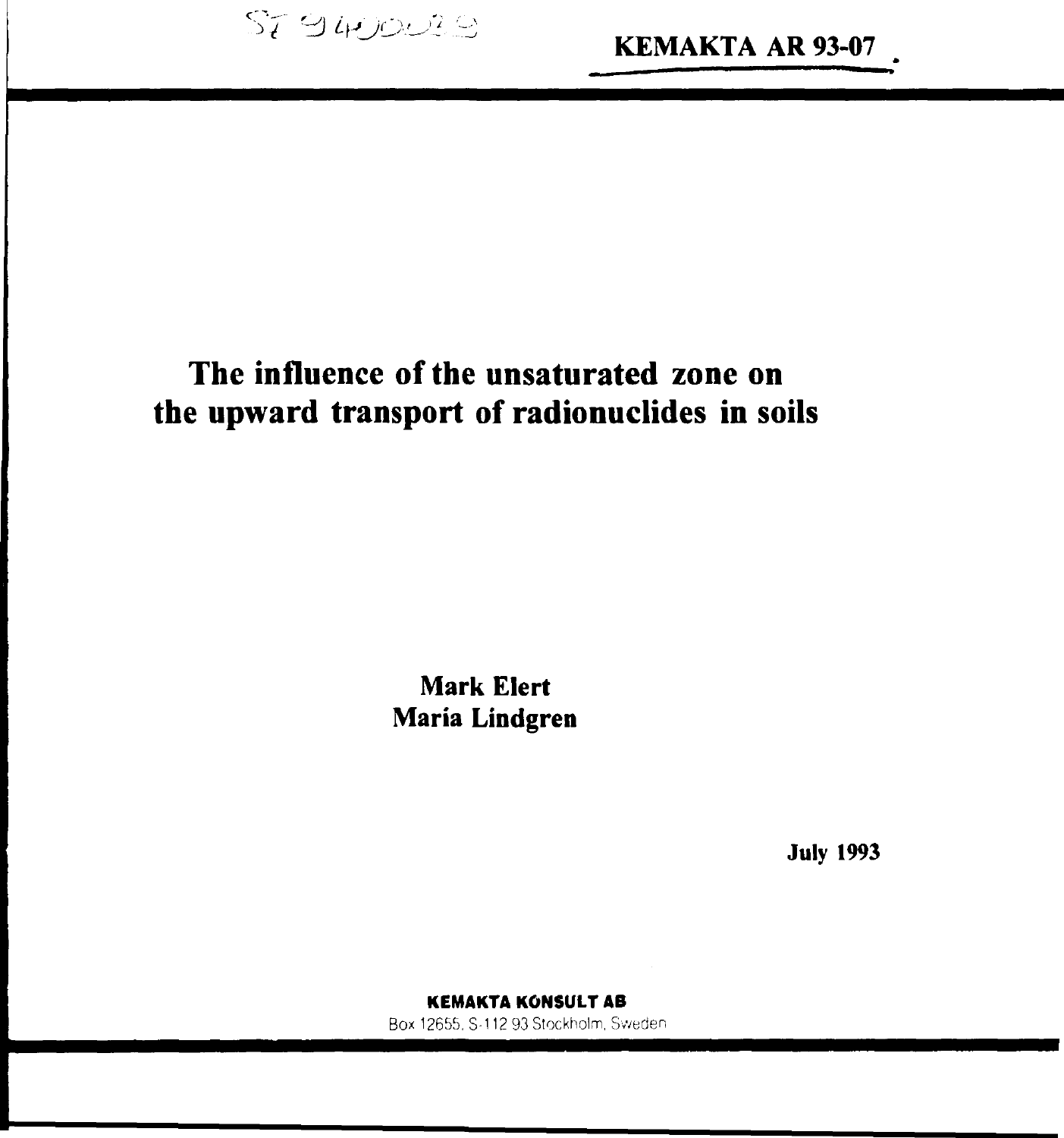**KEMAKTA AR 93-07**

# **The influence of the unsaturated zone on the upward transport of radionuclides in soils**

**Mark Elert Maria Lindgren**

**July 1993**

**Report prepared for Swedish Radiation Protection Institute under contract number P648.91**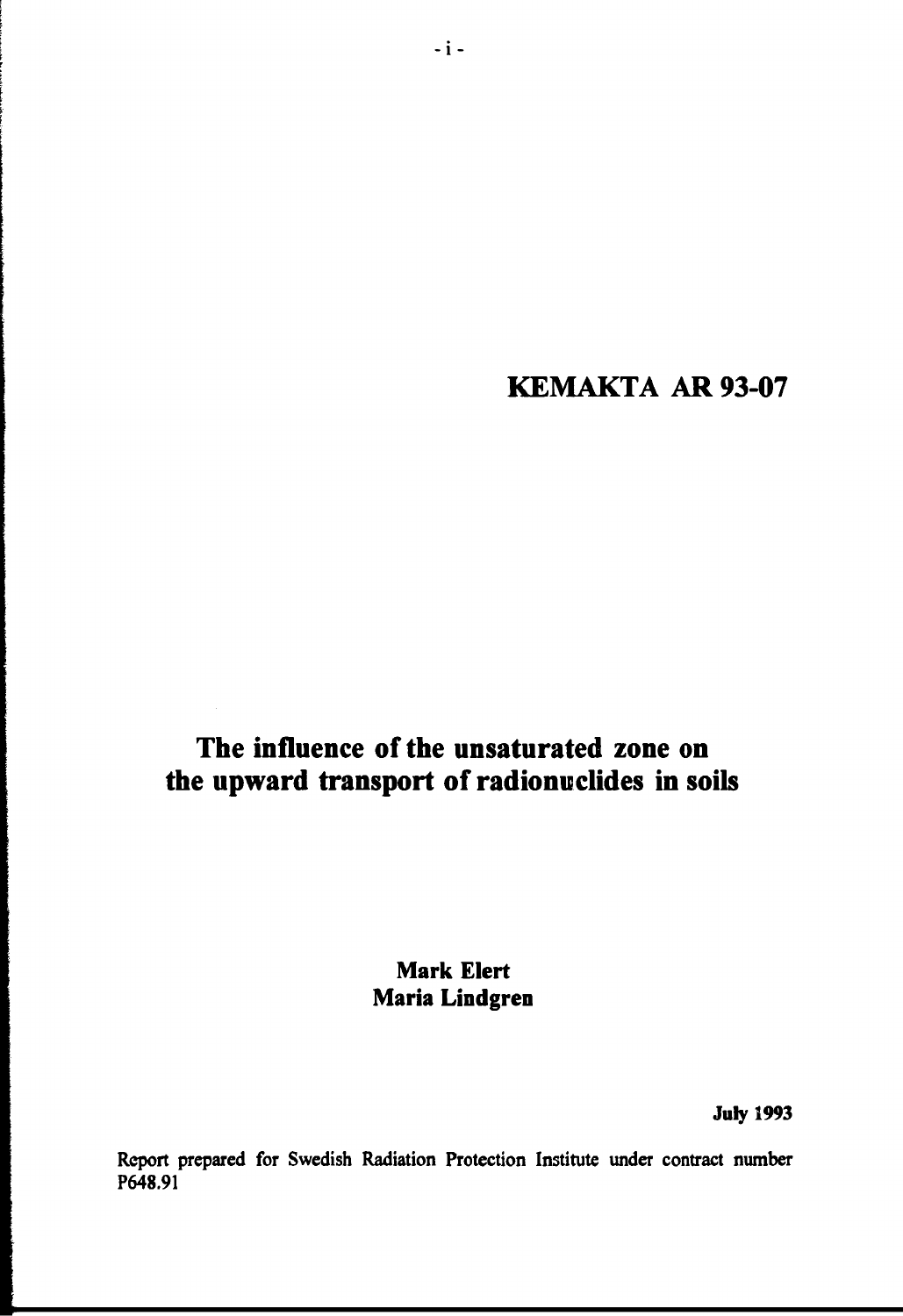# **Summary**

The transport of radionuclides from the deep soil to the surface soil is an important part **of biosphere modelling. It is in the root zone of the surface soil that radionuclides are accessible for plants and thereby can be taken up in the food chains, leading to a dose to man. The upwards transport through the soil is of importance for assessing the radiological consequences of underground waste disposal where transport in the groundwater is the primary source term for radionuclides coming to the biosphere.**

**In this study the effect of transient hydrological conditions on the upward transport of radionuclides through soils has been studied. The effect of varying soil properties, climate conditions have been considered as well as the effect of a fluctuating groundwater level. Theses studies have been performed uith advanced mechanistic models. To investigate the influence of model complexity, the results have also been compared with the results obtained with a more simple compartment model.**

**It was shown that the soil characteristics influences the radionuclide concentration; an increased hydraulic conductivity leads to increase in the concentration in the root zone. The climatic conditions were shown to be of major importance, a drier climate results in increased radionuclide concentration in the root zone.**

**A dispersion dependent on both velocity and saturation leads to a more effective upward transport of radionuclides to the root zone than if dispersion is assumed to be dependent only on the saturation.**

The boundary condition used in the  $r \leq 1$  with varying groundwater level may be more **realistic than the boundary conditi**  $J$   $\phi$  plied for the case with a constant groundwater **level. All calculations with va \*• j groundwater level gave lower radionuclide concentration in the root zone.**

Soiption is redox sensitive for  $\mathbf{a}$ , y radionuclides and the redox potential in the soil will be affected by the degree o water saturation. The performed calculations did, **however, not result in any sign if antichange in the radionuclide concentration in the root zone due to variation in s(t)** ion.

A comparison between the resul<sub>k</sub> of the two models show that the compartment model in all studied cases predicts a hi<sub>c</sub> her annual average radionuclide concentration in the root zone than the numerical retrieviel. Annual variations in soil water flow were not included in the compartment m<sub> $\sigma$ </sub> iel. During the summer the concentration in the root zone may be several times higher than the annual average. This may be important for **plant uptake, since this increased concentrations coincides with the plant growing season. The calculations made with the simple compartment model also show that these types of models have an inherent dispersion that depends on the size of the compartments. Various methods to compensate for this inherent dispersion have been investigated, but additional work remains.**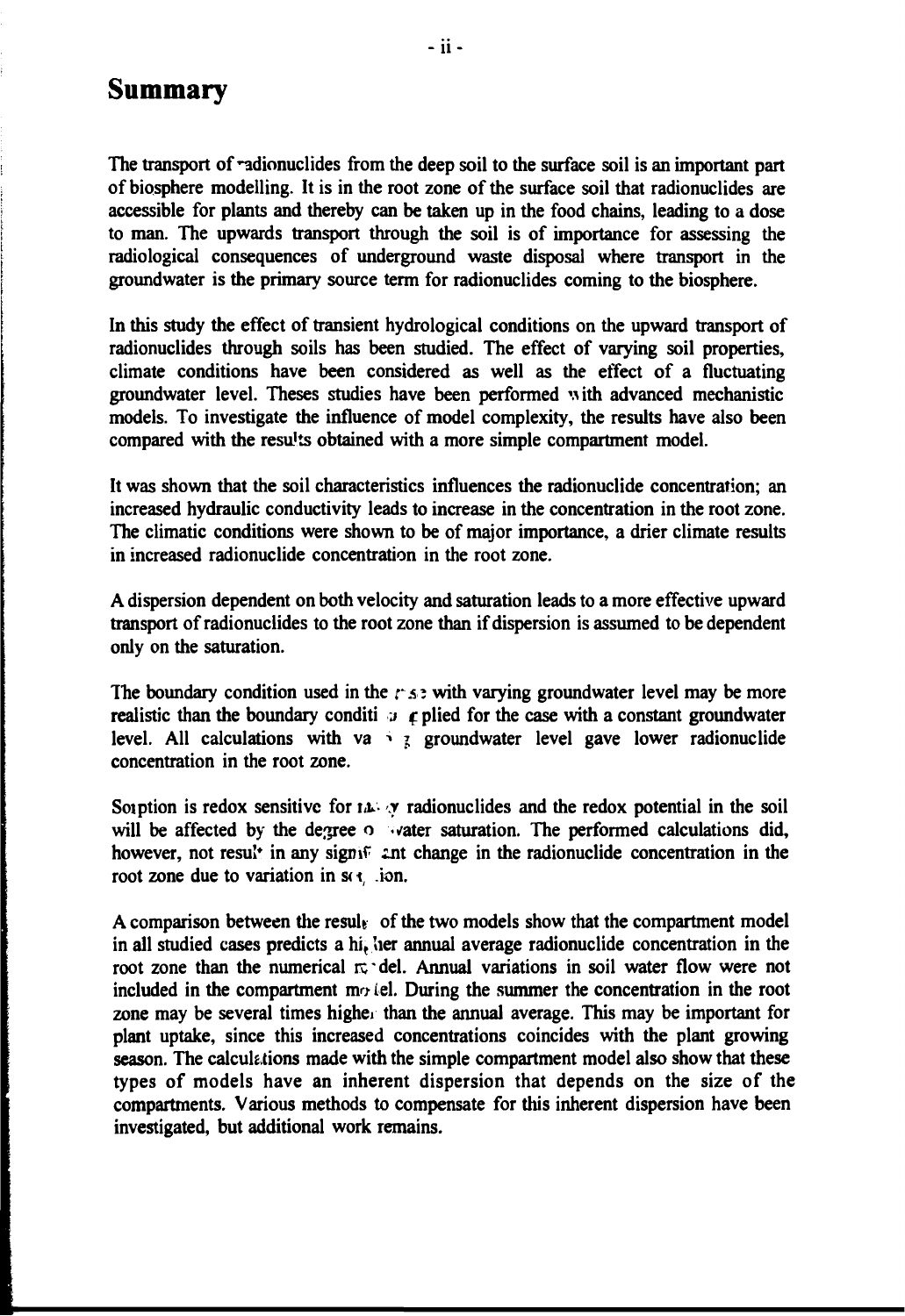# **List of Contents**

# **Summary**

ということに、このことに、このことに、このことに、このことに、このことに、このことに、このことに、このことには、このことに、このことに、このことに、このことに、このことに、このことに、このことに、「こ

| 1                 | <b>Introduction</b>                                  | ì                       |  |
|-------------------|------------------------------------------------------|-------------------------|--|
| 1.1               | <b>Background</b>                                    | $\mathbf{l}$            |  |
| 1.2               | <b>Purpose and scope</b>                             | $\mathbf{I}$            |  |
| 2                 | <b>Modelling of hydrology</b>                        | 3                       |  |
| 2.1               | <b>Model setup</b>                                   | $\mathbf{3}$            |  |
| 2.2               | Input data                                           | $\overline{\mathbf{3}}$ |  |
| 2.3               | <b>Summary of calculation cases</b>                  | $\overline{7}$          |  |
| 3                 | <b>Modelling of radionuclide transport</b>           | 8                       |  |
| 3.1               | <b>Model setup</b>                                   | 8                       |  |
| 3.2               | Input data                                           | 9                       |  |
| 3.3               | Summary of calculation cases                         | 10                      |  |
| 4                 | <b>Results</b>                                       | 13                      |  |
| 4.1               | Variation of dispersion                              | 13                      |  |
| 4.2               | Variation of hydraulic conductivity                  | 14                      |  |
| 4.3               | Variation of climate                                 | 15                      |  |
| 4.4               | Time varying groundwater level                       | 16                      |  |
| 4.5               | Variation of sorption                                | 18                      |  |
| 5                 | <b>Estimation of effective parameters</b>            | 28                      |  |
| 5.1               | Comparison with box model calculations               | 28                      |  |
| 5.1.1             | Derivation of dispersion values                      | 29                      |  |
| 5.1.2             | Comparison between compartment model and             |                         |  |
|                   | advection-dispersion model                           | 31                      |  |
| 5.1.3             | Derivation of effective dispersion parameters        | 32                      |  |
| 5.2               | Comparison with the cases evaluated with TRUST-TRUMP | 33                      |  |
| 6                 | <b>Discussion and conclusions</b>                    | 36                      |  |
| <b>Notation</b>   |                                                      | 41                      |  |
| <b>References</b> |                                                      |                         |  |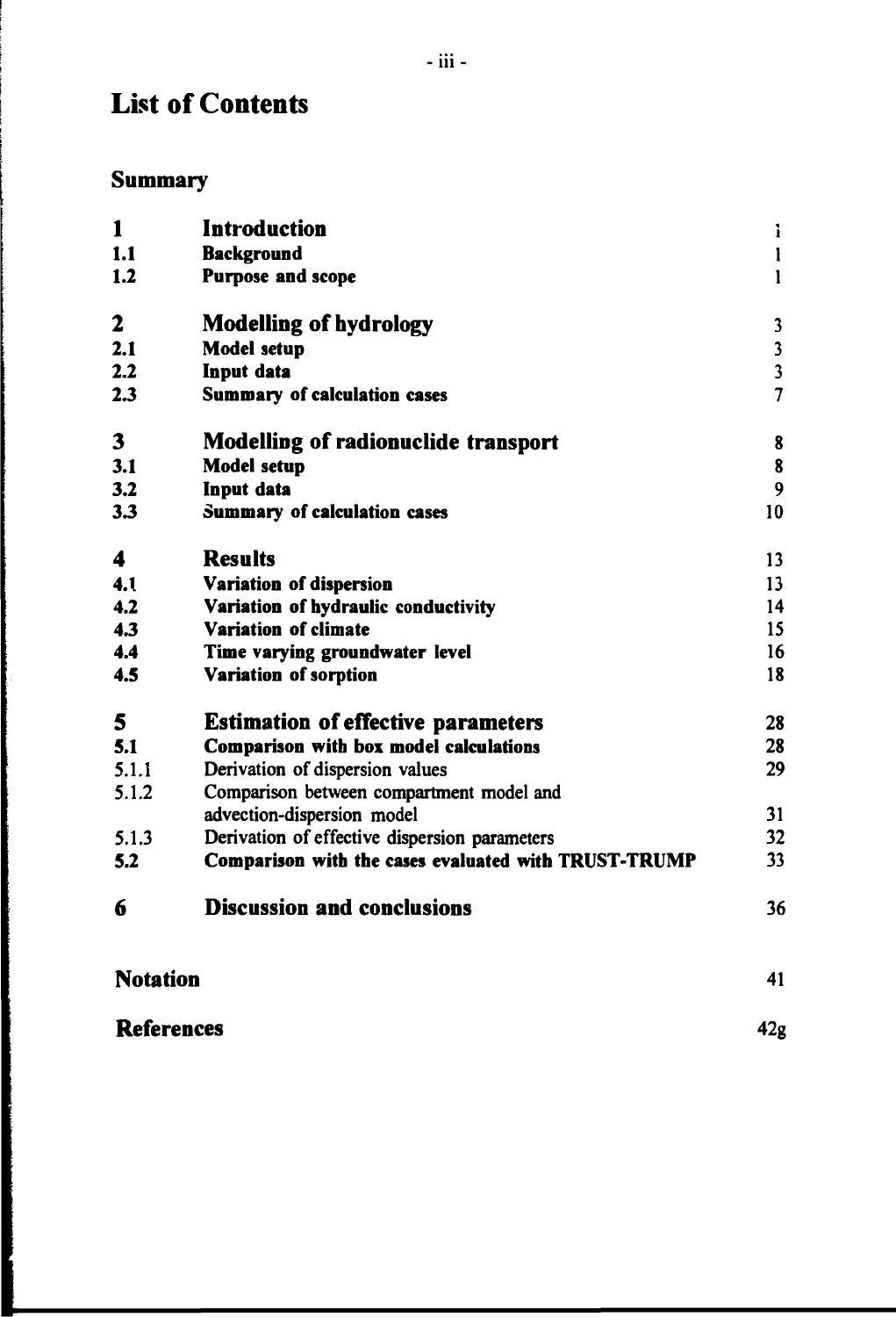# **1 Introduction**

## **1.1 Background**

**The transport of radionuclides from the deep soil to the surface soil is an important part of biosphere modelling. It is in the root zone of the surface soil that radionuclides are accessible for plants and thereby can be taken up in the food-chains, leading to a dose to man. The upwards transport through the soil is of importance for assessing the radiological consequences of underground waste disposal where transport with the groundwater is the primary source term for radionuclides coming to the biosphere.**

**The major transport mechanism in soils is generally assumed to be the transport of dissolved radionuclides with flowing water - advection. Thus the movement of the water in the soil is of great importance. However, the movement of soil water is a complicated process, especially in the unsaturated zone, where it is affected by precipitation, evapotranspiration, capillary rise and groundwater level fluctuations. The radionuclide transport is also influenced by dispersive processes, e.g. due to a variation in flow between different parts of the soil and molecular diffusion.**

**In biosphere modelling compartment models are often used to describe the transport of radionuclides in soils. In these models the soil at different depth is described by two or more compartments, in which an instantaneous mixing is assumed. This gives a low degree of spatial resolution, which will have an important effect on the description of the dispersive processes. The transfer between the compartments is described by simple relationships taking into consideration average water flow rates, sorption, etc. These relationships are usually based on the temporal averaging of the soil hydrology, e.g. no consideration is taken to the varying degree of saturation over the year and that the upward and downward flows may occur at different degree of saturation. The saturation influences a number of important transport processes, e.g. diffusivity, dispersion and for some nuclides also sorption due to the effect of saturation on the redox conditions.**

# **1.2 Purpose and scope**

**In a previous study** *[Elert et ai, 1990]* **it was found that the hydrological conditions in the unsaturated zone was of importance for the upward transport of radionuclides. It was shown that the upward flow of water was the primary processes for transport of radionuclides to the root zone, but dispersive processes may also be effective for the upward transport of radionuclides. In the previous study the groundwater level was assumed to remain at a constant depth.**

**The purpose of project is to study the effect of transient hydrological conditions in the soil on the upward transport of radionuclides through soils considering a varying groundwater level. Also the effect of the varying hydrology on the chemical conditions, which in turn may influence the radionuclide sorption, was studied. These studies have been performed with advanced mechanistic models. The results have been compared with the result obtained by more simple models to investigate the influence of model complexity.**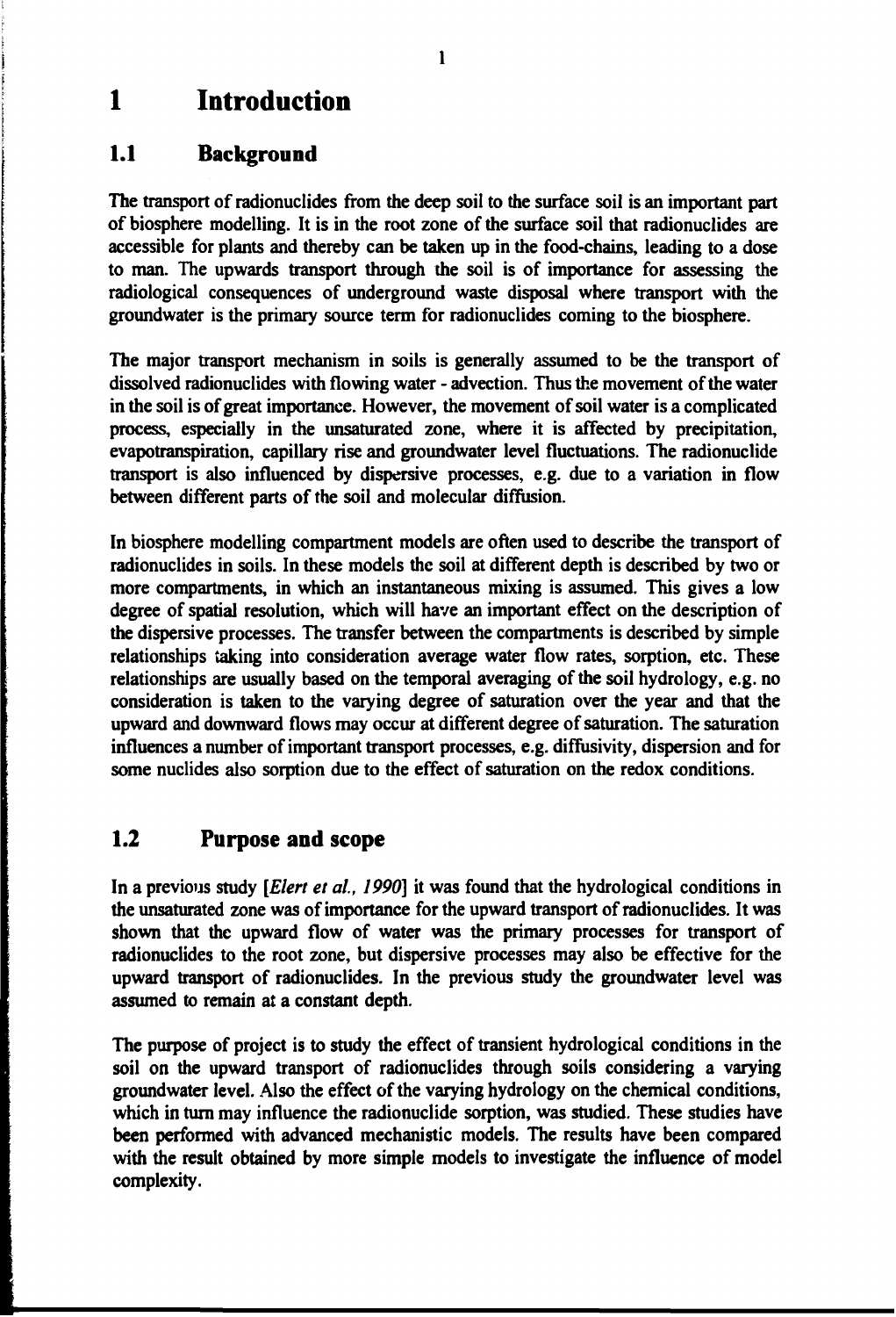In this study the hydrological conditions in the soil in the form of time-varying water saturation levels and water flow rates have been calculated using a hydrology model. The input data of the model does not represent a specific site, but are taken from meteorological data and soil property data characteristic for Sweden. Two different soil types and two different climatic conditions have been studied. Furthermore, a set of hydrological calculations have been performed using a seasonally varying groundwater level.

The results of the hydrology calculations have been used as input to a radionuclide transport model. The transport of both non-sorbing and slightly sorbing radionuclides have been investigated. Variations in saturation will also lead to a variation in redoxpotential. This may influence the mobility of many radionuclides. One aim of the report was to investigate whether a varying redox potential in connection with a varying groundwater level may give rise to "pump-effects", i.e. if a higher mobility during the parts of the year with an upward water flow than during the parts of the year with a downward water flow, can give rise to significantly increased concentrations in the root zone.

The biosphere transport of radionuclides must often be considered over very long periods of time in safety assessments of radioactive waste repositories. In this case it is very difficult or even impossible to use detailed models, furthermore the necessary data for using such models may not be available. Instead compartment models using annual average values are used. Since the processes transporting radionuclides in soils are very complex and are often non-linear. Thus, it is not evident that the use of arithmetic averages in a simplified model will give correct results. Instead some form of weighted averages may need to be used. A purpose of this study has been to examine methods to derive such weighted or effective averages.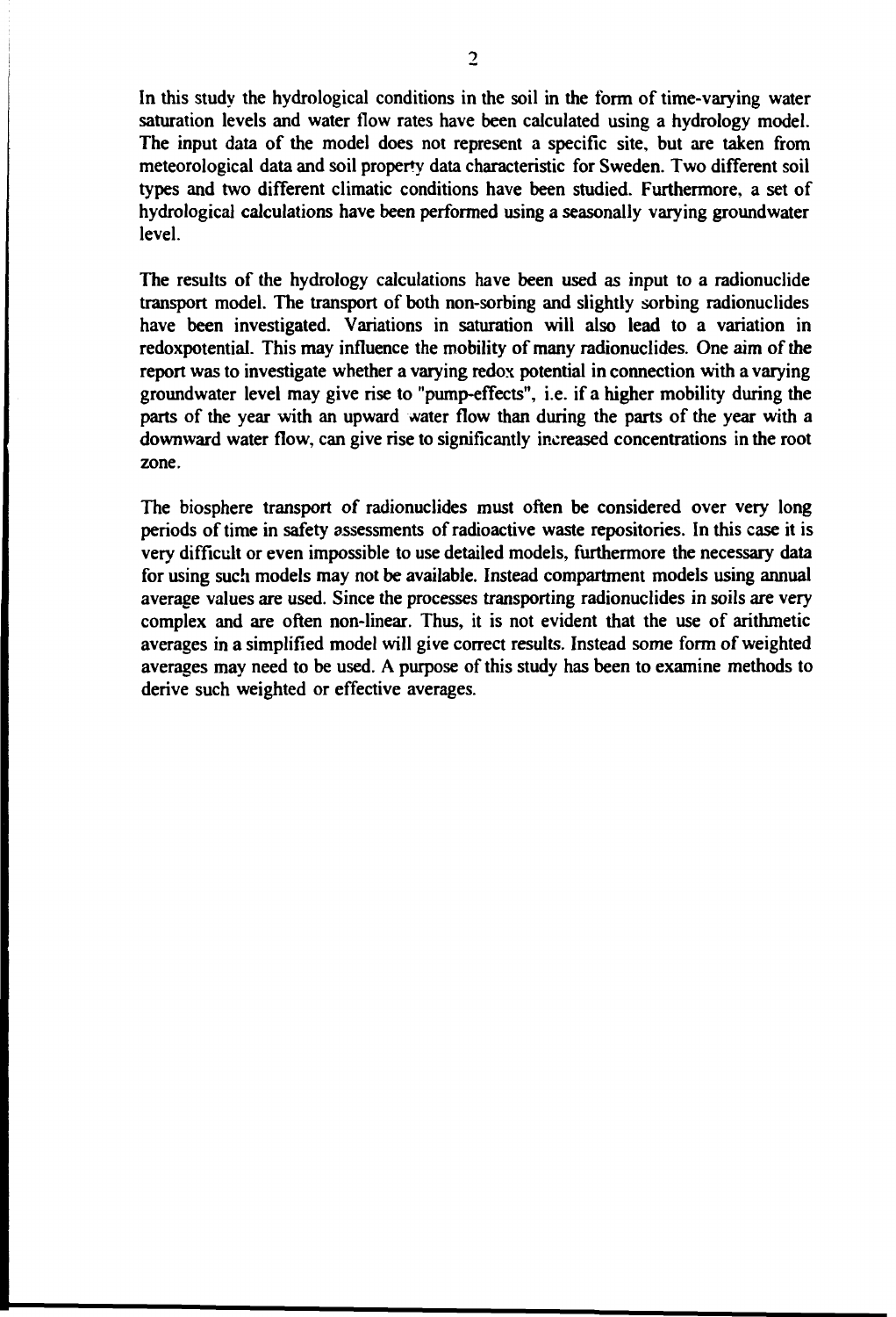# **2 Modelling of hydrology**

### **2.1 Model setup**

**In order to describe radionuclide transport in soil, information is needed on the water flow and saturation and how it varies in time and space. Experimental data could be used, but all necessary data are rarely available, for example water saturation degree and water flow as a function of time at different depths of the soil. Instead we have chosen to derive these values by hydrological modelling. This will give data with a spatial and temporal discretization suitable for the radionuclide transport calculations.**

**The computer code TRUST** *[Narasimhan, 1975]* **was used for the hydrological modelling. This code solves the saturated and unsaturated flow equations using the integrated finite difference method. The basic input data needed to describe the soil characteristics are the porosity, the capillary potential curve and the hydraulic conductivity as a function of saturation. Also, data describing infiltration, precipitation and the geometry of the studied soil column are needed. Furthermore, boundary conditions at the top and at the bottom have to be provided in the form of water flow or pressure.**

### **2.2 Input data**

**The hydrology of a soil column has been model assuming a simple geometry. Two cases have been defined, one with a groundwater level at a constant depth of 1 meter and one with a groundwater level varying between depth of 0.7 meter and 1.3 meter. In the latter case the modelled domain is a 1.3 m deep soil column with a 0.6 m zone in the bottom where the groundwater level is fluctuating during the year, see Figure 2.1. In both cases the root zone is assumed to comprise the upper 0.3 meters.**



*Figure 2.1 The geometry of the studied case.*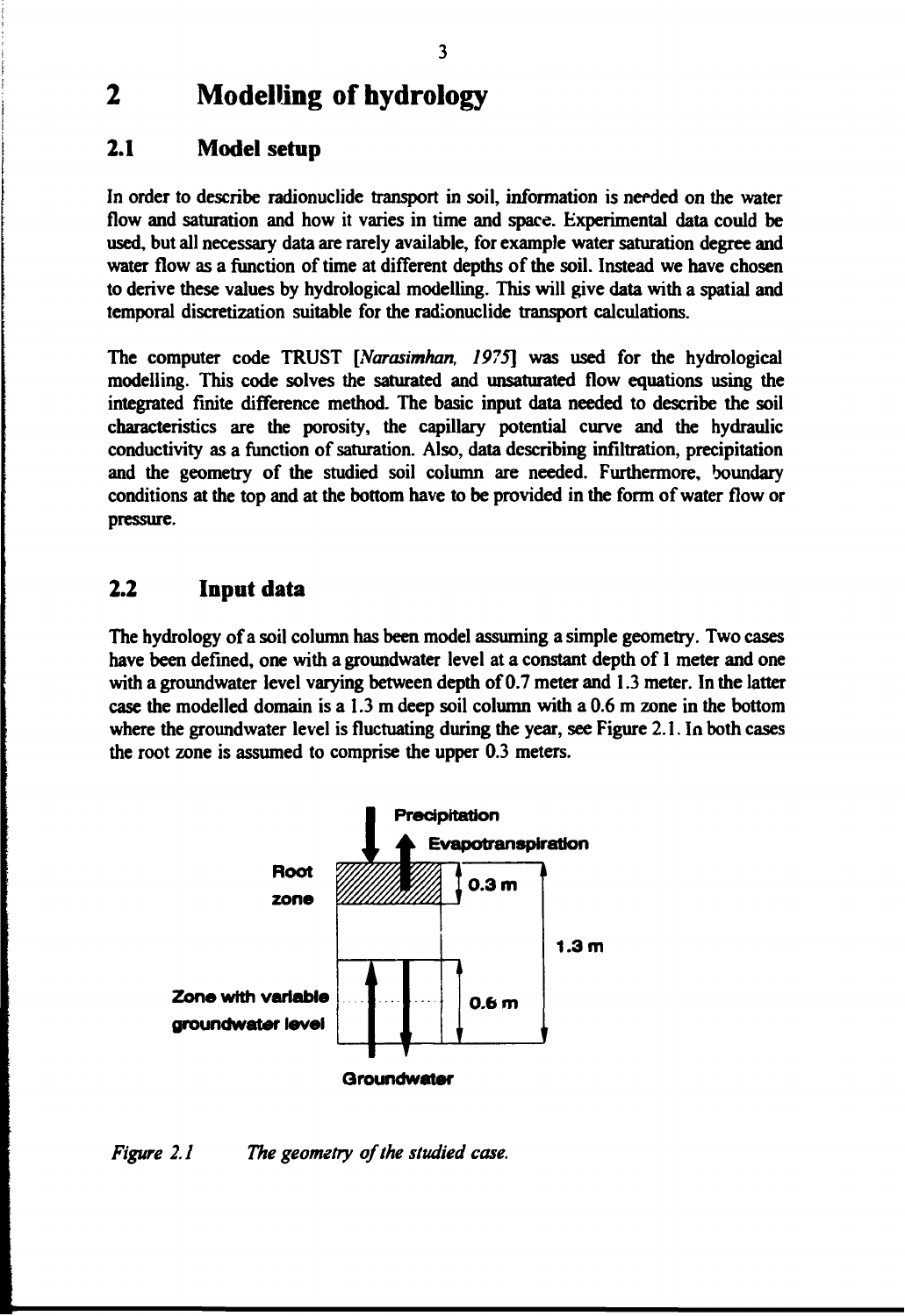The soil moisture characteristics or capillary potential curve was taken from experimental values for Swedish soils *[Andersson and Wiklert, 1972]* and represent an average for soils with a clay content of 3-5%. Since no measured values of the saturated hydraulic conductivity were provided for the chosen sample, we have estimated it to  $1.10^{-6}$  m/s. based on the particle size distribution. As a variation a higher saturated hydraulic conductivity,  $10^{-5}$  m/s, was used in some calculations. The hydraulic conductivity of a soil is a function of the water saturation. In unsaturated porous media water flow occurs only as long as continuous pathways for water exists. Since the largest pores, which have the lowest flow resistance, will be emptied first, the hydraulic conductivity will decrease rapidly with decreasing saturation. The hydraulic conductivity as a function of saturation degree has been calculated from the experimentally determined capillary potential curve using the method proposed by *Green and Corey, [1971]*. The data used in the calculations are shown in Figures 2.2 and 2.3.



*Figure 2.2 The capillary potential as a function of saturation degree.*

The boundary condition at the top is provided by the infiltration and evapotranspiration data varying on a monthly basis. The precipitation data are taken from the weather stations in Ställdalen and Malmslätt. In most parts of Sweden the ground is frozen at least some parts of the winter. This will affect the water transport in two different ways. Firstly, the frozen soil water will not be mobile and secondly, a substantial amount of the precipitation will not infiltrate but produce surface run-off at the time of snow melt. In order to simplify the calculations no frost in the ground is assumed and furthermore no accumulation of snow.

The cvapotranspiration is based on data from *Eriksson [19H1],* and is assumed to be evenly distributed throughout the 0.3 meter thick root zone. In order to avoid excessive drying of the soil, the evapotranspiration rate is reduced below a capillary water potential of -50 meters and is assumed to stop below the wilting point, -150 meters.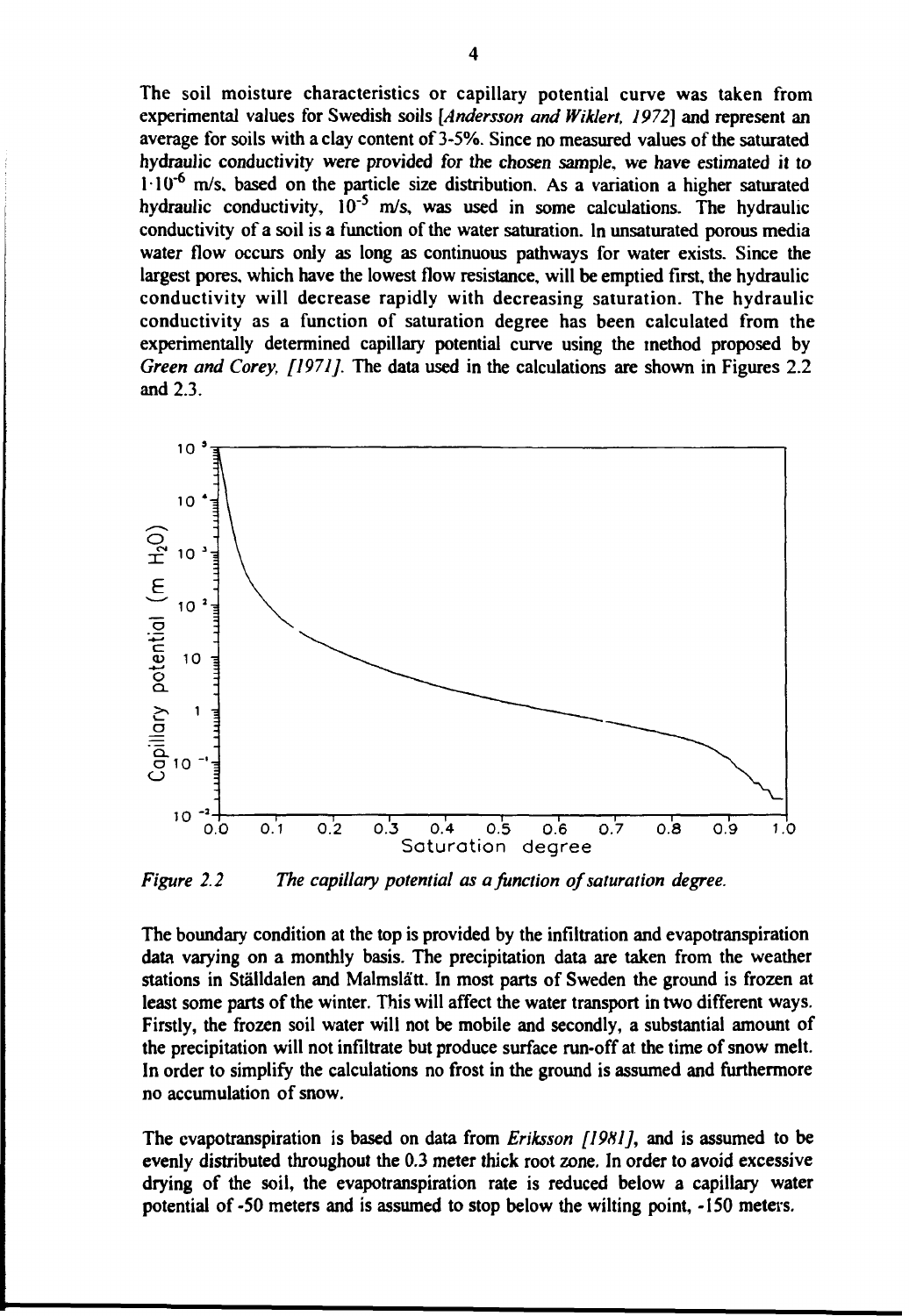

*Figure 2.3 The hydraulic conductivity as a function of saturation degree.*

**The two different climatic conditions results in two variations of the top boundary condition, see Figures 2.4 and 2.5. In both cases the inflow through the top surface is taken as the positive net infiltration, i.e. the precipitation minus the evapotranspiration. The net infiltration is positive during the spring and autumn. The negative net infiltration during the summer is modelled as a water removal from the root zone. The curve in Figure 2.4 refers to data from Ställdalen and can be looked upon as normal conditions. The curve in Figure 2.5 refers to data from Malmslätt and represents dry conditions.**

**The bottom boundary condition were modelled in three different ways, one with a constant level of the groundwater table at a depth of one meter and the other two with a groundwater table varying with the seasons. The variation of the groundwater has been assumed to have the shape of a triangle wave. The depths and the times for the maxima and minima are based on typical variations measured in Sweden, see Figure 2.6. The position of the groundwater level has been fitted to the meteorological data in order to obtain a plausible flow of water in and out of the groundwater column. An alternative approach would have been to make large scale hydrological calculation of the discharge area. However, such a calculation is not trivial to make and would be outside the scope of the present study.**

**The calculations were made for a two year period after which a semi-stationary condition was reached, i.e. the results at the end of the year were equal to those at the start of the year.**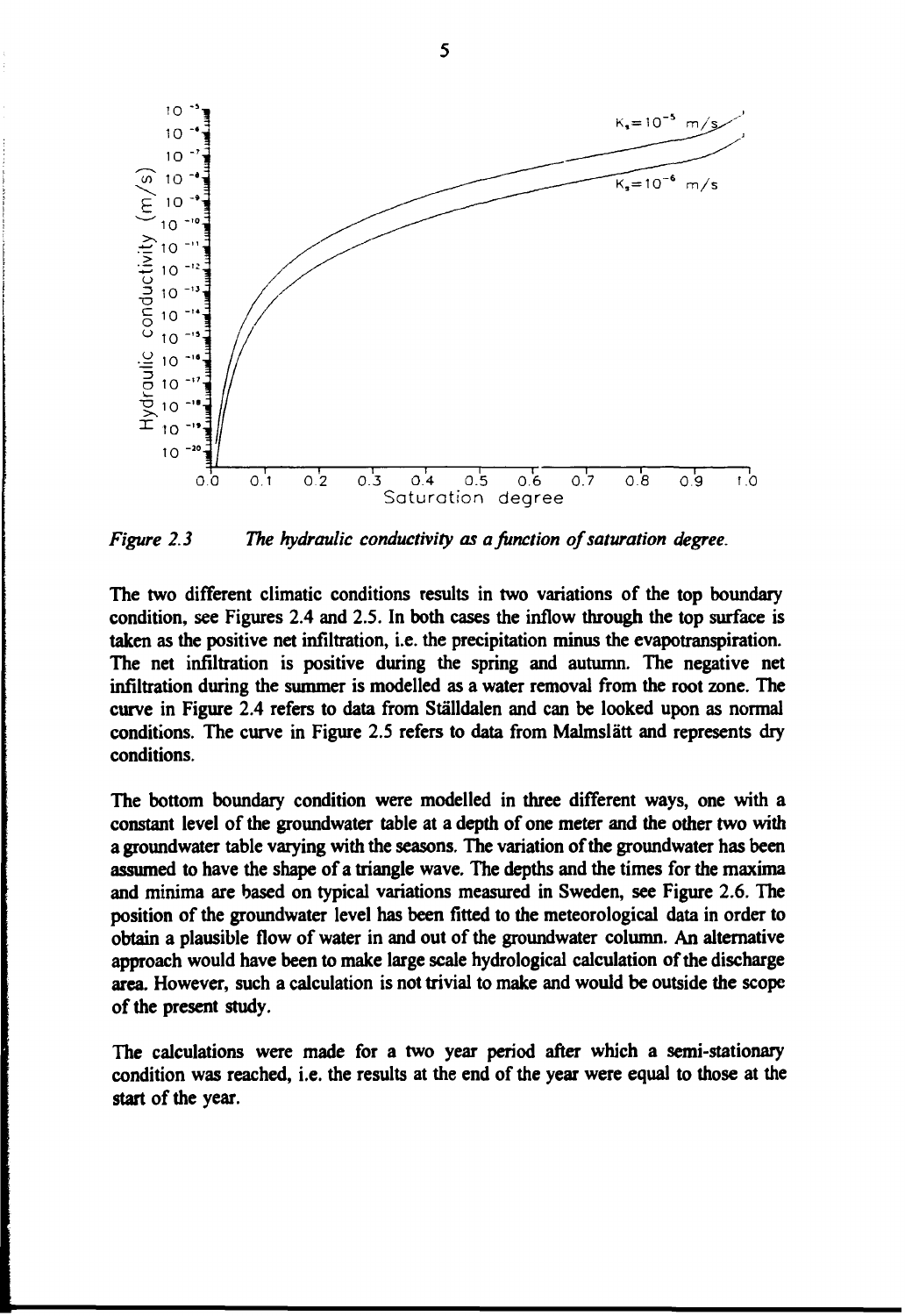

*Figure 2.4 Variation of top boundary condition in the base case. Taken from net infiltration values from Ställdalen.*



*Figure 2.5 Variation of top boundary condition for the case with dry conditions, net infiltration taken from Malmslätt.*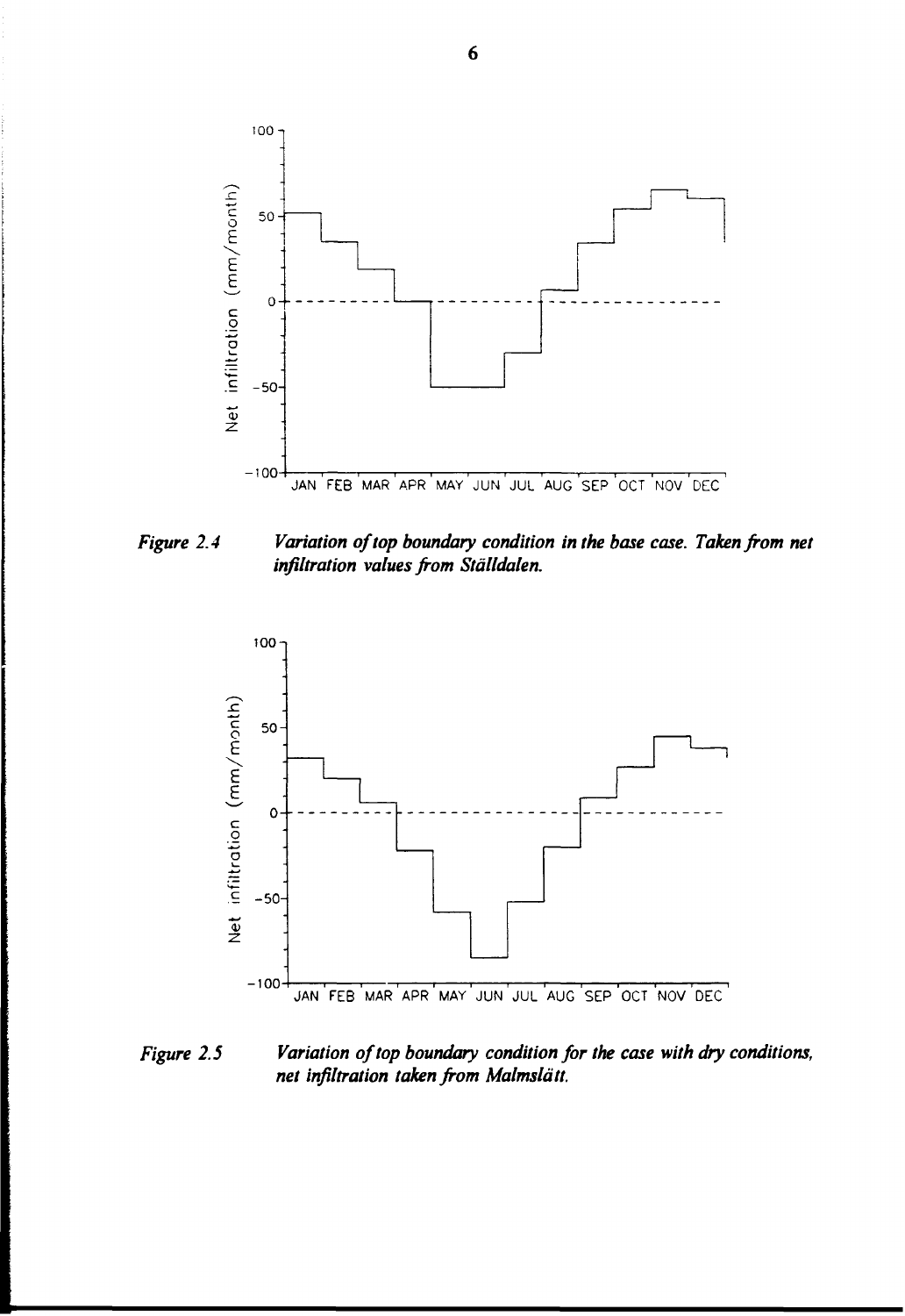

*Figure 2.6 Seasonal variation of groundwater level.*

## **2.3 Summary of calculation cases**

**A number of variations concerning the hydrological calculations have been performed where hydraulic conductivity, climate and the groundwater level has been varied, see Table 2.1. The results of the hydrological calculations are presented in Chapter 4.**

| Case           | Climate | Groundwater level        | Material $(K_{\epsilon}[m/s])$ |  |
|----------------|---------|--------------------------|--------------------------------|--|
| A6             | Normal  | Constant                 | $10^{-6}$                      |  |
| A <sub>5</sub> | Normal  | Constant                 | $10^{-5}$                      |  |
| <b>B6</b>      | Dry     | Constant                 | $10^{-6}$                      |  |
| <b>B5</b>      | Dry     | Constant                 | $10^{-5}$                      |  |
| C <sub>6</sub> | Normal  | Var., max:15/5, min:15/9 | $10^{-6}$                      |  |
| D <sub>6</sub> | Normal  | Var., max:1/5, min:15/10 | $10^{-6}$                      |  |
| D <sub>5</sub> | Normal  | Var., max:1/5, min:15/10 | $10^{-5}$                      |  |

*Table 2.1 Summary of calculation cases*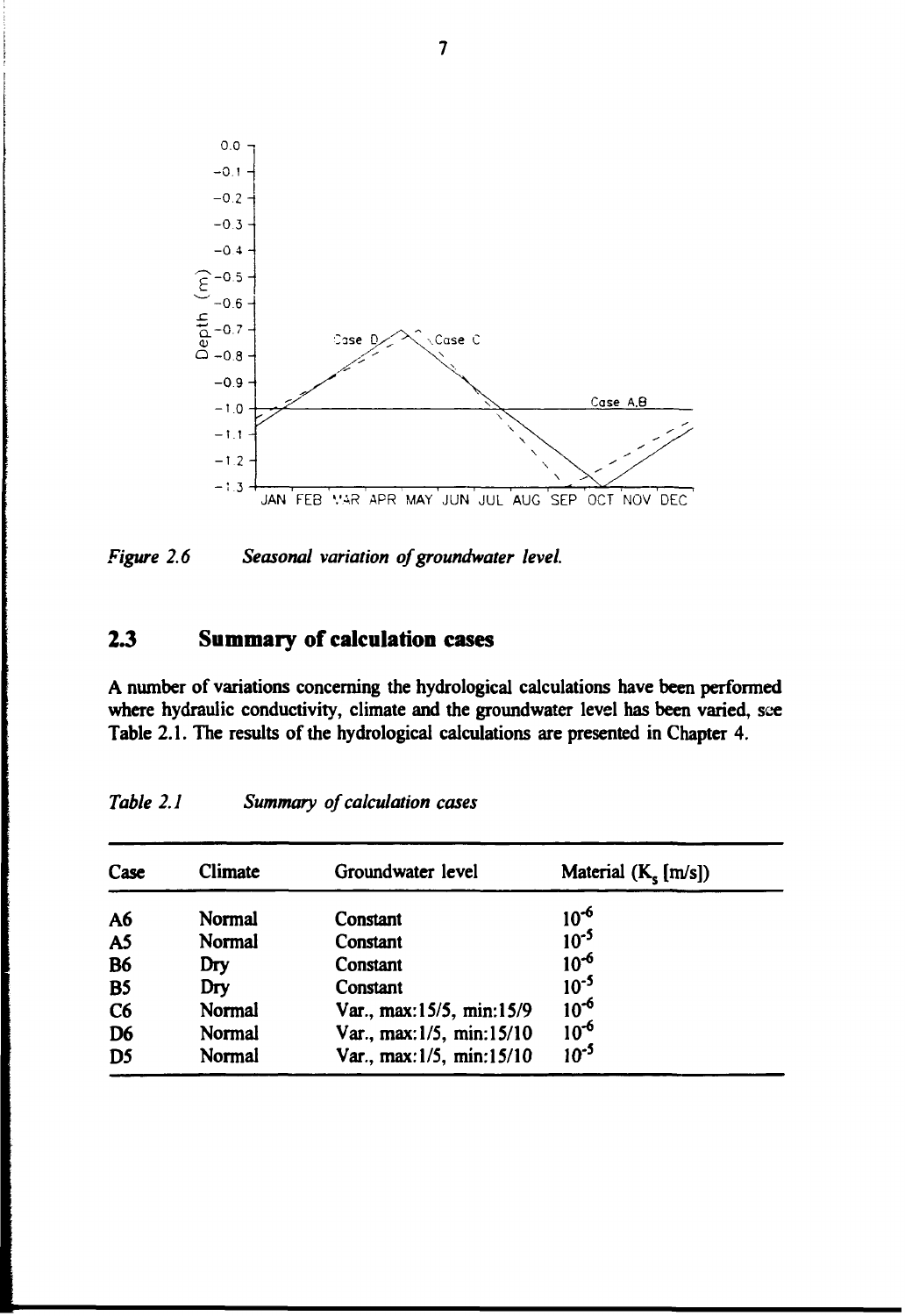# **3 Modelling of radionuclide transport**

### **3.1 Model setup**

The radionuclides are assumed to be transported as solutes in the soil water either by advection or by dispersion-diffusion. The transport of the radionuclides is described by the advection-dispersion equation. The computer code TRUMP *[Edwards, 1973]* was used to solve the advection-dispersion equation. The code can take into consideration interaction between solved species and solid surfaces by linear or non-linear sorption. For unsaturated conditions and linear sorption the advection-dispersion equation in one dimension can be written as:

$$
(\epsilon S + K_d \rho) \frac{\partial c}{\partial t} = \frac{\partial}{\partial x} \left( D_L(S) \frac{\partial c}{\partial x} \right) - \frac{\partial}{\partial x} (uc)
$$
 (3-1)

where c is the solute concentration in the pore water, t is time, x is the distance,  $\epsilon$  is the porosity,  $K_d$  is the sorption coefficient,  $\rho$  is the bulk density of the soil, S is the saturation degree,  $D_L$  is the dispersion coefficient, and  $u$  is the water flow rate. The degree of saturation will affect the capacity term, i.e. the term on the left hand side, and also the dispersion coefficient,  $D<sub>L</sub>$ .

The water flow rates and the saturation degree from the TRUST calculations are transformed to a form suitable for TRUMP by an automatic procedure *[Collin and Rasmuson, 1990].* Dispersion can be due to molecular diffusion in the fluid, velocity variations within a flow path or velocity variations between different flow paths. The two last processes are often referred to as hydrodynamic dispersion, which is a complex function of water velocity, saturation and the structure of the material. The dispersion coefficient can be defined as:

$$
D_L = \alpha \cdot u + D_0 \cdot S \cdot \epsilon \tag{3-2}
$$

where:

 $\alpha$  is a material specific dispersion length [m] *u* is the water flow rate  $[m^3 m^2 s^1]$  $D_0$  is the saturated pore diffusivity  $\begin{bmatrix} m^2 & s^{-1} \end{bmatrix}$ <br>*S* is the saturation degree is the saturation degree

 $\epsilon$  is the porosity.

The first term in the equation describes the hydrodynamic dispersion while the second term describes the molecular diffusion. The automatic procedure has been extended to calculate the dispersivity according to the equation above. By using a constant dispersion length, the dispersion is assumed to increase linearly with the velocity. In the previous study the dispersion was assumed to vary linearly with the degree of saturation, and was described by:

$$
D_L = S \cdot D_{LS} \tag{3-3}
$$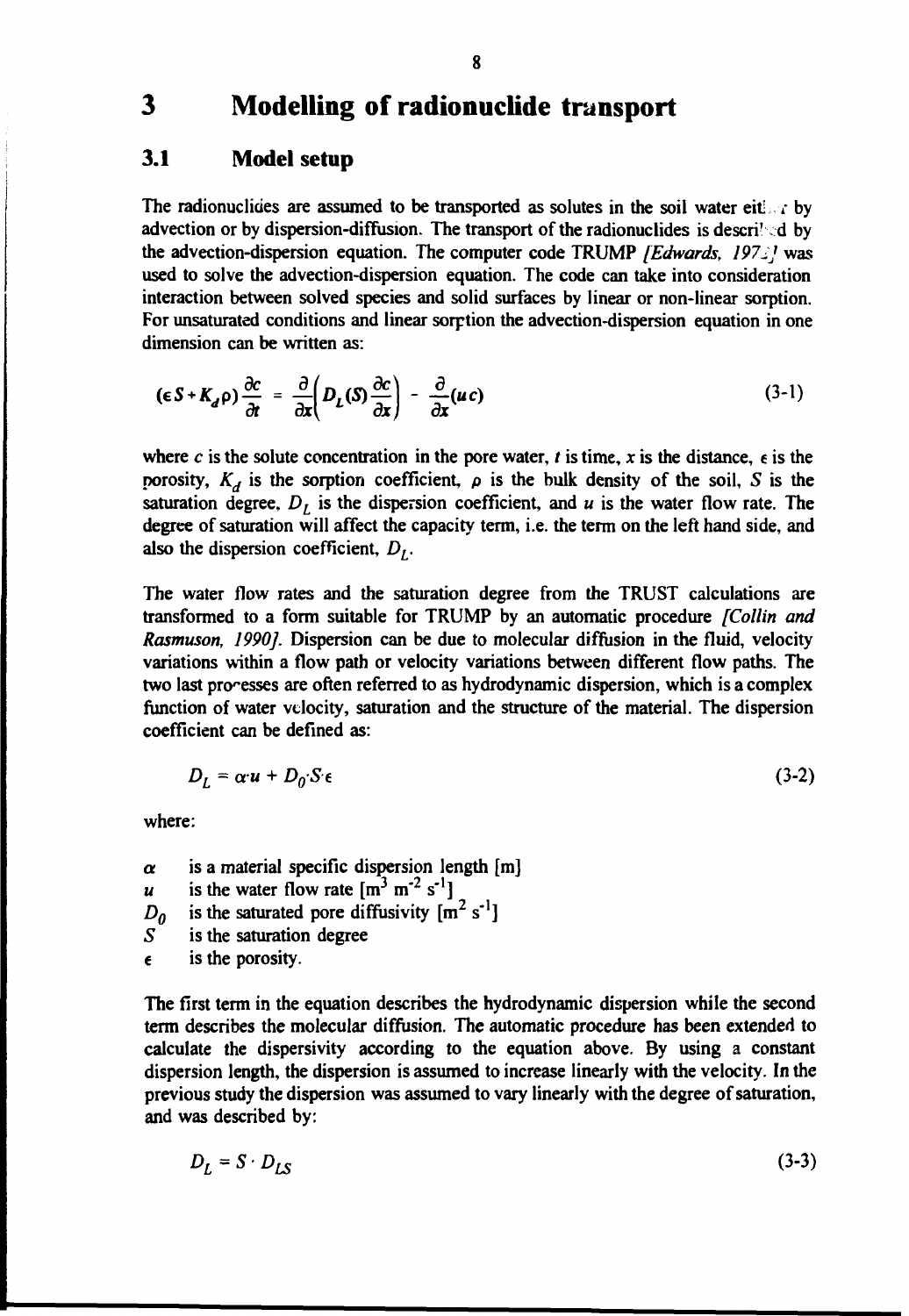where  $D_{LS}$  is the dispersion coefficient for saturated conditions and is derived for an average water flow rate.

## **3.2 Input data**

A collection of experimental evaluations of the dispersion length in unsaturated media has given a range between 1 mm and 0.7 meters *[Gelhar et al. 1985J.* A dispersion length of 0.1 meter was chosen as the base case for this study, with variations within the range 0.05 - 0.4 meters. The saturated pore diffusivity,  $D_0$ , has been estimated to 2·10<sup>-10</sup> m<sup>2</sup>/s. With the water flow rates in the soil obtained in the hydrology calculation it was found that the molecular diffusion will be of minor importance compared to the hydrodynamic dispersion.

Initially the concentration was zero in the whole column. The boundary condition used was a constant concentration of 1  $Bq/m<sup>3</sup>$  in the pore water at the bottom of the modelled soil column, i.e. at 1 meters depth for the cases with constant groundwater level and at 1.3 meters depth for the cases with varying groundwater level. No removal of radionuclides was assumed to occur at the soil surface or due to uptake by plants.

The sorption coefficients,  $K_d$ -values, were varied in order to study the influence of different sorption behavior. In the base case a  $K_d$ -value of 0 was used to simulate the



*Figure 3.1 Variation of*  $K_d$ -value with saturation degree for the three cases used *in the calculations.*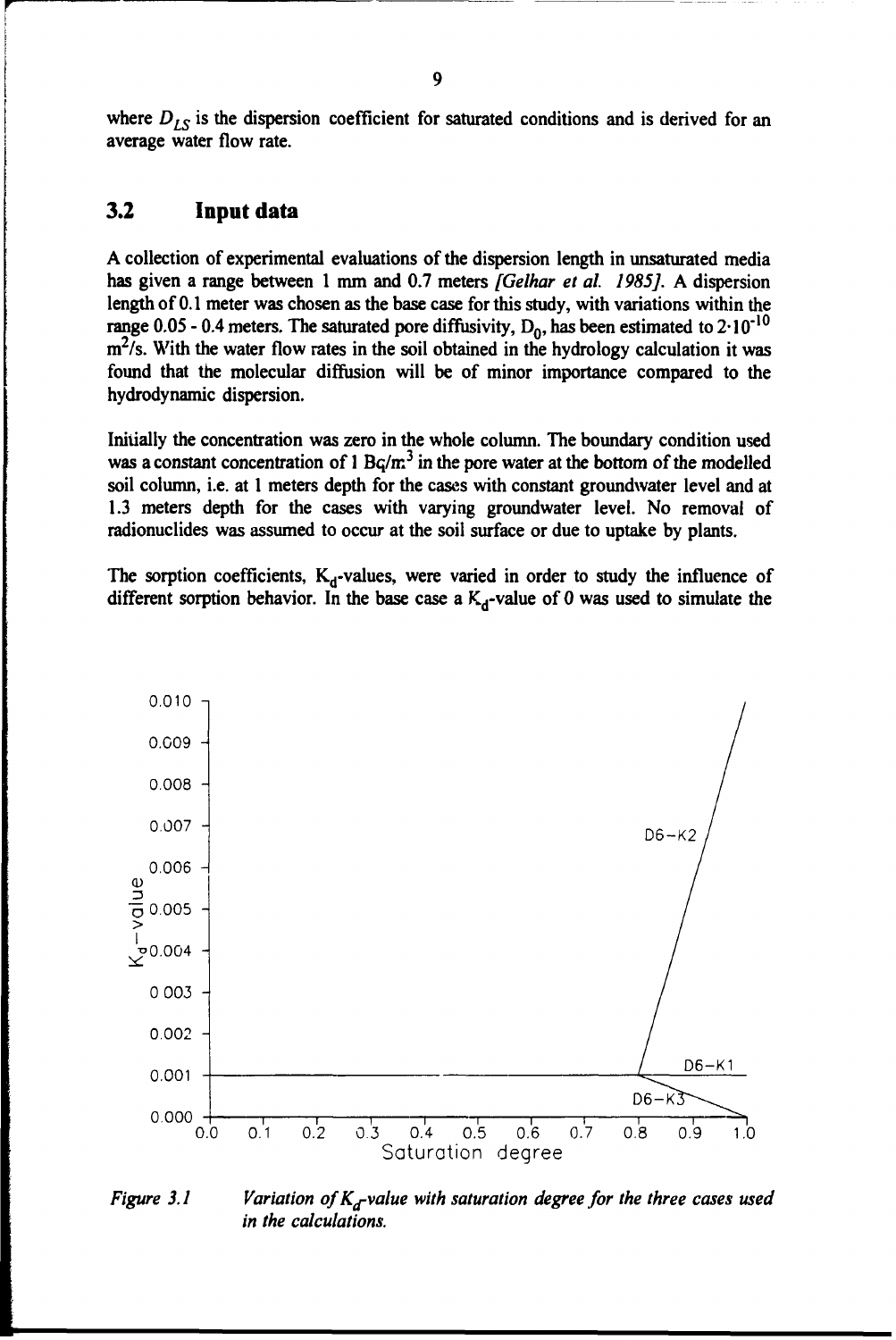transport of a non-sorbing radionuclide. In the variations, a  $K_d$  dependent of the redox conditions was simulated by using a  $K_d$  dependent of the saturation degree. The redox potential will decrease in a fully saturated soil. A reduction in redox potential leads to an increased sorption for many radionuclides, e.g. neptunium and uranium. However, an increase in redox potential may lead to precipitation of iron, which is an effective sorbent. Thus, an increase in redox potential could potentially res<sup>1</sup>! in an increased sorption. Both possibilities were investigated.

Three cases were simulated one with a constant sorption independent of the degree of saturation (Kl), a second with a low sorption under unsaturated conditions and a higher sorption under more saturated conditions (K2) and a third case with no sorption under saturated conditions and a slight sorption under unsaturated conditions (K3). The dependencies used are illustrated in Figure 3.1. In the first case, Case D6-K1, a constant  $K_d$  of 0.001 m<sup>3</sup>/kg was used. In the second case, D6-K2, a  $K_d$  of 0.001 m<sup>3</sup>/kg was used for saturation degrees below 0.8 and above that a linearly increasing upto  $0.01 \text{ m}^3/\text{kg}$ at full saturation and in the last case, D6-K3, a  $K_d$  of 0.001 m<sup>3</sup>/kg was used for saturation degrees below 0.8 and above that a linearly decreasing value down to zero at full saturation.

The calculations were continued until a semi-stationary condition was reached in the soil column, i.e. the concentration profile at the end of a year was equal to that at the beginning of the same year. This limited the size of the  $K_d$ -values that could be used, due to the long times needed to reach the semi-stationary condition. This takes roughly 5 years assuming no sorption and about 80 years with the  $K_d$ -values used in Case D6-Kl.

### **3.3 Summary of calculation cases**

A number of transport calculations have been performed varying the dispersion length, the hydrological conditions, the groundwater level and the dispersion in the saturated part of the soil, see Table 3.1. The results of the transport calculations are given in Chapter 4.

### *Variation of dispersion*

For a case with constant saturation and water flow, the two methods described in Section 3.1 for estimation of the dispersion coefficient can be directly compared. However, this cannot be done for a case with varying  $iv$ -trological conditions, since both water flow and saturation will vary in time and space. Thus each method has been compared with a case with constant hydrological conditions.

#### *Variation of hydrological conditions*

The effect on the radionuclide transport of varying the hydrological conditions has been studied by using the water flow rates and saturation data for the conesponding variations performed with the hydrological model. That is variation of the hydraulic conductivity ( $10^{-6}$  m/s and  $10^{-5}$  m/s) and variation of climate.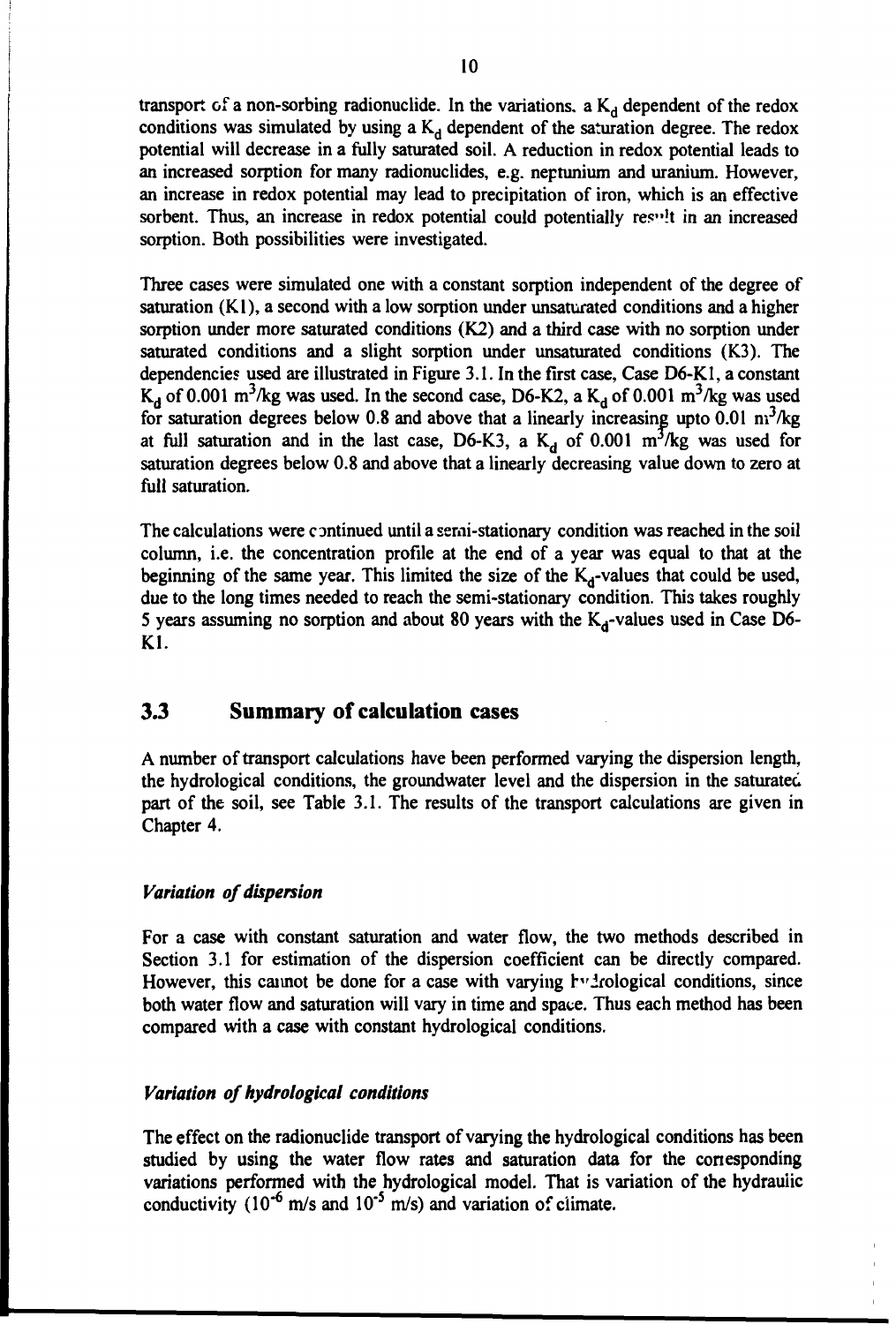#### *Varying groundwater level*

The effect of a time-varying groundwater level on the radionuclide transport using the data from the hydrological cases defined in Chapter 2. In the unsaturated zone the water flow is assumed to be largely vertical and can well be described by the one-dimensional hydrology calculations performed. However, when varying the groundwater level with time, parts of the soil column will be saturated. In this part also a substantial horizontal flow may occur. The magnitude of this flow will depend on the groundwater gradient, which is determined by the local hydrology. This horizontal flow will be of minor importance for the radionuclide transport as long as there are no horizontal concentration gradients. This situation could be expected if the release of radionuclides occurs over a greater area.

In the modelled case, the source of the radionuclides is assumed to be located at a constant depth below the groundwater table. Thus, vertical concentration gradients may occur in the saturated part of the modelled soil column. The horizontal groundwater flow will not only give rise to a hydrodynamic dispersion in the flow direction, but also to a hydrodynamic dispersion perpendicular to the flow direction, so called transversal dispersion. This dispersion will reduce the concentration gradient in the saturated zone. This transversal dispersion may be of importance since it will give a higher concentration at the groundwater level and thus an increased transport of radionuclides to the unsaturated part of the soil.

In order to take this effect into account, the dispersion in the saturated zone has been increased. The additional dispersion is based on a transversal dispersion length of 0.01 meters and a horizontal water flow in the saturated part of  $2.10^{-7}$  m/s.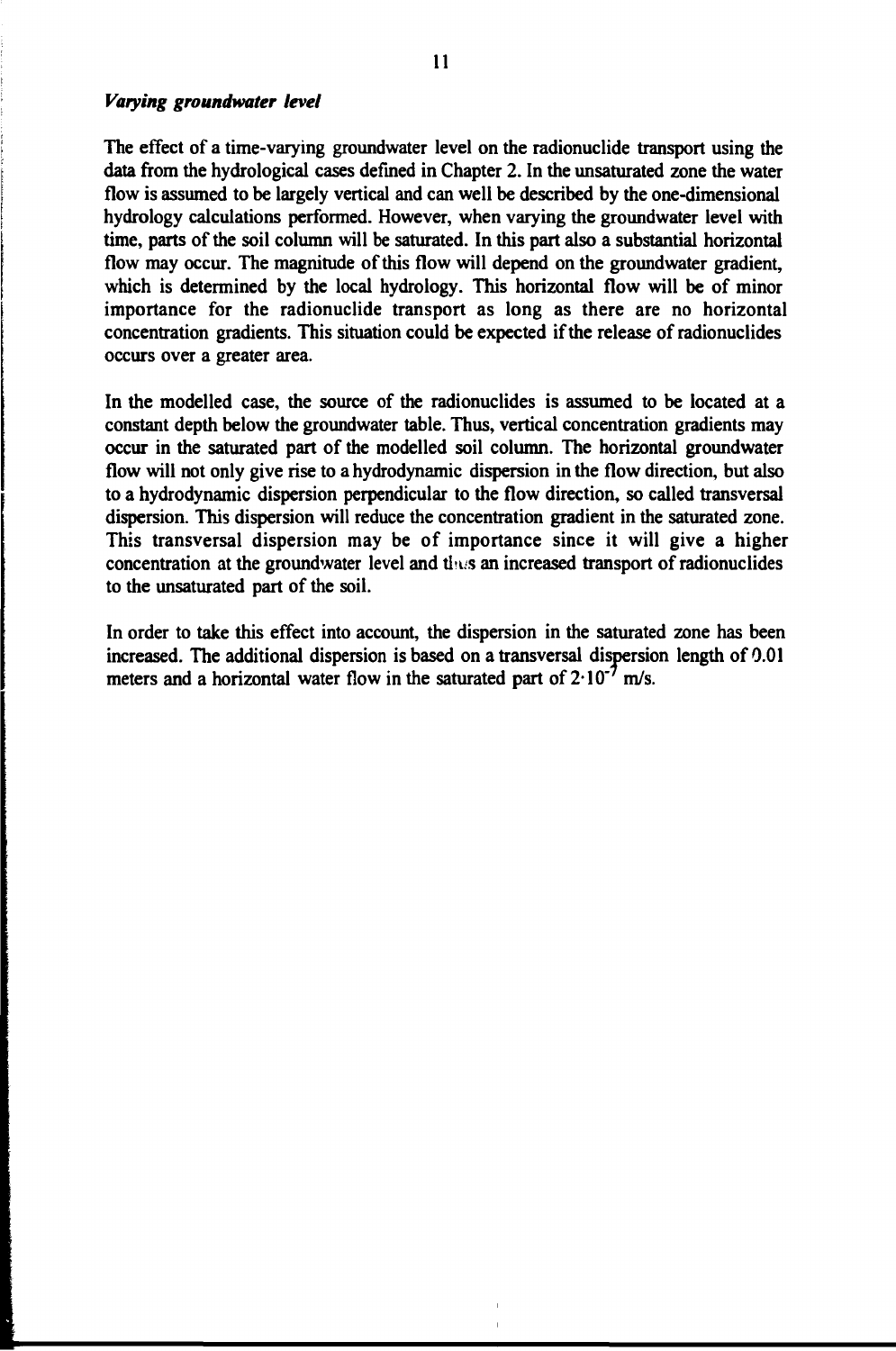| Case        | α   | Comments                                                  |
|-------------|-----|-----------------------------------------------------------|
| A6-A1       |     | 0.05 Smaller dispersion length                            |
| $A6-R$      | 0.1 | Reference case for constant groundwater level             |
| $A6-A2$     |     | 0.2 Two times longer dispersion length                    |
| $A6 - A3$   |     | 0.4 Four times longer dispersion length                   |
| $A5-R$      | 0.1 | Higher hydraulic conductivity $(10^{-5})$                 |
| <b>B6-R</b> | 0.1 | Dryer climate                                             |
| <b>B5-R</b> | 0.1 | Dryer climate and higher hydraulic conductivity           |
| $C6-R$      | 0.1 | Varying groundwater level                                 |
| $D6-R$      | 0.1 | Reference case for varying groundwater level              |
| $DS-R$      | 0.1 | Varying groundwater level + higher hydraulic conductivity |
| $D6-M$      | 0.1 | Increased disp. in saturated parts                        |
| D5-M        | 0.1 | Increased disp. in saturated parts $+$ higher hyd. cond.  |
| D6-K1       | 0.1 | Varying groundwater level, $K_d = 0.001$                  |
| D6-K2       | 0.1 | Varying groundwater level, $K_d$ =0.001/0.01              |
| D6-K3       | 0.1 | Varying groundwater level, $K_d = 0.001/0.0$              |

| Table 3.1<br>Summary of transport calculation cases. |  |  |  |  |  |
|------------------------------------------------------|--|--|--|--|--|
|------------------------------------------------------|--|--|--|--|--|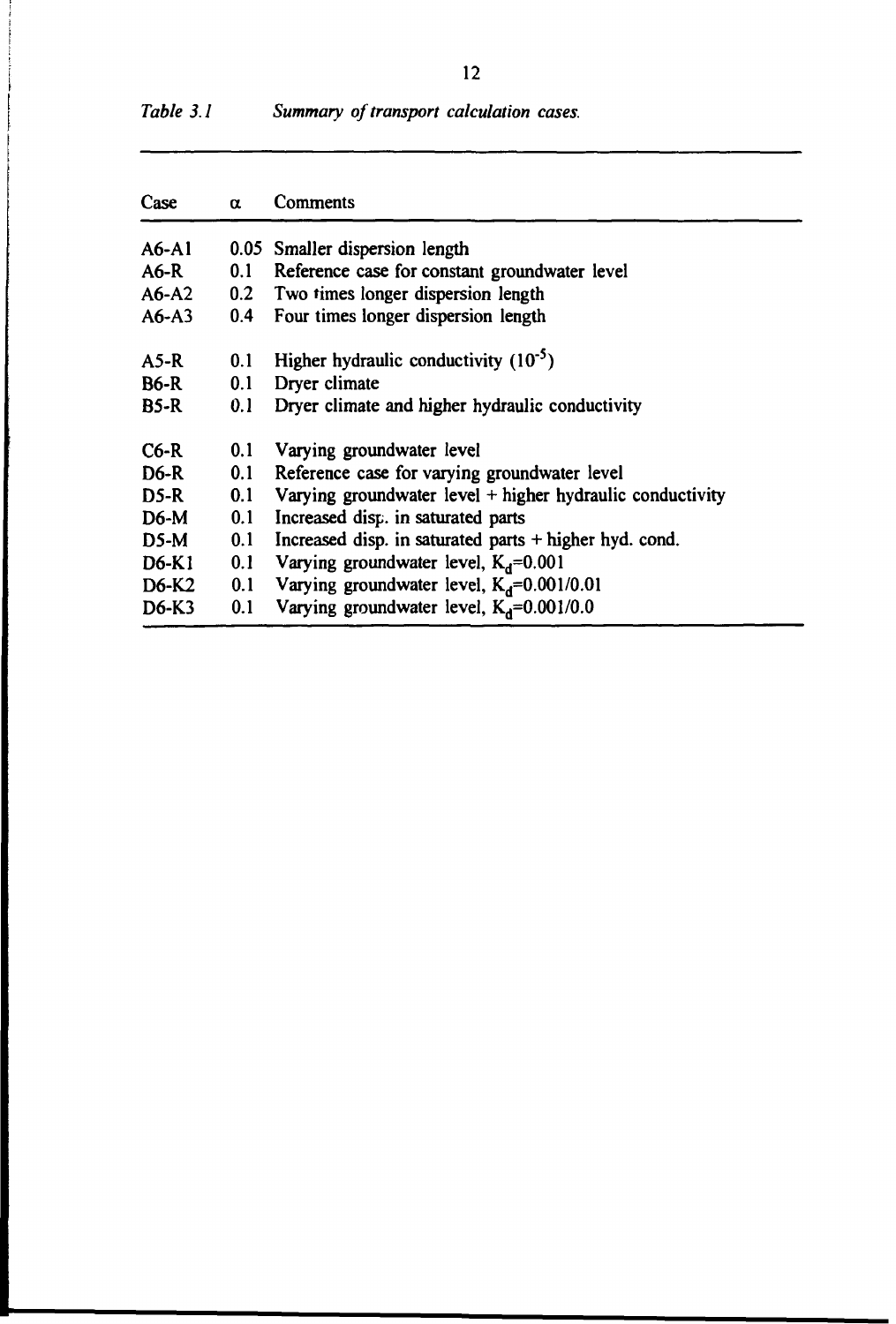# **4 Results**

This chapter presents the results of the hydrological and radionuclide transport calculations for the various cases studied. The results of the hydrological calculations will be presented as:

- water saturation profiles in the soil
- water flow rate through the bottom of the soil column water flow rate through the bottom of the soil column the soil column that  $\alpha$

The results of the radionuclide transport calculations will be presented as: The results of the radionuclide transport calculations will be presented as:

- bulk radionuclide concentration in the root zone (concentration per total volume in the upper  $0.3$  m of the soil)
- radionuclide concentration in the pore water of the soil

The results of the calculations are presented in graphical form in Figures 4.1 - 4.16. A summary of the average concentration in the pore water and the bulk concentration in the upper 0.3 meters of the soil is presented in Table 4.1.

In the first set of variations, the transport of a non-sorbing radionuclide has been modelled. The reasons for choosing a non-sorbing radionuclide are, firstly, that the effect of changes in the hydrological conditions will become more transparent, and secondly, that the calculation effort will be smaller, since the time needed to reach quasi-stationary conditions is shorter. The results of the previous study [Elert et al., *1990]* showed that the main difference between a non-sorbing radionuclide and a sorbing radionuclide with constant sorption coefficient was that the bulk concentration was higher for the sorbing radio auclide and that the variation of bulk concentration with time is less prominent. In this study, radionuclide sorption has been included in the last variation where the effect of varying chemical conditions was studied (see Section 4.5).

### **4.1 Variation of dispersion**

The results obtained using a velocity dependent dispersion cannot be directly compared with the results obtained assuming a saturation dependent dispersion, since the two parameters are not readily converted to each other for the case with varying hydrological conditions. However, an estimation of the effect can be obtained by comparing the results of the two cases with the results obtained for a case with a stationary hydrology. That is a stationary downward water flow in the soil, a stationary saturation profile and a constant dispersion coefficient. This stationary case corresponds to Case C of the previous study [Eler<sub>1 A</sub> al., 1990].

### *Saturation dependent dispersion*

Figure 4.1 shows the bulk concentration in the root zone as a function of the dispersion coefficient for the case with a stationary hydrolcgy and the case with varying hydrology assuming a saturation dependent dispersion. The dispersion coefficient is assumed to be a function of the saturation degree as given in Equation 3-3. For low values of  $D<sub>L</sub>$ , the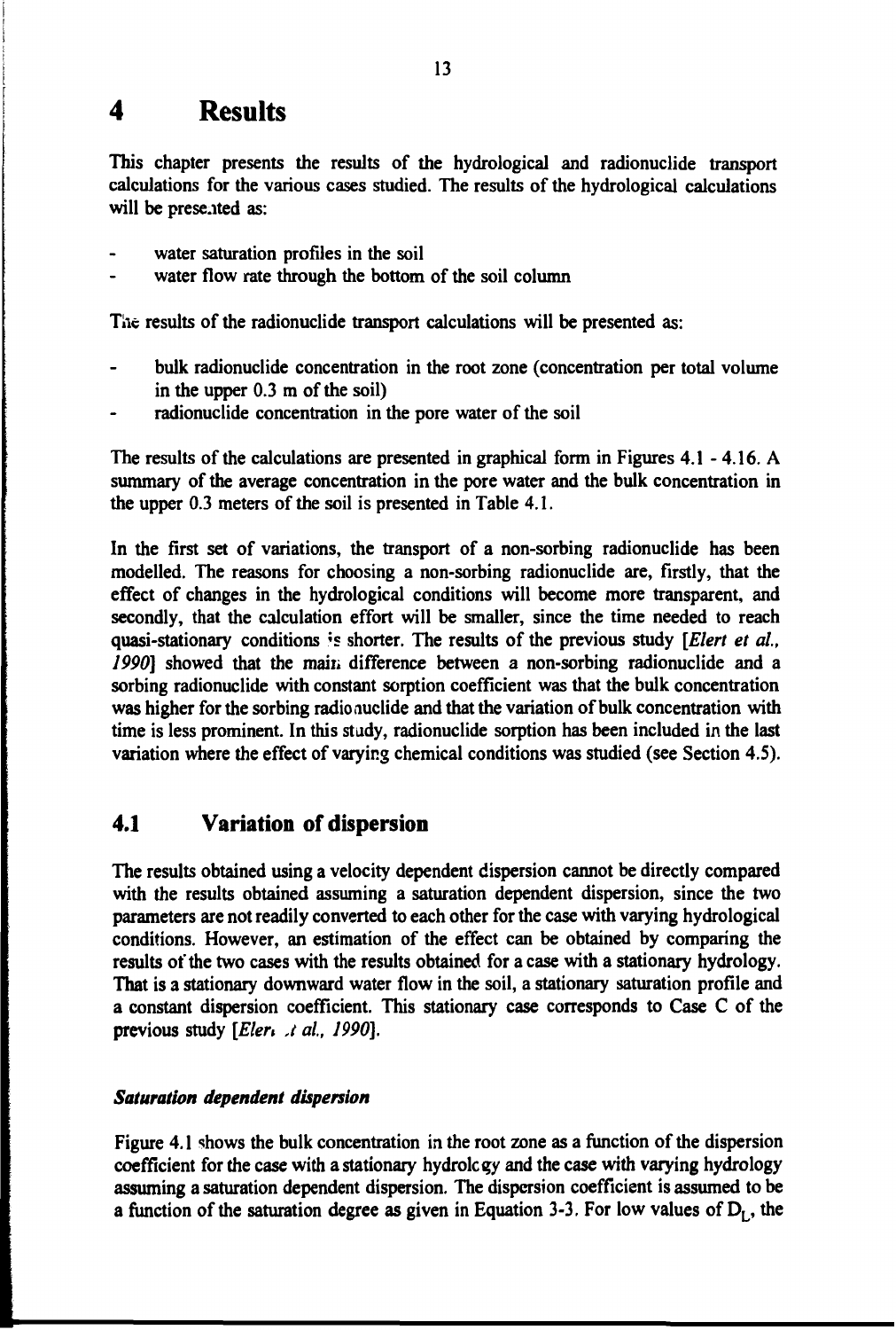case with varying hydrology gives a higher bulk concentration than the case with a stationary hydrology. This is likely due to the dispersive effect obtained by the alternating direction of the water flow in the case of a varying hydrology. This additional dispersion will increase the effective upward transport of radionuclides. For higher values of the dispersion coefficient, the case with the stationary hydrology gives the higher values. An explanation for this may be that in the case of variable hydrology the upward water flow occurs during the summer when the degree of saturation in the soil is lower, thereby giving a lower dispersivity.

#### *Velocity dependent dispersion*

In Figure 4.2, the bulk concentration in the root zone is given as a function of the dispersion length for the case with a stationary hydrology and the case with varying hydrology assuming a velocity dependent dispersion. Here the case with a varying hydrology gives a higher bulk concentration in the root zone for all values of the dispersion length. The difference can be attributed to the "dispersive" effect of the alternating direction of the water flow.

The comparisons indicate that the velocity dependent dispersion predicts a more effective upward transport of radionuclides to the root zone. A velocity dependent dispersion is more in accordance with the generally used theories concerning the nature of the dispersion *[Bear, 1972]* and has therefore been assumed for the calculations throughout the rest of the report.

The variation in bulk concentration in the root zone over the year is shown in Figure 4.3 for 4 different values of the dispersion length. It can be seen that the maxinvim concentration will occur in the late autumn and the lowest values in April. The maximum bulk concentration in the root zone can be about twice the average bulk concentration over the year.

### **4.2 Variation of hydraulic conductivity**

### *Hydrology*

Figure 4.4 shows the water flow rate in and out of the bottom of the soil column for Cases A6 and A5, i.e. with a hydraulic conductivity of  $10^{-6}$  and  $10^{-5}$  m/s, respectively. During the summer and early fall an upward flow from the groundwater to the soil will prevail due to capillary suction from the root zone. During the rest of the year the flow will be directed downward as a result of infiltrating precipitation. The water saturation profile in the soil for the two cases is shown in Figures 4.5a and 4.5b, respectively.

The variation of the hydraulic conductivity will have an important effect on the response time of the water in the soil. For Case A5, with the higher hydraulic conductivity, the response is so fast that the monthly changes in the step function used as boundary condition at the top surface will give an immediate response far down in the soil. This may introduce the need for a more detailed description of the infiltration sequence.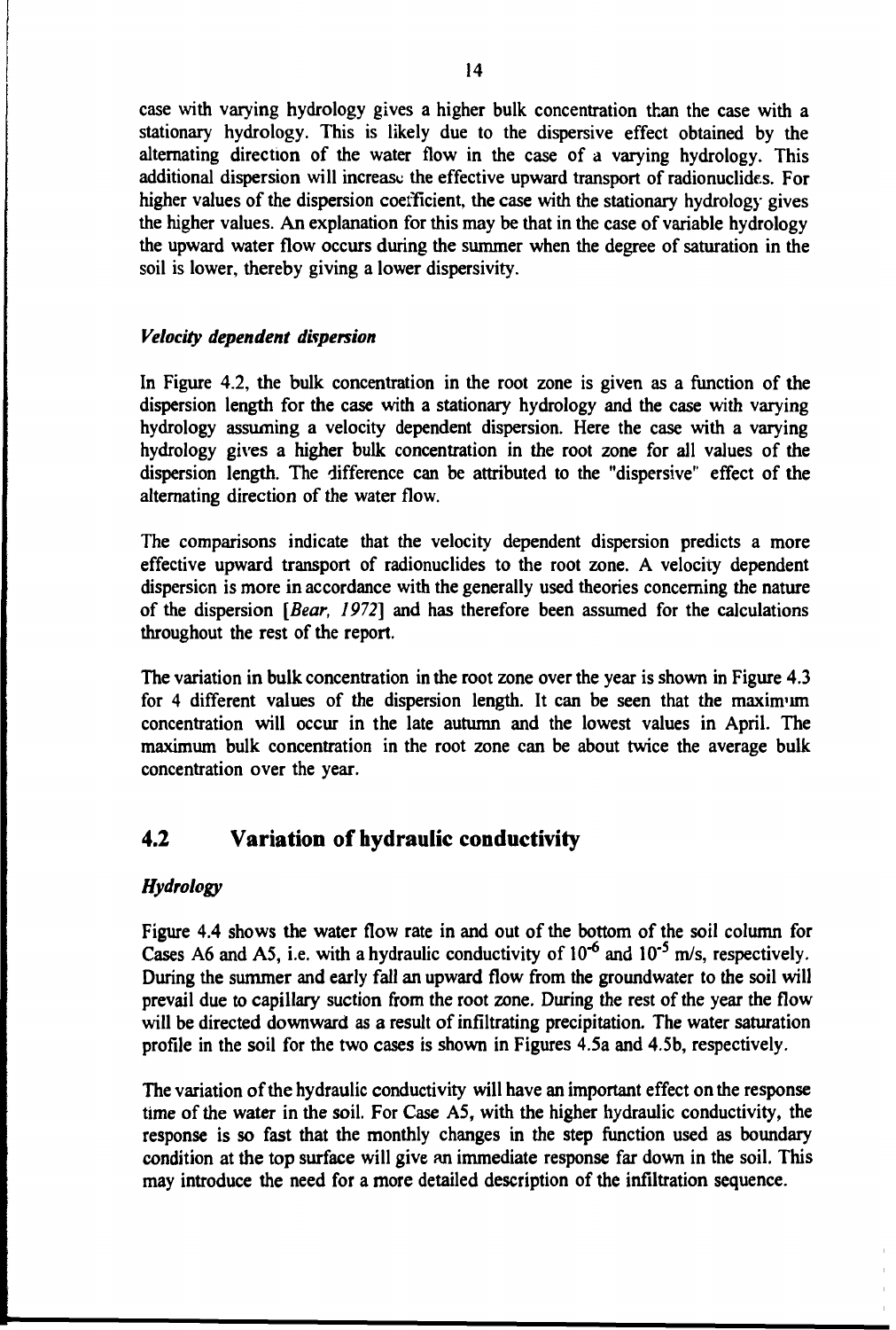#### *Radionuclide transport*

**The case with the higher hydraulic conductivity in the soil (Case A5-R) gives a 5 times higher average bulk concentration in the root zone than Case A6-R, 0.020 and 0.004 Bq/m<sup>3</sup> , respectively. This is due to the higher upward flow during the summer. Another difference is that the maximum bulk concentration in the root zone occurs earlier in the year, see Figure 4.6.**

# **4.3 Variation of climate**

### *Hydrology*

**The two different climatic conditions studied gives different hydrological conditions in the soil. In the dryer climate (Cases B5 and B6), the annual evapotranspiration is greater than the annual precipitation, which leads to an average upward flow of water in the soil column. The water flow rate through the bottom of the modelled soil column is shown in Figure 4.7. In the case with the dry climate the inflow will occur during a longer period of time and will in the case with a higher hydraulic conductivity, Case B5, be considerably higher, than what is obtained using the base climate, Case A6.**

**The water saturation profile will also be affected by the dryer climate, see Figure 4.8. The upper part of the soil profile will become very dry during the summer months. This will have a large impact on the concentration in the pore water.**

#### *Radionuclide transport*

**In Figures 4.9 and 4.10 the concentration in the pore water is shown as a function of depth for the base case climate (Case A6-R) and the case with the dryer climate (Case B6-R), respectively. For the base case climate the concentration in the pore water declines with increasing depth during most months, see Figure 4.9. This is because the annual averaged soil water movement is directed downwards. The upward transport of radiomclides is due to the upward flow during the summer and various dispersion effects. However, the downward transport will be more efficient and thus the concentration in the pore water will be lower in the top part of the soil column. During the summer months there will be large evapotranspiration giving a drying out of the upper soil layer. In the model it is assumed that the removal of radionuclides due to uptake by plants is so small that it can be neglected. Thus, the lowering of the water saturation during the summer will lead to an increase in concentration in the pore water due to evaporation of water.**

**For the case with a dry climate there will be a net upward transport of water during the year. In average the concentration in the pore water will be higher than assuming the base climate, see Figure 4.10. During the summer the evapotranspiration will lead to a substantial increase in concentration in the pore water. The concentrations may even exceed those in the groundwater. During periods of high infiltration, the concentration in the pore water near the soil surface will decline, due to dilution with rainwater.**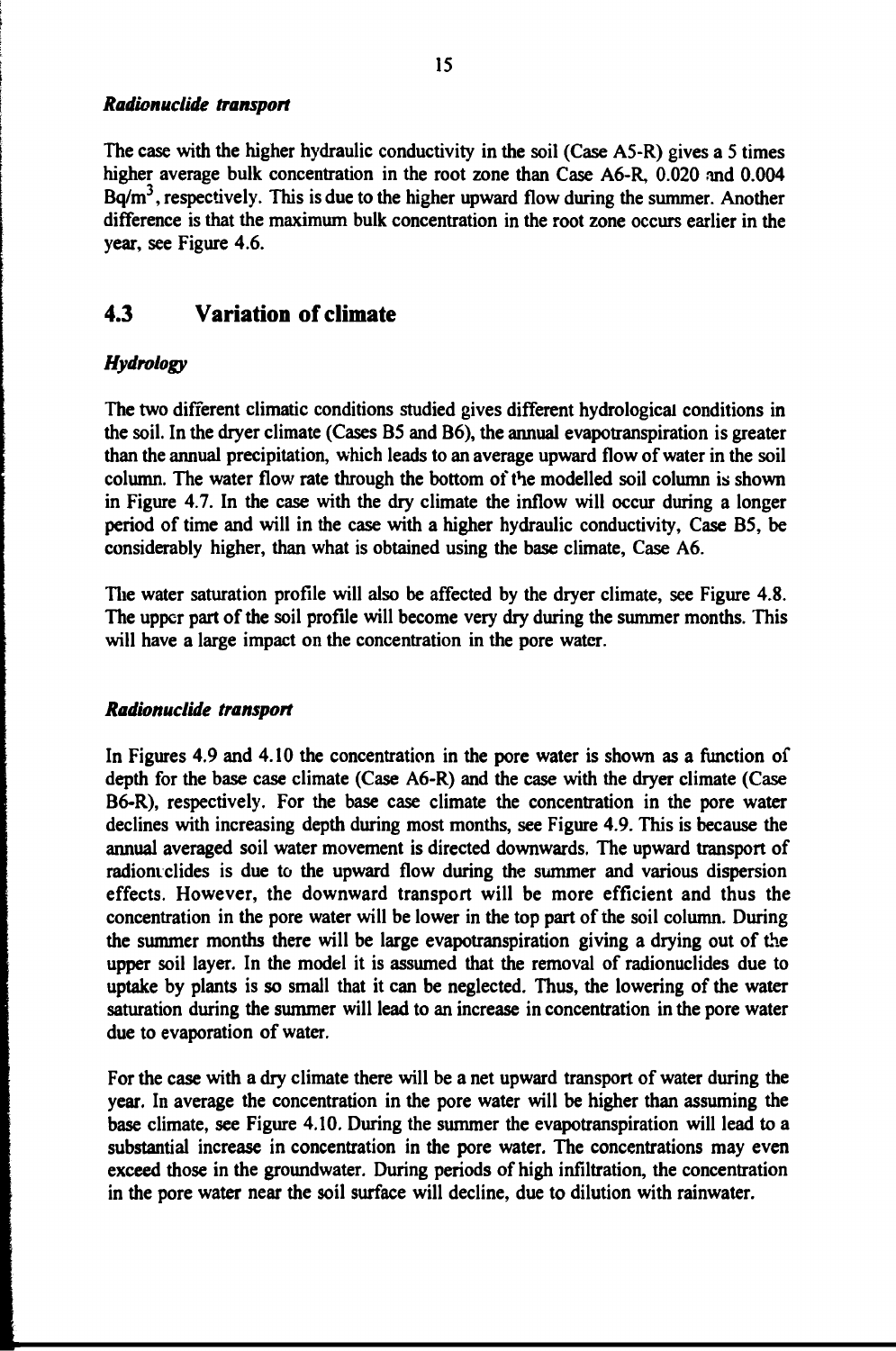For the case with the lower hydraulic conductivity. Case B6-R, the average bulk concentration in the root zone will be roughly 11 times higher for the dryer climate compared to the base climate. If a higher hydraulic conductivity is assumed the dryer climate (Case B5-R) will give roughly 14 times higher bulk radionuclide concentration in the root zone compared to the case with the base climate and the high conductivity, (Case A5-R). The variation of the bulk concentration in the root zone with time is shown in Figur 4.11 (Cases A6-R and B6-R). It can be seen that the variation in climate influences the magnitude of the bulk concentration, but does not significantly change the time for the maximum.

## **4.4 Time varying groundwater level**

The previous cases have been calculated assuming a constant groundwater level 1 meter below the ground surface. However, an alternative model assumption would include also a variation in groundwater level over the year, see Chapter 2.

### *Hydrology*

The following hydrological calculations have been made:

- Case C6 with a maximum groundwater level in the middle of May and a minimum in the middle of September. Hydraulic conductivity  $10^{-6}$  m/s.
- Case D6 with a maximum groundwater level in the beginning of May and a minimum in the middle of October. Hydraulic conductivity  $10^{-6}$  m/s.
- Case D5 as Case D6, but with a hydraulic conductivity of  $10^{-5}$  m/s.

Figure 4.12 shows the calculated flow of water in and out of the bottom of the studied soil column as a function of time for the different cases. A sharp peak can be noticed in the flow for Case C6 at the middle of May and a second peak in the beginning of October. The first peak appears since a net evapotranspiration starts in the beginning of May while the groundwater level is still rising. The inflow is due both to a rising of the groundwater level as a result of water that have infiltrated in other areas further upstream, as well as the onset of a net evapotranspiration. The peak in the autumn is caused by the rise in the groundwater level at the same time as there is a deficit of water in the upper parts of the soil which will give rise to capillary suction. The small adjustment in the times of the maximum and minimum in groundwater level made in Case D6 removes these peaks in the water flow rate, see Figure 4.12.

For the case with the high hydraulic conductivity, Case D5, rapid changes in the water flow rate occurs at the beginning of some months, similar to those obtained in the case with a high hydraulic conductivity and a constant groundwater level. These are also due to the stepwise changes in the boundary condition at the top surface.

The hydrological calculations show that the shape of the curve giving the flow of water from the groundwater to the unsaturated soil column is very sensitive to the combination of infiltration-evapotranspiration data and the groundwater level. The infiltration and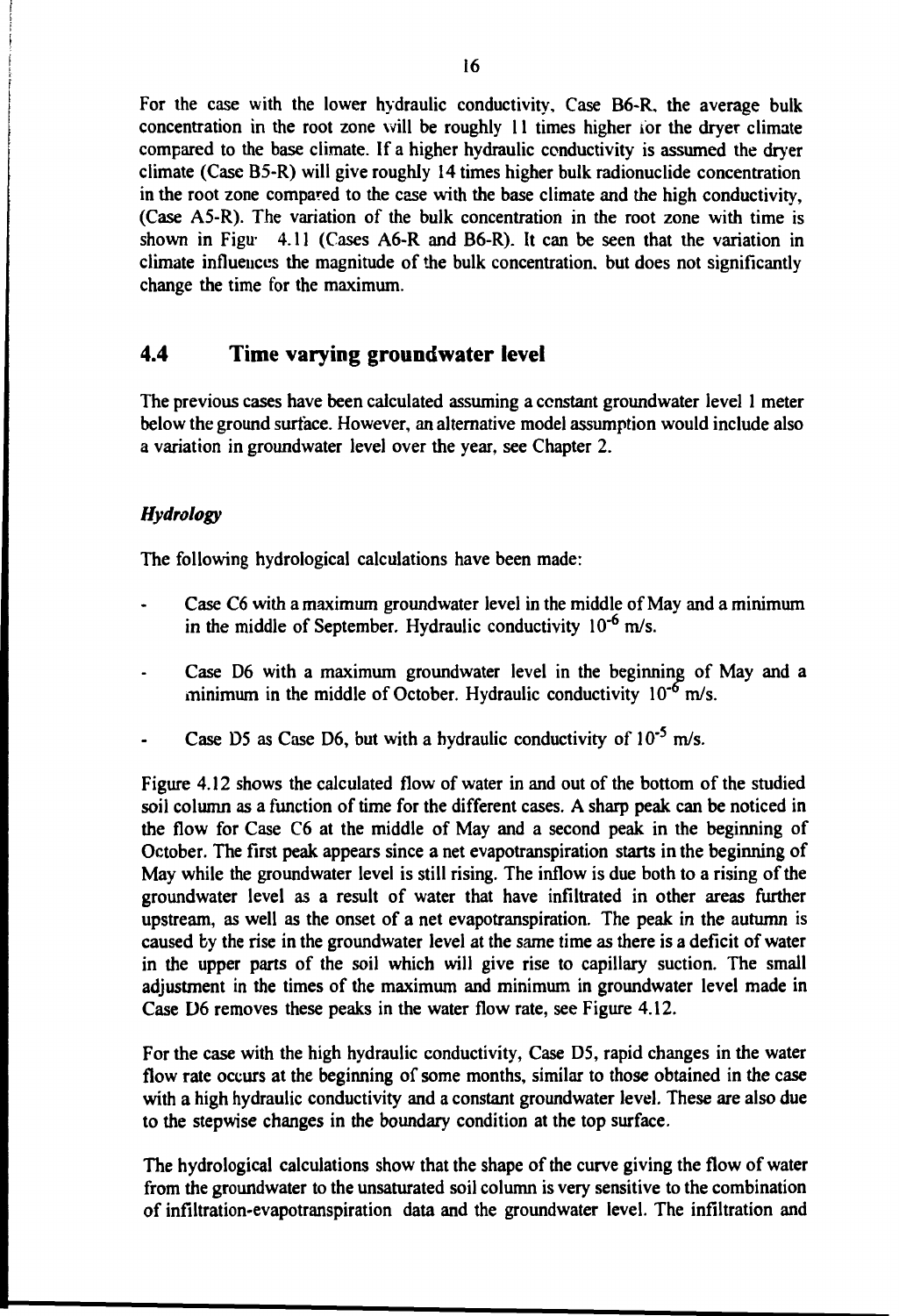**evapotranspiration are affected by the conditions at the place where the radionuclide transport is studied, while the groundwater level is affected by the conditions in the whole catchment. We have here chosen to study the radionuclides released to a discharge area located at the bottom of a slope. The groundwater level at the bottom of the slope will be governed by the hydrological conditions over the entire slope. There will be a delay before water infiltrating further up the slope reaches the bottom of the slope and there causes a rise in the groundwater level. This delay will determine the time for maximum and minimum in groundwater level. The extent of this delay is influenced by the size and shape of the slope, hydraulic conductivity of the materials, etc. Thus it is not possible to give a general description of the situation in a given discharge area. The examples presented here can be seen as illustrations of possible effects.**

**Figure 4.13 gives the water saturation profile at different times for Case D6. The variation in groundwater level can be seen as a larger or smaller part of the soil column having a saturation equal to one. The saturation in the upper part of the soil column is, however, very similar to that obtained in the case with constant groundwater level, compare Figure 4.5a).**

#### *Radionuclide transport*

**The results of the radionuclide transport calculations are presented as bulk concentration in the root zone as a function of time, Figure 4.14. The boundary condition for the radionuclide transport calculations is a constant concentration of 1 Bq/m<sup>3</sup> in the pore water at the bottom of the soil column (depth 1.3 m). This gives a longer transport distance to the root zone of the soil compared to the cases with a constant groundwater level. During the year, the groundwater level varies between 0 and 0.6 meters above the bottom of the soil column. When the groundwater level is high, the radionuclide concentration in the pore water at the groundwater surface may be lower than the 1 Bq/m<sup>3</sup> in the bottom part of the soil column. This contributes to a lower bulk concentration in root zone for the cases assuming a varying groundwater level than in the case with a constant groundwater level. The bulk concentrations obtained using a varying groundwater level are roughly a tenth of the values obtained with a constant level.**

**The horizontal groundwater flow will give rise to a dispersion perpendicular to the flow direction, transversal dispersion. This dispersion will smear out the concentration profile in the saturated lower part of the soil column and thereby contribute to the upward transport of radionuclides. A schematic description of the dispersion in the saturated zone is given in Figure 4.15. The transversal dispersion is considered in Cases D6-M and D5-M.**

**The inclusion of the transversal dispersion in the saturated zone has a major effect on the bulk concentration obtained in the root zone. For the cases with the lower hydraulic conductivity, the average bulk concentration in the root zone is increased by almost a factor of 10 when the transversal dispersion is considered, cf. Cases O6-R and D6-M. For Case D5-M (hydraulic conductivity 10"<sup>5</sup> m/s), the inclusion of transversal dispersion in the saturated zone gives an increase of the bulk concentration in the root zone by almost a factor of 5, compared to the corresponding case without additional dispersion in the saturated zone, Case D5-M.**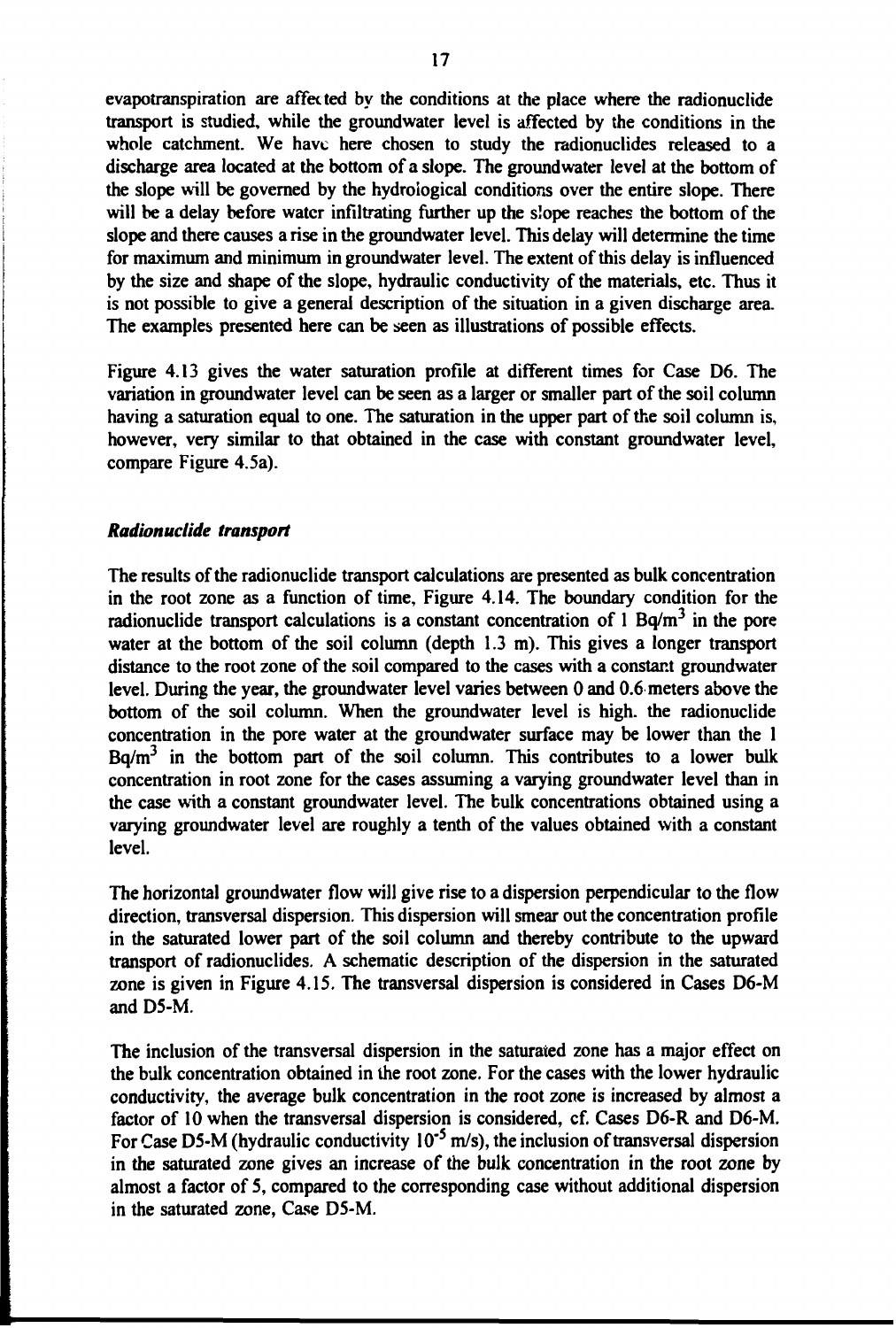For the case with varying groundwater level and a lower hydraulic conductivity, the inclusion of transversal dispersion gives an average bulk concentration in the root zone that is similar to that obtained assuming a groundwater level at a constant depth of  $1$ meter (cf. Cases D6-M and A6-R Figure 4.14). In the case with the higher conductivity the average bulk concentration in the root zone is only half that obtained assuming a constant groundwater level (cf. Cases D5-M and A5-R Figure 4.14). The reason for this is that in the case with a higher conductivity (A5-R) the flow through the bottom of the soil column is to a larger extent determined by the variation of the groundwater surface. Thus, there will be a considerable downward flow of water in the bottom of the soil column during the early autumn, while there is an upward flow during the same period for the case with a lower hydraulic conductivity (A6-R).

### **4.5 Variation of sorption**

The effect of redox dependent sorption has been studied for a case with varying hydrology and a varying groundwater level. A low sorbing radionuclide was chosen in order to get reasonable computation times with the model. The distribution coefficient (Kd-value) for the radionuclide is assumed to be a function of the redox potential, which in turn is dependent on the level of water saturation. Thus, the Kd-value is given as a function of the saturation, see Section 3.2.

For case D6-K1 (constant  $K_d=0.001$  m<sup>3</sup>/kg), the average bulk concentration in the root zone is roughly three times higher than for the corresponding case with no sorption (Case D6-R). This difference is due to the larger storage capacity in the root zone for sorbing radionuclides and does not indicate an increased transport of radionuclides to the root zone. In the case with a higher sorption in the saturated part (Case D6-K2), the average bulk concentration in the root zone is roughly four times higher than in the case with no sorption and 20% higher than in the case vith constant sorption. Also in this case is the difference mainly due to the larger storage capacity for radionuclides in the root zone. The very small increase compared to the case with constant sorption is probably due to the somewhat higher sorption during the months when the water saturation in the root zone is slightly above 0.8, see Figure 4.13. The variation of the bulk concentration in the root zone over the year is small, see Figure 4.16. This is due to the large storage capacity for radionuclides in the root zone. Also the concentration in the pore water of the root zone is nearly constant, the major variation will occur in the part of the soil column where the groundwater level fluctuates.

The highest average bulk concentration in the root zone is obtained for the case with a  $K_d$  of 0.001 up to a saturation degree of 0.8, Case D6-K3. The value is roughly 5.5 times higher than for the case with no sorption at all.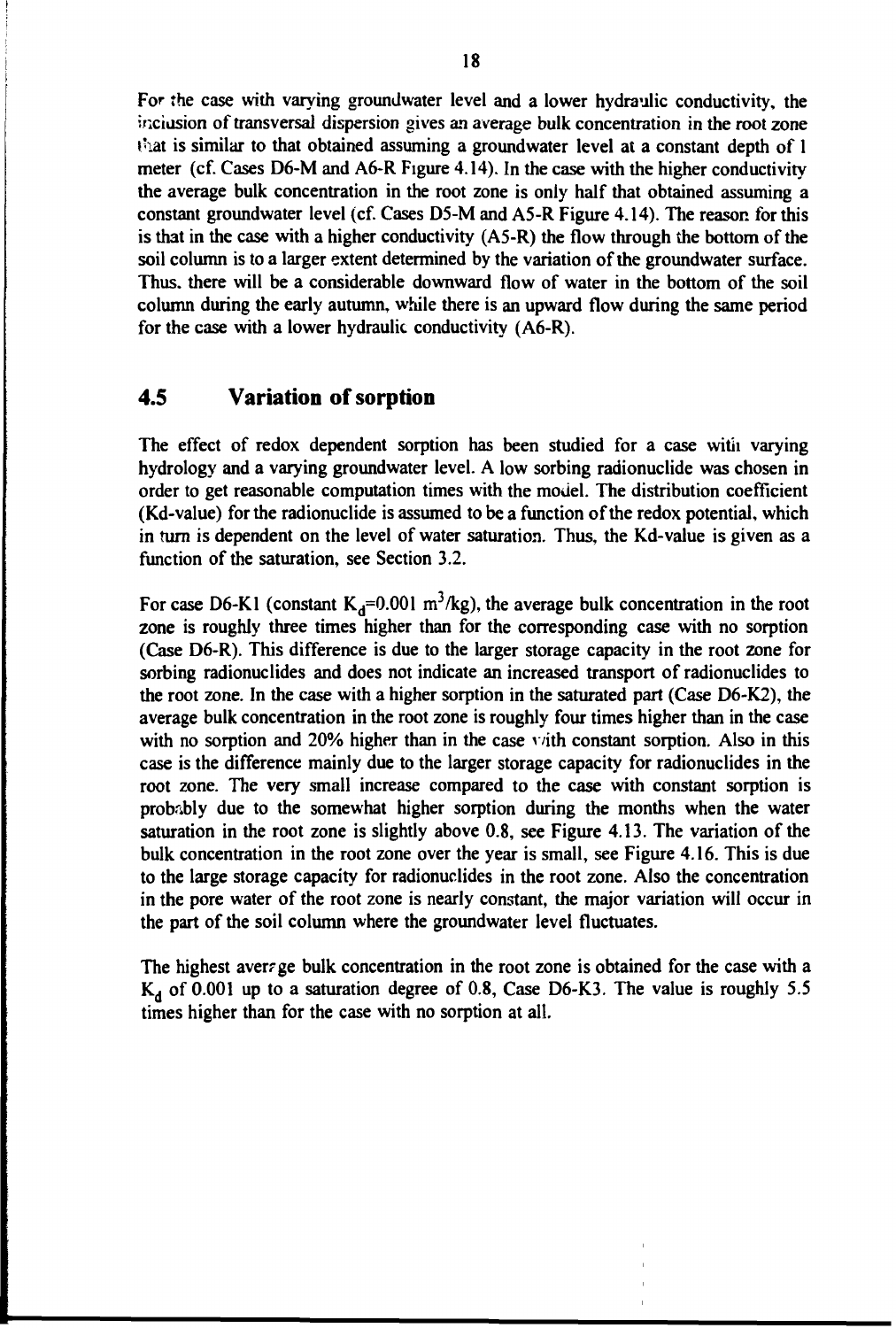

*Figure 4.1 Bulk concentration in root zone as a function of the dispersion coefficient for the case with stationary hydrology and the case with varying hydrology.*



*Figure 4.2 Bulk concentration in the root zone as a Junction of the dispersion length, a, for the case with stationary hydrology and the case with varying hydrology.*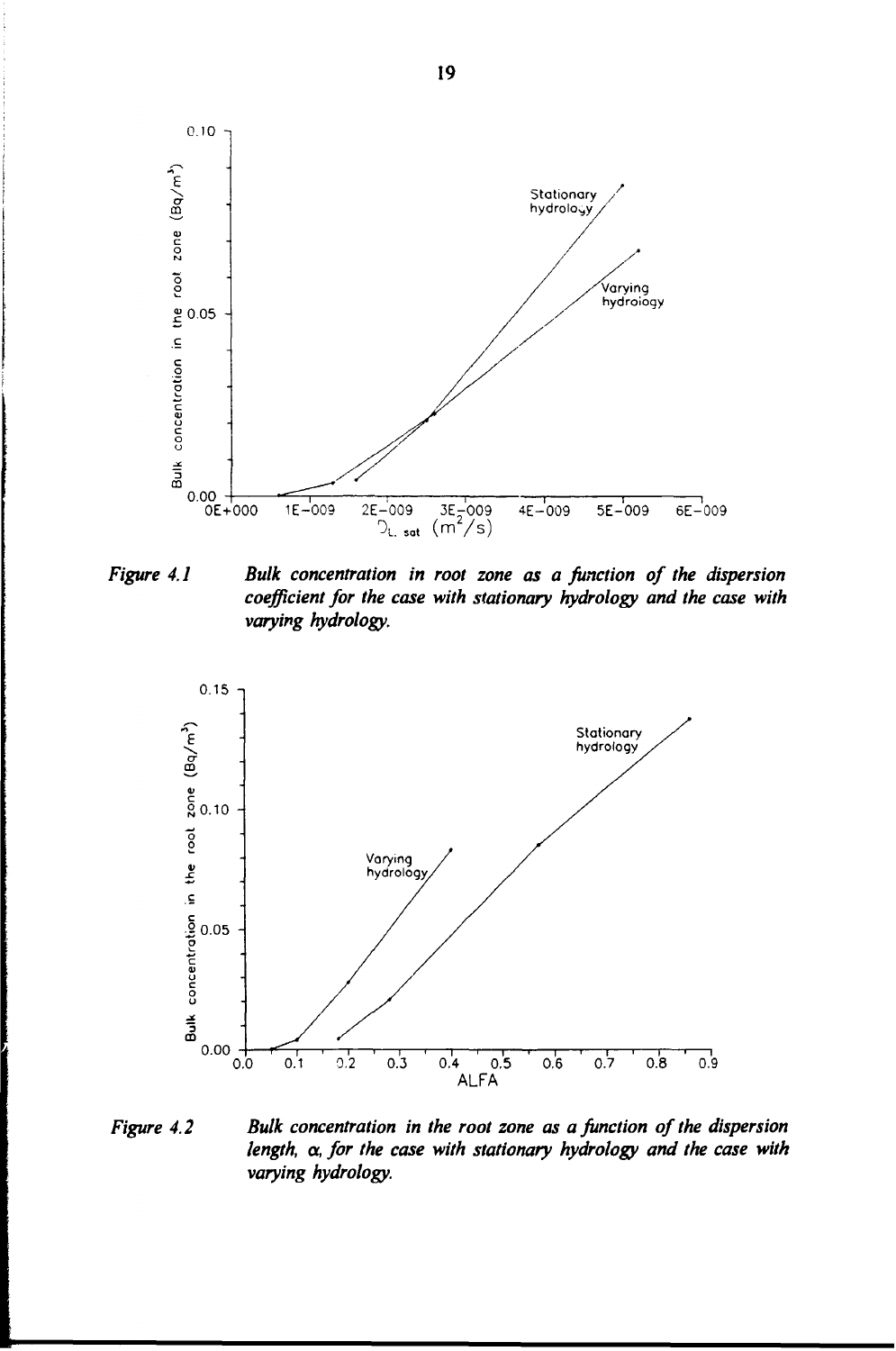

*Figure 4.3 Variation in bulk concentration in the root zone over the year for 4 different values of the dispersion length, a.*



*Figure 4.4* Water flow rate through the bottom of the soil column for Case A6 and *Case AS.*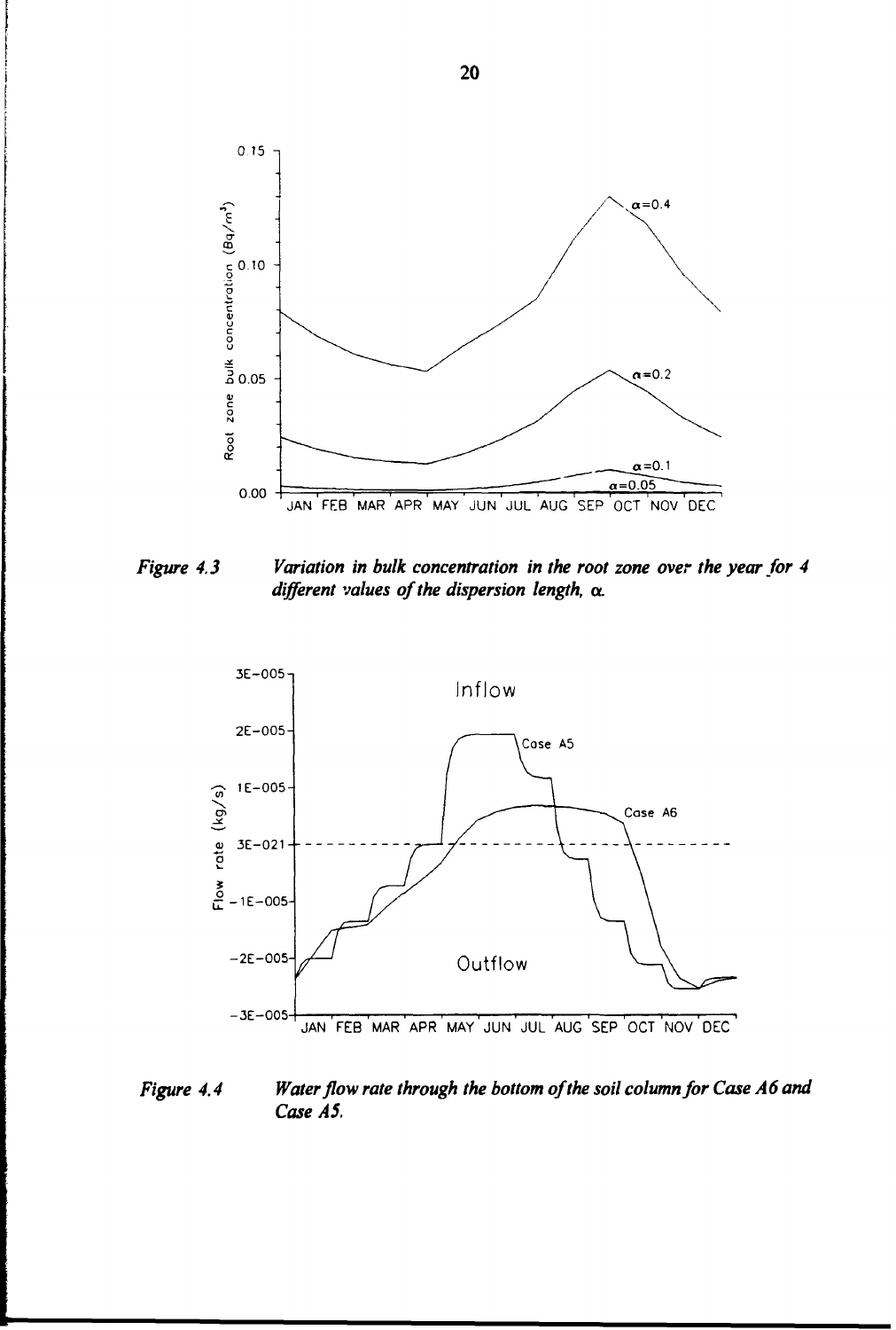

*Figure 4.5 Water saturation as a function of depth for Case A6 (upper) and A5 (lower).*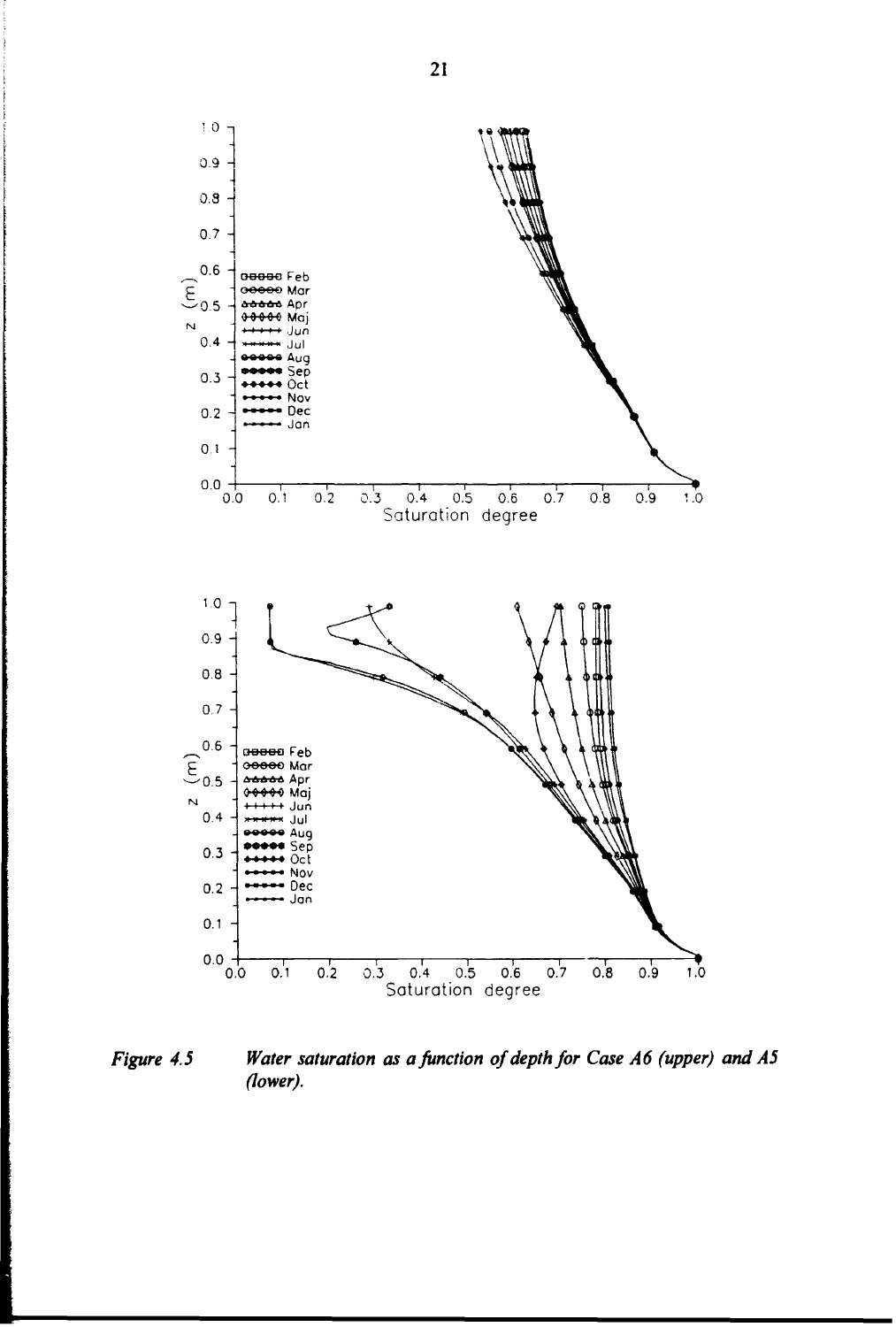

*Figure 4.6 Variation in bulk concentration in the root zone over the year for Case A6 and Case A5.*



*Figure 4.7 Water flow rate through the bottom of the soil column for Case A6 (wet climate K=1(T<sup>6</sup> m/s), Case B6 (dry climate K=l(f<sup>6</sup> m/s), and Case B5 (dry climate*  $K=10^{-5}$  *m/s).*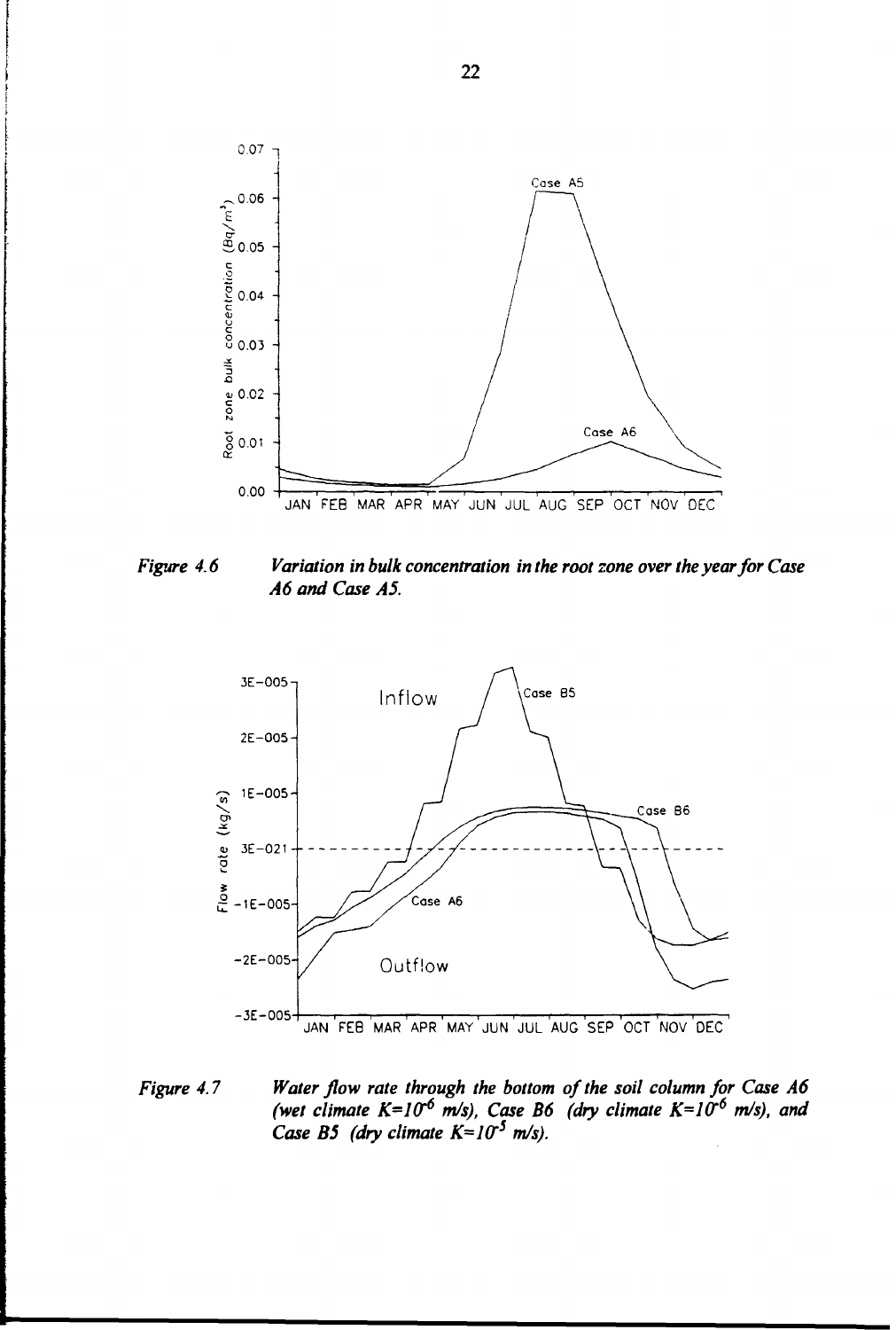

*Figure 4.8 Water saturation as a function of depth for case with dry climate (B6).*



*Figure 4.9 Concentration in pore water as a function of depth for Case A6-R.*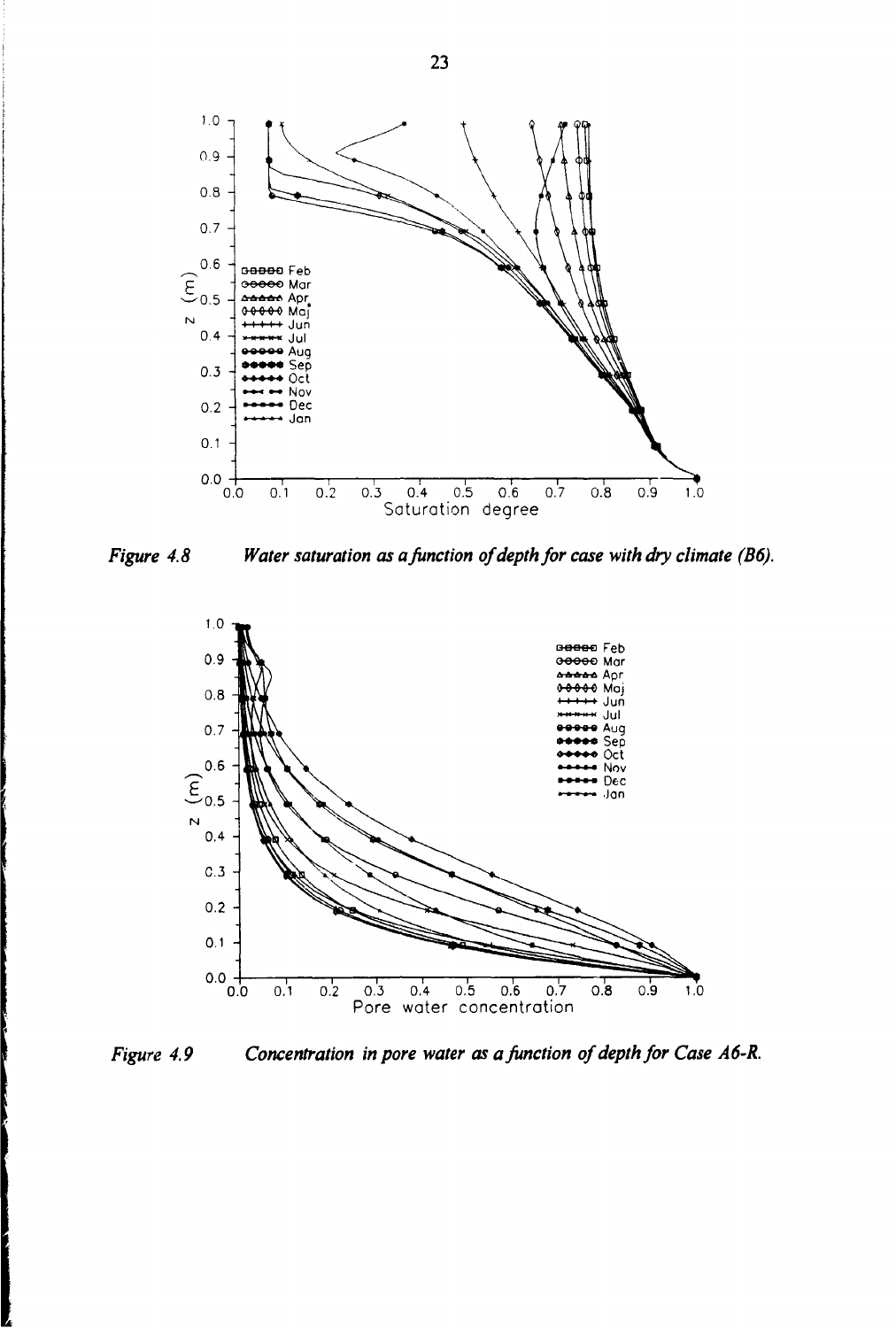

Figure 4.10



*Figure 4.11 Variation in bulk concentration in the root zone over the year for cases with different climate (Case A6-R and Case B6-R).*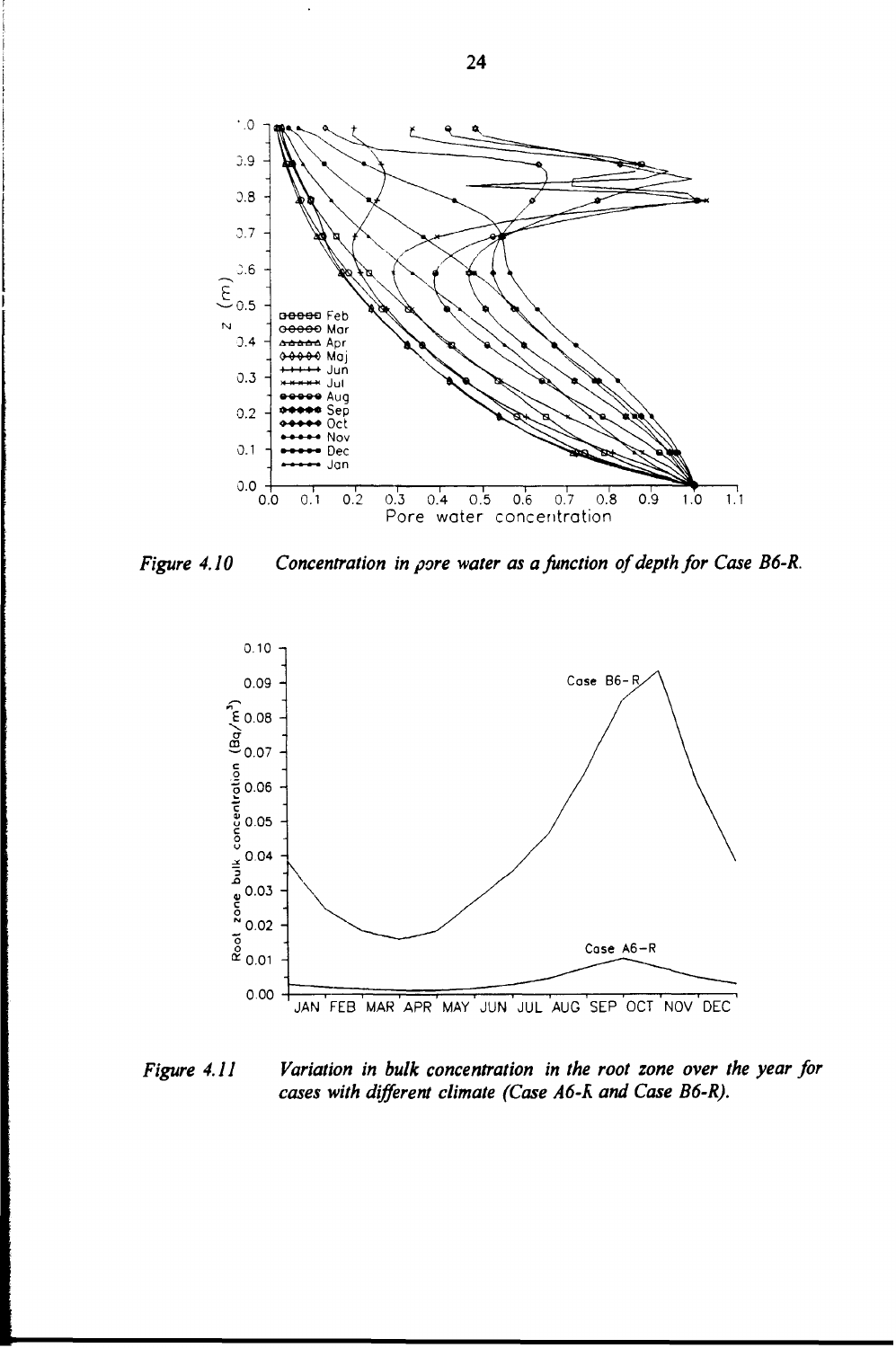

*Figure 4.12 Water flow rate through the bottom of the soil column for cases with a varying groundwater level (Case C6, Case D6 and Case D5).*



*Figure 4.13 Water saturation as a function of depth for Case D6.*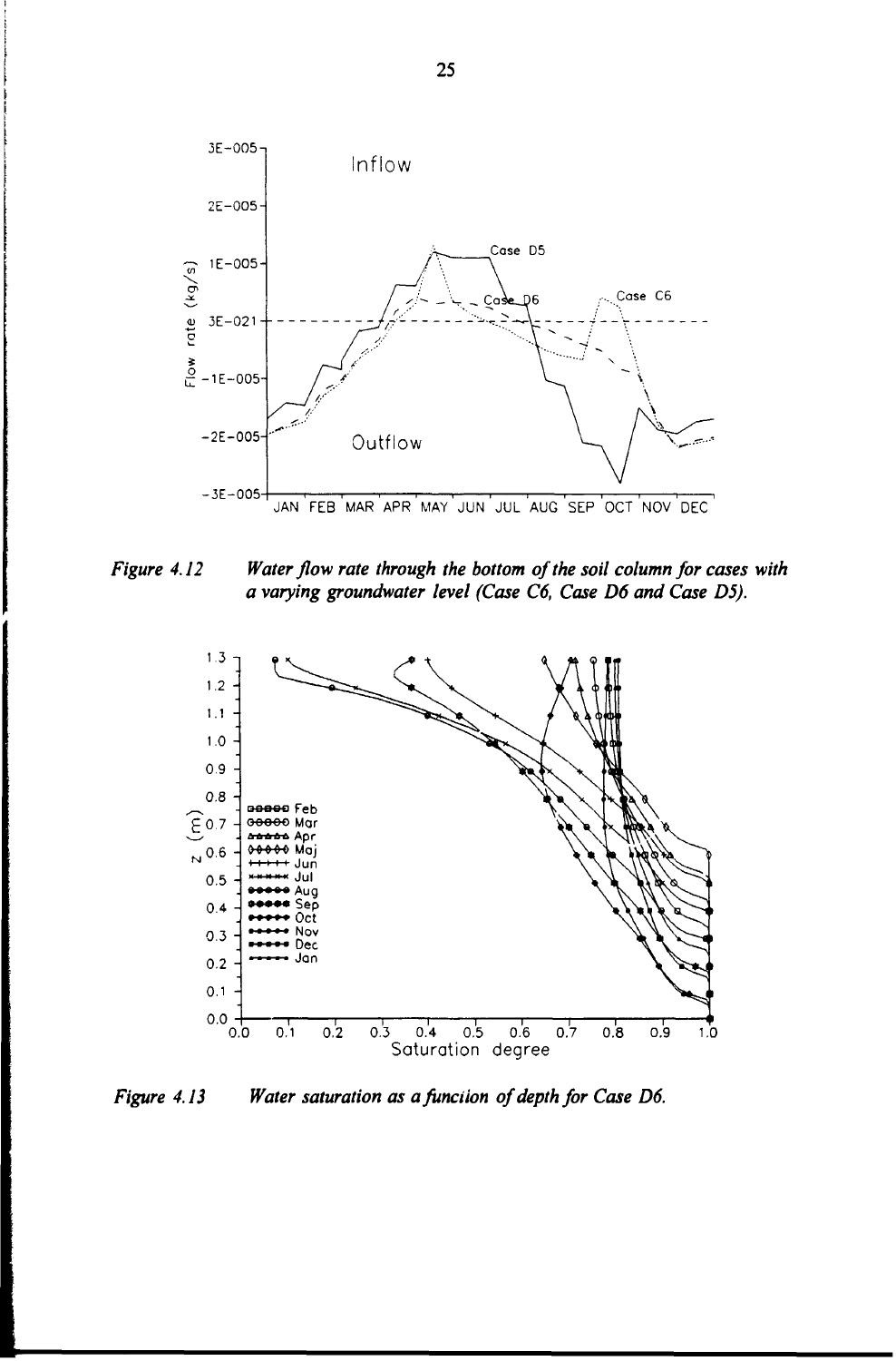

*Figure 4.14 Variation in bulk concentration in the root zone over the year for cases with varying groundwater level, Cases D6-R and D5-R without transversal dispersion, Cases D6-M and D5-R with transversal dispersion. Cases A6-R and A5-R with constant groundwater level added as a comparison.*



*Figure 4. IS Schematic description of the effect of the dispersion in the saturated part of the soil column.*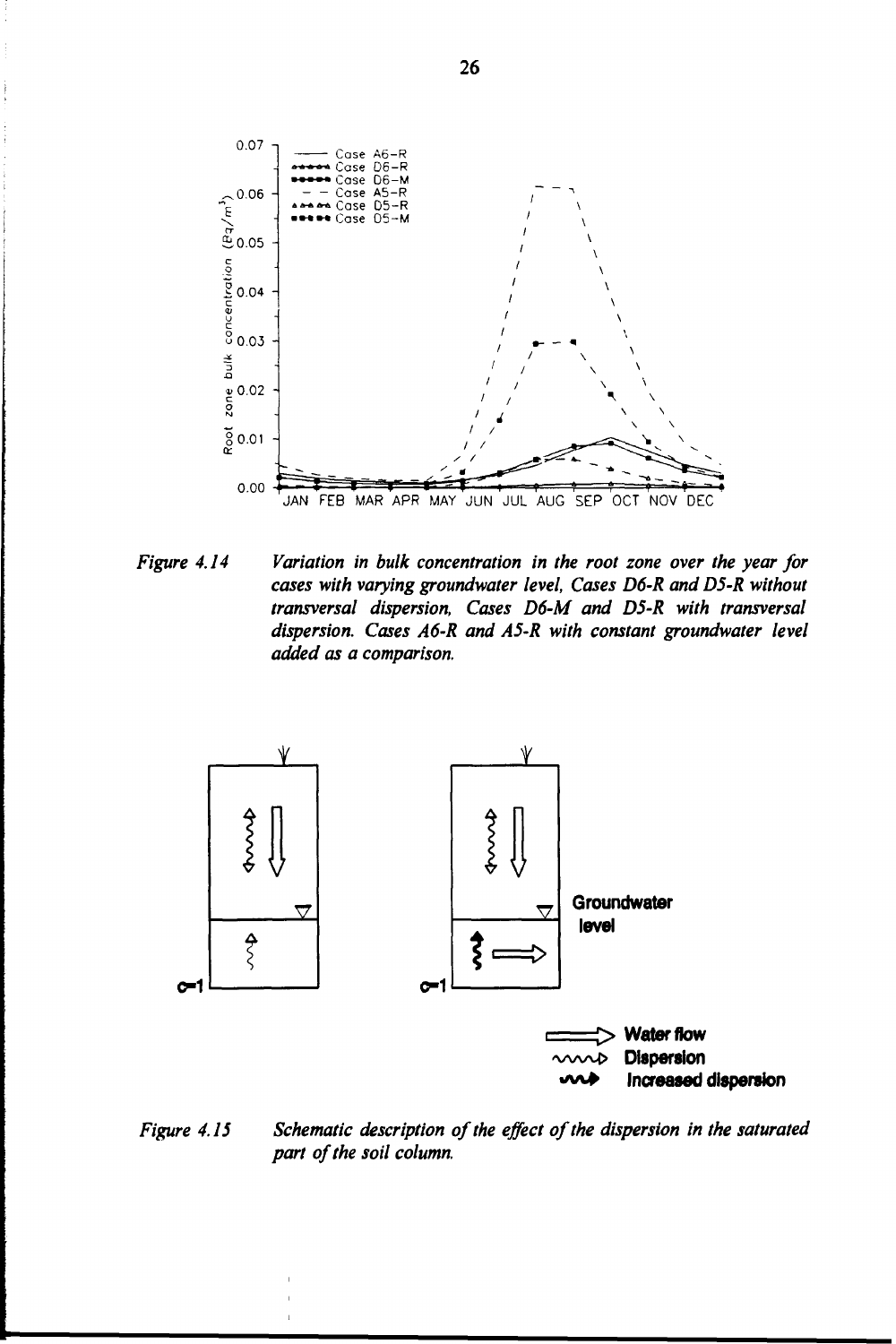

- *Figure 4.16 Variation in bulk concentration in the root zone over the year for cases with varying groundwater level and K^*
- *Table 4.1 Summary of the calculated annual average radionuclide concentration in the pore water and the bulk soil of the root zone (upper 0.3 meters).*

| Case        | Pore water<br>Ba/m <sup>3</sup> | Bulk conc.<br>$Bq/m^3$ |  |
|-------------|---------------------------------|------------------------|--|
| $A5-R$      | 0.072                           | 0.0200                 |  |
| $A6-R$      | 0.019                           | 0.0040                 |  |
| $B5-R$      | 1.105                           | 0.2900                 |  |
| <b>B6-R</b> | 0.309                           | 0.0440                 |  |
| $D5-R$      | 0.007                           | 0.0020                 |  |
| $D6-R$      | 0.002                           | 0.0004                 |  |
| $D5-M$      | 0.035                           | 0.0096                 |  |
| $D6-M$      | 0.016                           | 0.0036                 |  |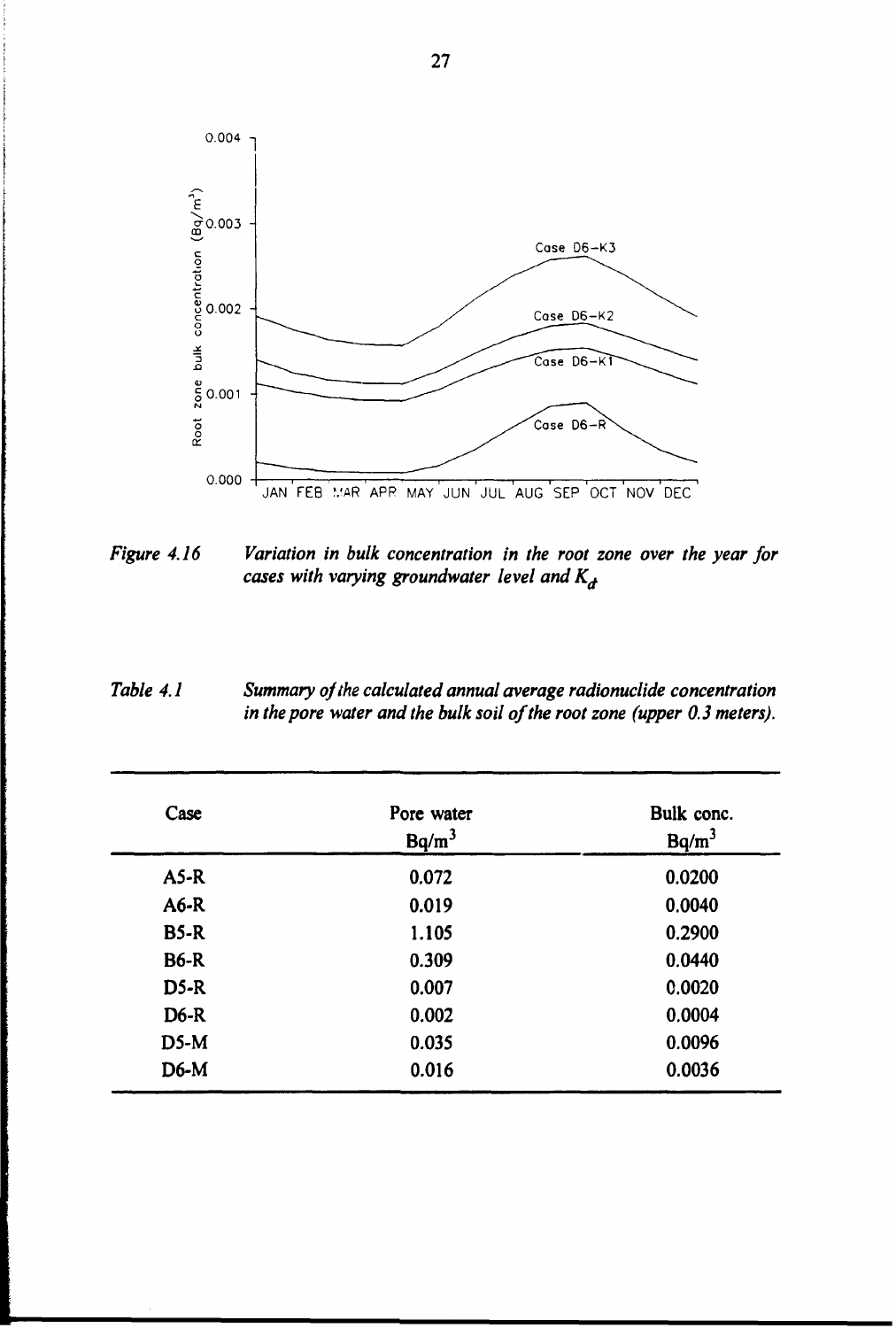#### $5<sup>5</sup>$ **Estimation of effective parameters**

#### **5.1 Comparison with box model calculations**

Biosphere transport modelling is often made with compartment or box models. The different components of the biosphere are represented as a series of compartments where the rate of radionuclide transport between the compartments is the product of a transfer factor and the radionuclide amount in the "donor" compartment. Inside each compartment an instantaneous and complete mixing is assumed. The transfer factors may be empirically derived or estimated based on simple submodels. The transport of radionuclides in soils is usually modelled with two or three compartments representing different layers of the soil, e.g. subsoil and top soil and the transfer factors are estimated by simple submodels. The main transport process is usually advection with the soil water, combined with linear sorption. Other processes such as erosion, bioturbation and diffusion may also be included in the submodels. The transfer factor due to advection can be written as:

$$
k_{12} = u_{12}/M_1 \tag{5-1}
$$

where:

 $k_{12}$ is the transfer factor between compartments 1 and 2 is the water flow rate between compartments 1 and 2

 $\frac{u_{12}}{M_1}$ is the amount of water in compartment 1



*Figure 5.1 Response of a sharp pulse passing a series of compartments.*

The assumption of a complete mixing within the compartments will give rise to dispersion of the radionuclide transported through the series of compartments. A sharp pulse is entered at one end will give a spread out release in the other end, see Figure 5.1. The degree of dispersion will depend on the dimension of the compartments, a few large compartments will give rise to a large dispersion while a large number of small compartments will give rise to a small dispersion. In order to compare the behaviour of the advection-dispersion model and the compartment model a method to equate the description of the dispersion must be derived.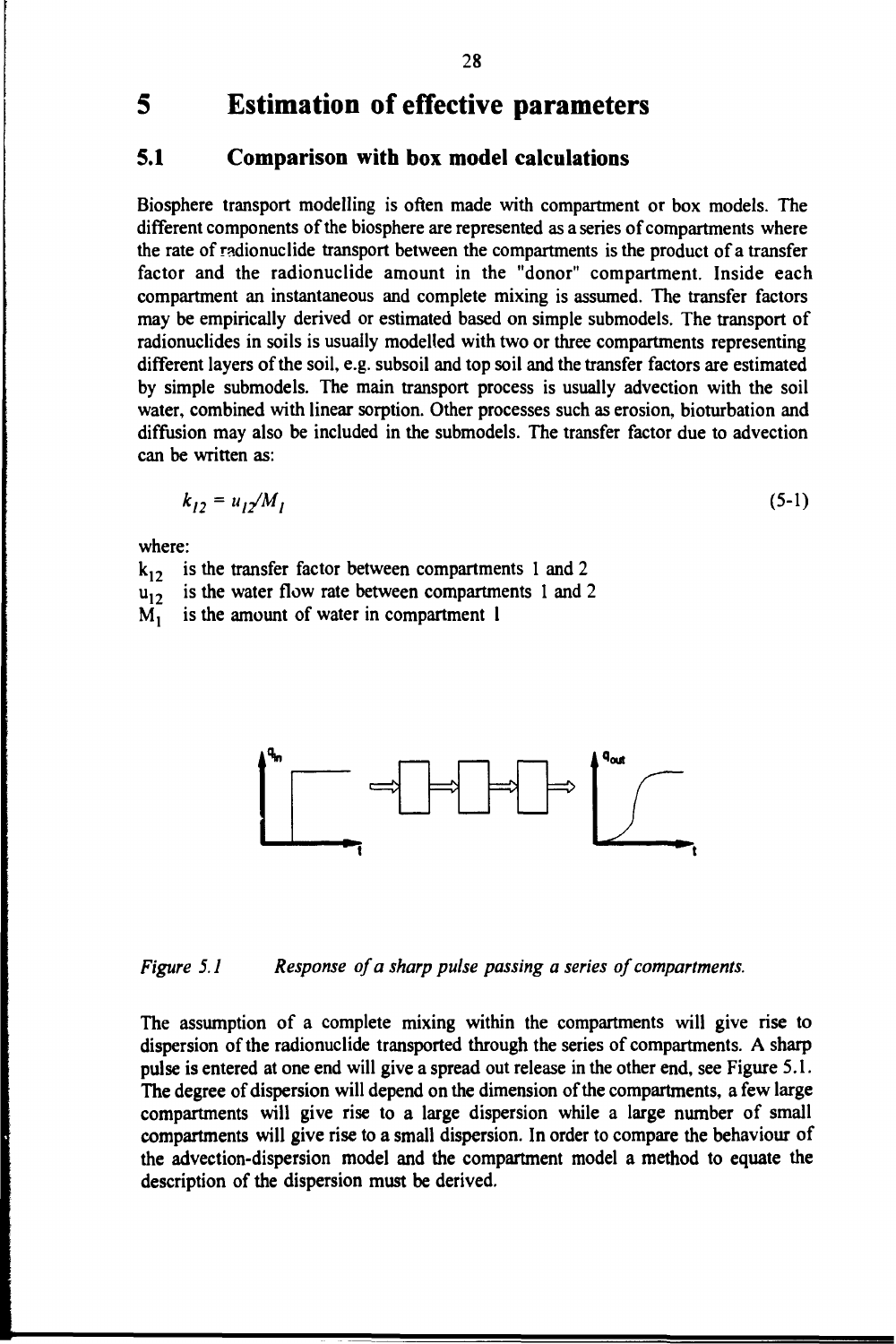#### **5.1.1 Derivation of dispersion values**

The transport through a soil column can be characterized by the residence time distribution (RTD) for the solutes in the column, see Figure 5.2. A residence time distribution may be derived from experiments or estimated from simulations with mathematical models.



*Figure 5.2 Typical residence time distribution (RTD).*

The residence time distribution can be characterized by its mean,  $\bar{t}$ , and variance  $\sigma^2$ , where the variance is a measure of the dispersion in the column. For the advectiondispersion model the variance at the outlet may be written as a function of the dispersion coefficient and the water flow rate if the variance of the tracer pulse at the inlet is known. The difference in variance is then given as *[Levenspiel, 1972]:*

$$
\frac{\Delta \sigma^2}{\tilde{t}^2} = \frac{\sigma_{out}^2 - \sigma_{in}^2}{\tilde{t}^2} = 2 \frac{D_L}{UX}
$$
 (5-2)

where:

*t* is the mean of the residence time distribution

*o 2* is the variance of the residence time distribution

- *X* is the length of the column in the flow direction
- *U* is the water flow rate
- $D<sub>t</sub>$  is the dispersion coefficient

If the input variance is zero as with a pulse or step input, the expression can be simplified as: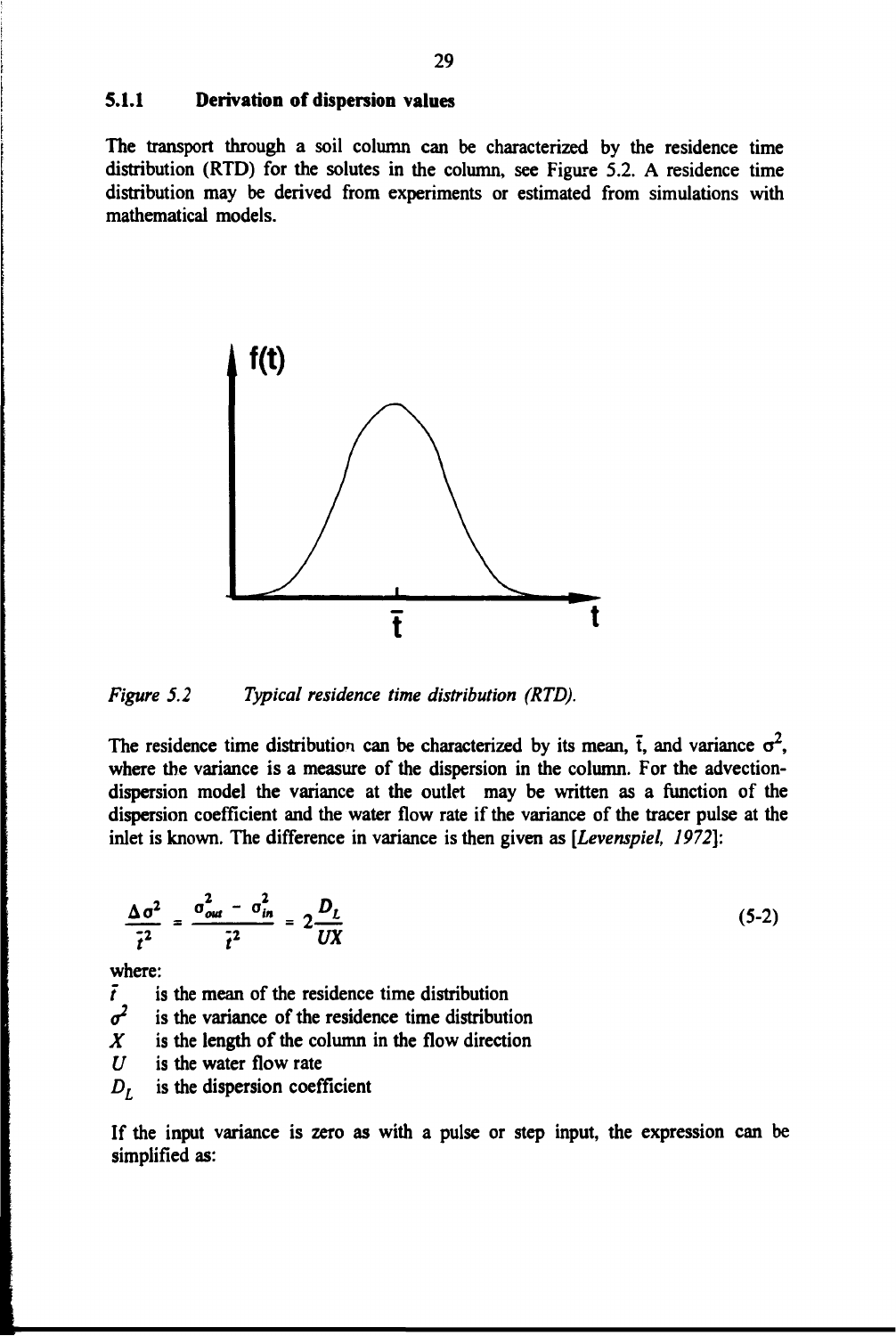$$
\frac{\sigma^2}{\tilde{t}^2} = 2 \frac{D_L}{UX} \tag{5-3}
$$

**For a series of N equal-size compartments the mean residence time for the series is the sum of the mean residence time of the individual compartments:**

$$
\bar{t} = N \bar{t}_i \tag{5-4}
$$

**and the variance is the sum of the square of the mean residence time for the compartments:**

$$
\sigma^2 = N \bar{t}_i^2 = \frac{\bar{t}^2}{N}
$$
 (5-5)

**Using Equation 5-4 and 5-5 an expression for the "inherent" dispersion coefficient as a function of the number of compartments or the length of the compartments can be derived.**

$$
D_L = \frac{1}{2} \frac{UX}{N} = \frac{1}{2} U \Delta x \tag{5-6}
$$

*U* **in Equation 5-6 corresponds to the total flow from a compartment. In the presently studied case, there will be an upward water flow in the soil due to capillary rise during periods with excess evapotranspiration. Additionally, there will be a downward water flow in the soil due to infiltrating precipitation. Thus in our case,** *U* **in Equation 5-6 is the sum of the downward flow and the upward water flow,** *Utot.*

**The "inherent" dispersion coefficient will be proportional to the size of the compartments or inversely proportional to the number of compartments. The "inherent" dispersion will also increase with the water flow within the soil. This is of importance since the inherent dispersion will have a strong influence on the concentration of radionuclides in the root zone.**

**In the steady-state situation, the upward transport, by advection and by dispersion, will balance the downward transport, and a constant radionuclide concentration profile will be obtained in the soil. The concentration profile in the soil at this stationary state can easily be evaluated by solving the advection-dispersion equation. This gives:**

$$
c(x) = c_0 e^{-x \frac{U_{\text{diff}}}{D_L}}
$$
 (5-7)

**where:**

 $c_0$  is the concentration in the groundwater at the bottom of the soil column  $\tilde{U}_{diff}$  is the net downward water flow in the soil,  $u_{down}$  -  $u_{up}$ .  $\mathbf{x}$ **is the distance from the groundwater surface**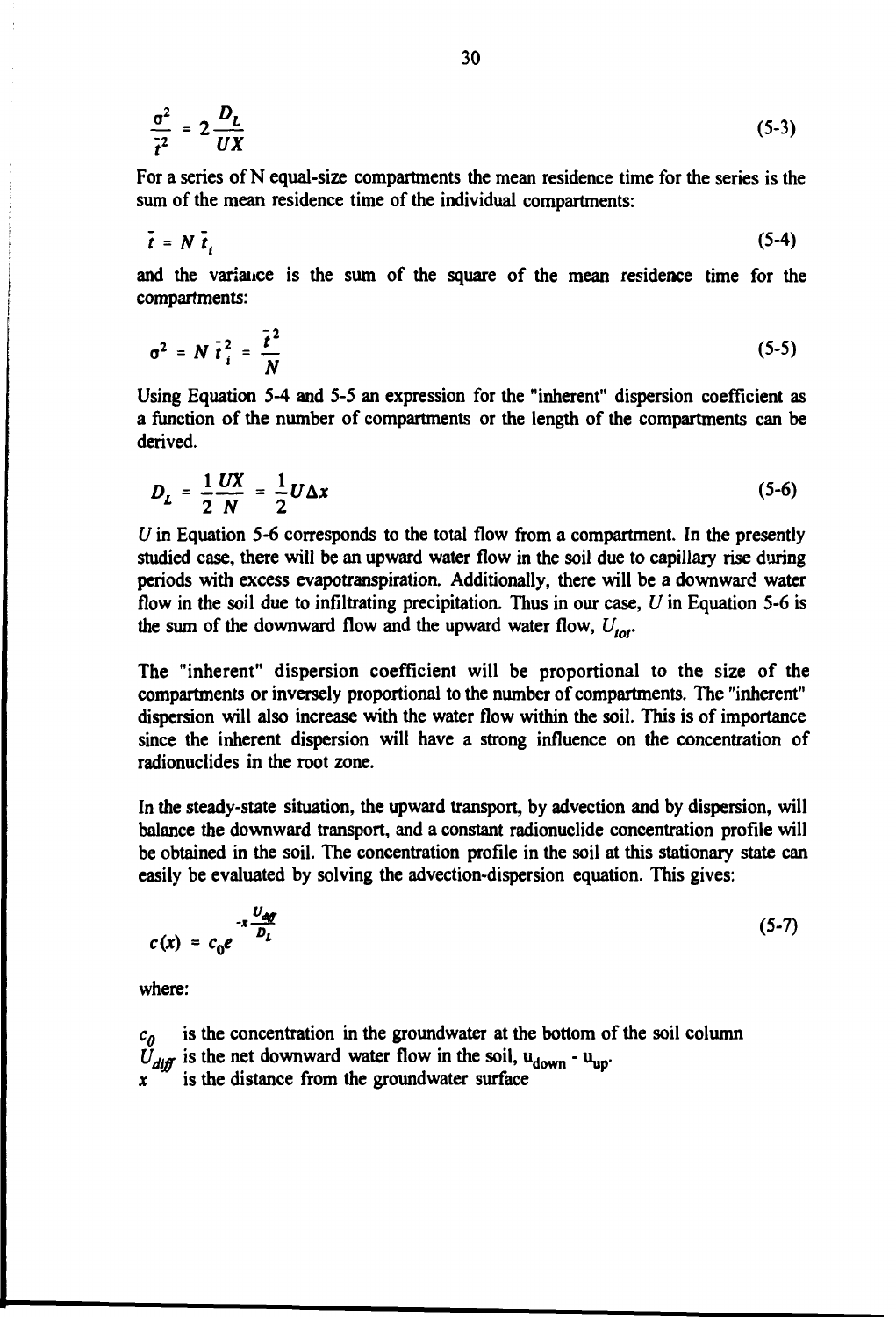#### **5.1.2 Comparison between compartment model and advection-dispersion model**

The results obtained with the steady-state advection-dispersion model has been compared with results obtained with a simple steady-state compartment model using annual averages of water flow.

In the simple compartment model, the soil has been divided into a number of equal-size compartments. The upward transfer factor was determined from the annual net evapotranspiration (88 mm/a) and the downward transfer factor was determined from the annual net infiltration (298 mm/a). Thus, there is "simultaneously" a flow directed downward and upward. In the first calculations only the "inherent" dispersion obtained by the assumption of mixed compartments was included. A schematic description of the set of compartments is given in Figure 5.3. Figure 5.4 shows the concentration in the pore water as a function of height above the groundwater level obtained with different number of compartments. It is clear that the number of compartments has a large influence on the radionuclide concentration in the upper part of the soil column. A large number of compartments will give a small dispersion and a low concentration in the upper parts of the soil. Thus, the modelling approach chosen will have an important effect on the results obtained.





In order to test the derivation of dispersion values from Section 5.1.1, a comparison was made with a simple analytical solution of the advection-dispersion equation assuming a downward flow of radionuclides and an upward dispersive transport. The dispersion coefficient used in the analytical model was chosen to give matching values of the radionuclide concentration in the root zone for the model using 20 compartments  $(D<sub>t</sub>)$  $= 0.01$  m<sup>2</sup>/a). The dispersion coefficient was then increased by a factors of 2, 4, and 10, in order to correspond with the "inherent" dispersion obtained using 10, 5, and 2 compartments, respectively. Figure 5.5 shows that there is a good correspondence between the results of the compartment model and the advection-dispersion model for all discretizations. The deviation in the results from the two models is largest in the part of the soil immediately above the groundwater surface. This is due to a slight inconsistency between the boundary conditions for the two models.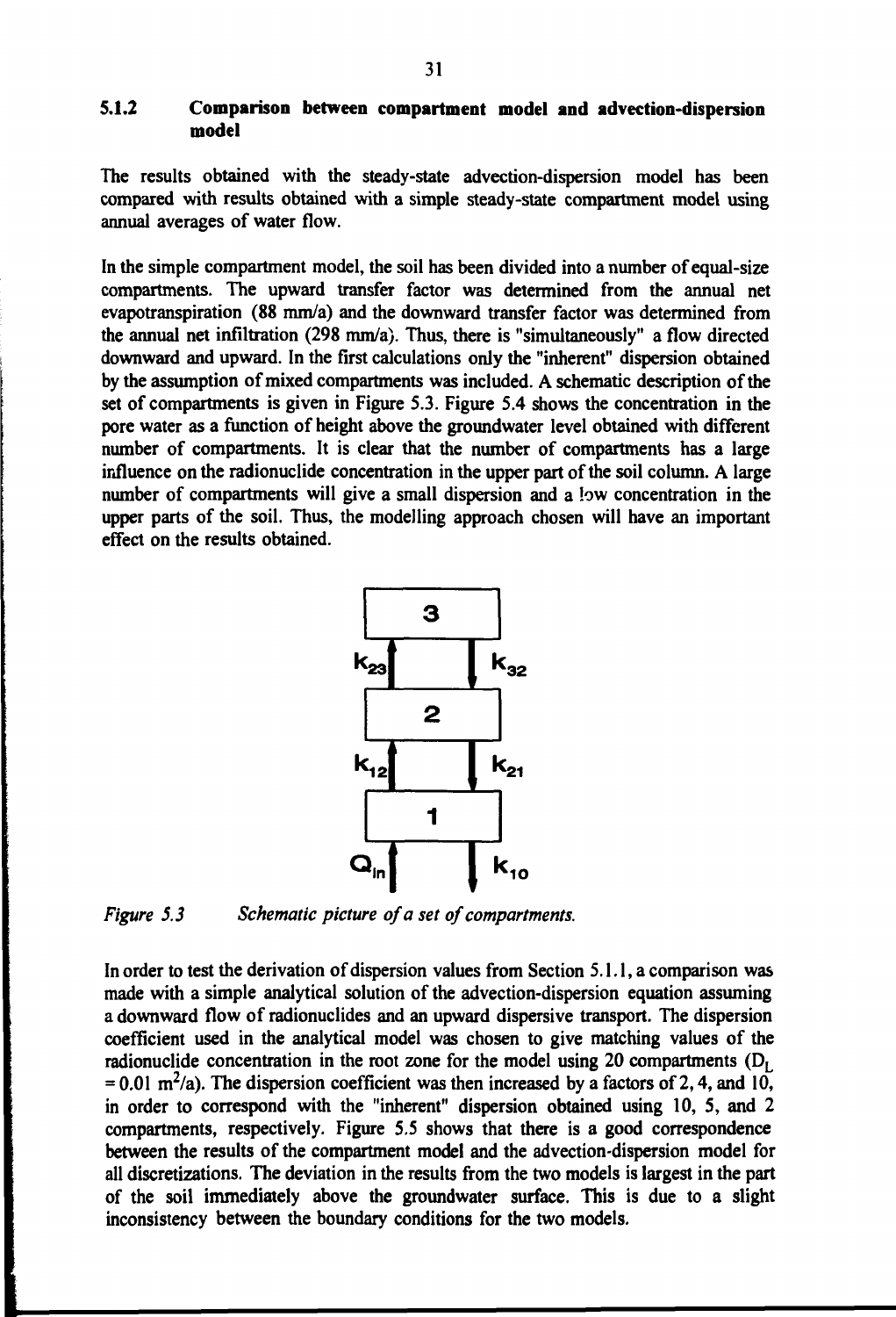The variation of the "inherent" dispersivity with rate of water flow within the soil has also been studied. A comparison was made between the "fitted" dispersivity coefficients giving equivalent results with the advection-dispersion model and the compartment model, and the dispersion coefficient derived using Equation 5-6. 20 boxes were used in the compartment model. Both the flow  $U_{\text{tot}}$  given as the sum of the upward and downward flow and the difference between the downward flow and the upward flow,  $U_{diff}$  were varied. Figure 5.6 shows that the "fitted" dispersivity coefficients are slightly lower than those derived by the equation. The deviation from the theoretical value is largest when the difference between the upward and downward flow is large.

#### 5.1.3 Derivation of effective dispersion parameters

In the previous section it is shown that the number of compartment has a strong influence on the degree of dispersion obtained in the system. A biosphere modeller using a compartment model describing an advective-dispersive processes should ideally adapt the number of compartment to the amount of dispersion that can be expected to occur in the system. However, for various reasons this may not be practically achieved, e.g. the number of compartments required may be excessively large or may not conform with other requirements the modeller may have. It would thus be beneficial if the modeller could adapt the transfer coefficients to obtain the desired degree of dispersion with an arbitrary division of the system into compartments. Below follows an outline of for such a procedure when modelling the upward transport in soils.

The compartment model of a soil system consists of boxes with bi-directional flow. In a wet environment the annual downward water flow will be larger that the annual upward water flow. For such a case the ratio of the amount of radionuclides in two connected compartments will equal the ratio between the upward and downward flow between the two compartments  $i$  and  $j$ :

$$
\frac{Q_i}{Q_j} = \frac{k_{ji}}{k_{ij}} \tag{5-8}
$$

where:

*Qj* is the total activity in compartment *i*  $k_{ij}$  is the transfer factor between compartments *i* and *j* 

If compartment y is placed above compartment *i* and the annual downward and upward is constant throughout the soil column (i.e.  $k_{ij} = k_{jk}$ ) the total activity in the n:th compartment will be:

$$
Q_n = \left(\frac{k_{ij}}{k_{ji}}\right)^n \cdot Q_1 \tag{5-9}
$$

When a large number of compartments is used to describe the soil transport and the resulting dispersion is lower than the desired, an additional dispersion term may be added to the transfer factor as given in Equation 5-1. The dispersive term may be defined as: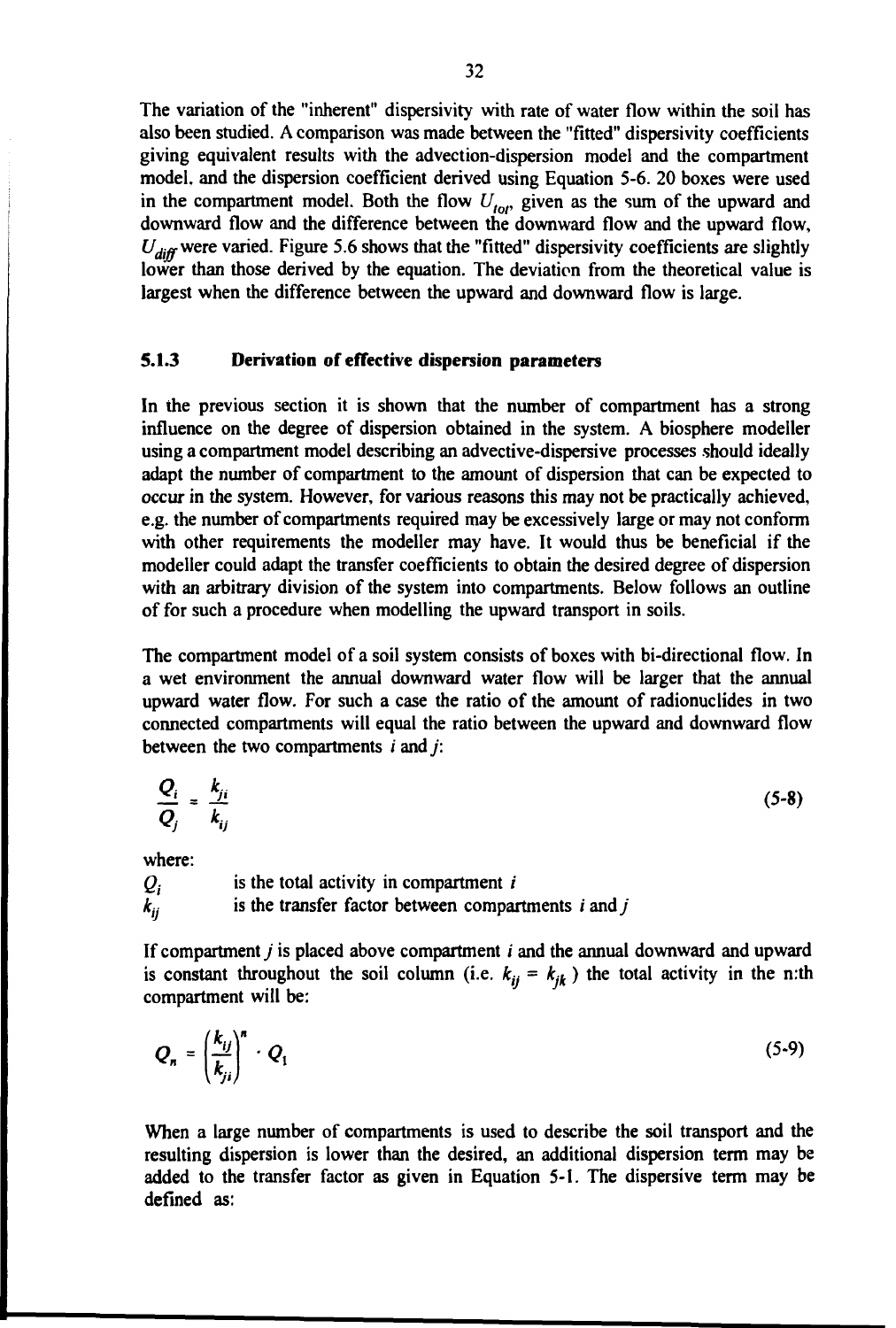$$
k_{ij}^D = \frac{2D^* A_{ij}}{M_i(\Delta x_i + \Delta x_j)}
$$
 (5-10)

*kj\** **is the dispersive transfer factor between compartments** *i* **and/**

is an effective dispersivity coefficient taking considering the dispersion not taken **into account by the "inherent" dispersion**

is the connection area between compartments *i* and *i*  $A_{ij}$ 

- *ii*.  **is the amount of water in compartment** *i*
- **Ax; is the width of compartment** *i*

For equal size compartments  $k_{ii}^{\text{D}} = k_{ii}^{\text{D}}$ . By adding a term to the transfer factors the ratio **£-•** *Ikjj* **will be reduced. The result will be an increased activity content in the upper part of the soil column at stationary conditions. The main problem with this approach is to find generally applicable methods to derive** *D\*.* **The value of** *D\** **should be such that the residence time distributions of the compartment model should correspond to the expected one in the modelled system. For the case many compartments are used this could be done by matching the variance of the RTD. One method to do this would be to estimate the "inherent" dispersion coefficient using Equation 5-6 and then add the amount needed to reach the desired dispersion coefficient.**

**In principle the same methodology should be applicable also for a case where only a limited number of compartments are used to model the soil column and the "inherent" dispersion obtained is higher than the desired dispersion. In this case the transfer factors should be reduced by a given amount. However, the correction procedures described above will have some limitations. For examples, there may be difficulties in having a reasonable correction if only a limited number of compartments are used (two or three), since the residence time distribution of the compartment model will become skewed if the number of compartments is small. Thus, there may be large differences in the RTD although the variances are matched.**

### **5.2 Comparison with the cases evaluated with TRUST-TRUMP**

**A simple compartment model has been applied to the cases evaluated with TRUST-TRUMP. The annual downward and upward water flow from the hydrological calculations were used to derive transfer factors in a simple 2-box compartment model. The steady-state concentrations in the root zone were evaluated and the results were compared with the results obtained in the numerical calculations. In Table 5.1 the results obtained with the different methods are compiled. For the cases with a constant groundwater level (Cases A5-R, A6-R, B5-R and B6-R), the compartment model gives a 1.5 - 3 times higher bulk concentration in the root zone than the annual average obtained with TRUST-TRUMP. In the case with a varying groundwater level the compartment model gives a more than ten times higher bulk concentration than TRUST-TRUMP for the Cases D5-R and D6-R. This may be due to the fact that the TRUST-TRUMP values are low due to the problems with the boundary conditions, see Section 4.4. The difference between the two models is smaller for the cases where the transverse dispersion has been added (Cases D5-M and D6-M).**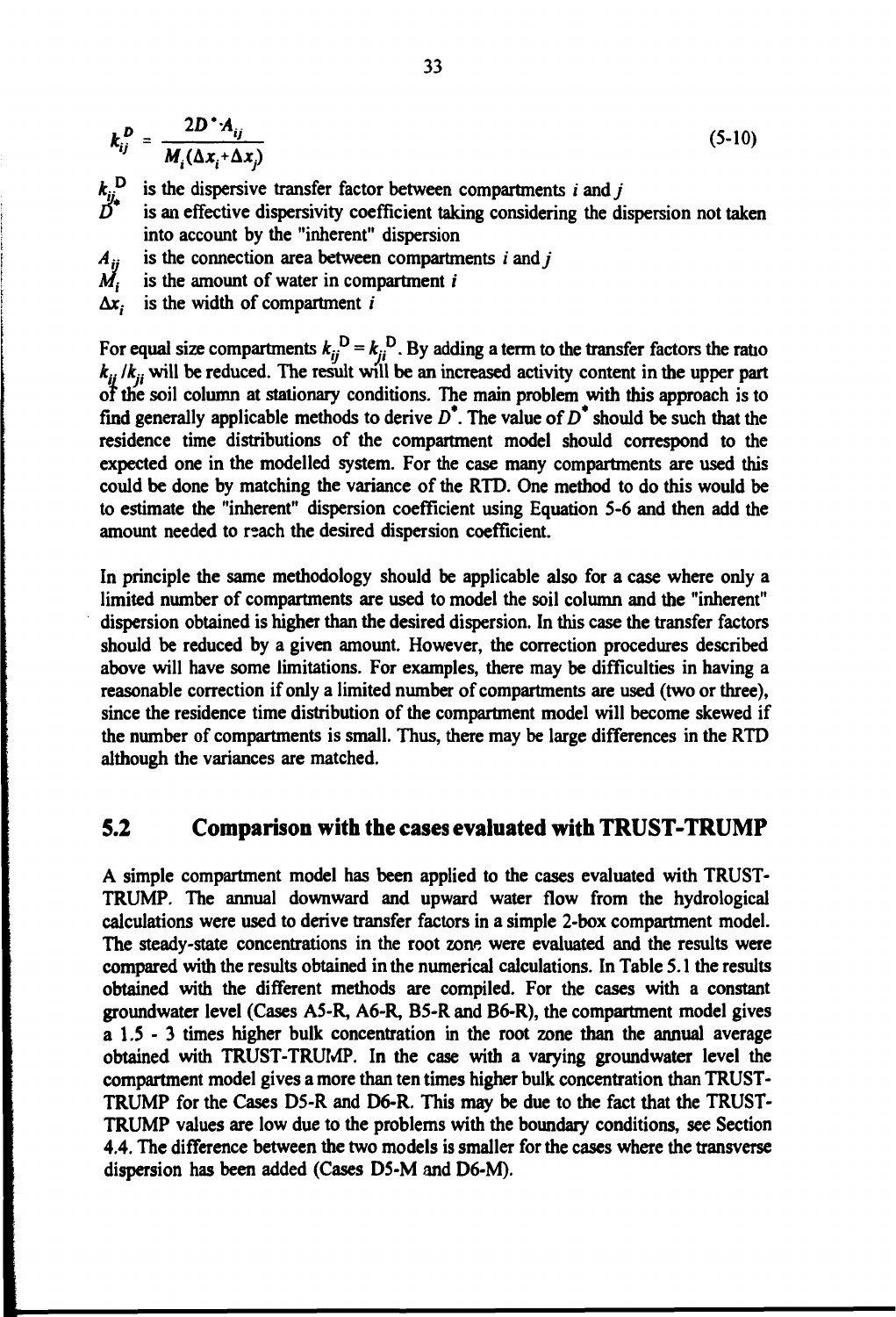The comparison between the two models shows that the compartment model in all cases predicts a higher radionuclide concentration in the root zone than the complex advection-dispersion model. However, the magnitude of the difference in the predictions is small compared to other error sources. It should be noted that these predictions have been made only for a very limited set of soil conditions.

| Table 5.1 |  | Comparison between radionuclide concentrations in the root zone |  |
|-----------|--|-----------------------------------------------------------------|--|
|           |  | obtained with TRUMP/TRUST and a simple compartment model.       |  |

|             | <b>TRUST/TRUMP</b> |                          | Box model         |                   |             |
|-------------|--------------------|--------------------------|-------------------|-------------------|-------------|
| Case        | Cpore<br>$Bq/m^3$  | <b>Cbulk</b><br>$Bq/m^3$ | Cpore<br>$Bq/m^3$ | Cbulk<br>$Bq/m^3$ | Cbox/Ctrump |
| $A5-R$      | 0.072              | 0.0200                   | 0.1420            | 0.0395            | 1.97        |
| $A6-R$      | 0.019              | 0.0040                   | 0.0541            | 0.0114            | 2.85        |
| $B5-R$      | 1.105              | 0.2900                   | 1.6119            | 0.4230            | 1.46        |
| <b>B6-R</b> | 0.309              | 0.0440                   | 0.4167            | 0.0593            | 1.35        |
| $D5-R$      | 0.007              | 0.0020                   | 0.0929            | 0.0258            | 12.9        |
| $D6-R$      | 0.002              | 0.0004                   | 0.0182            | 0.0040            | 10.7        |
| $D5-M$      | 0.035              | 0.0096                   | 0.0929            | 0.0255            | 2.65        |
| $D6-M$      | 0.016              | 0.0036                   | 0.0182            | 0.0041            | 1.14        |



*Figure 5.4 Concentration in the pore water as a junction of the height above the groundwater table. Calculated with a box model with 2, 5,10 and 20 boxes.*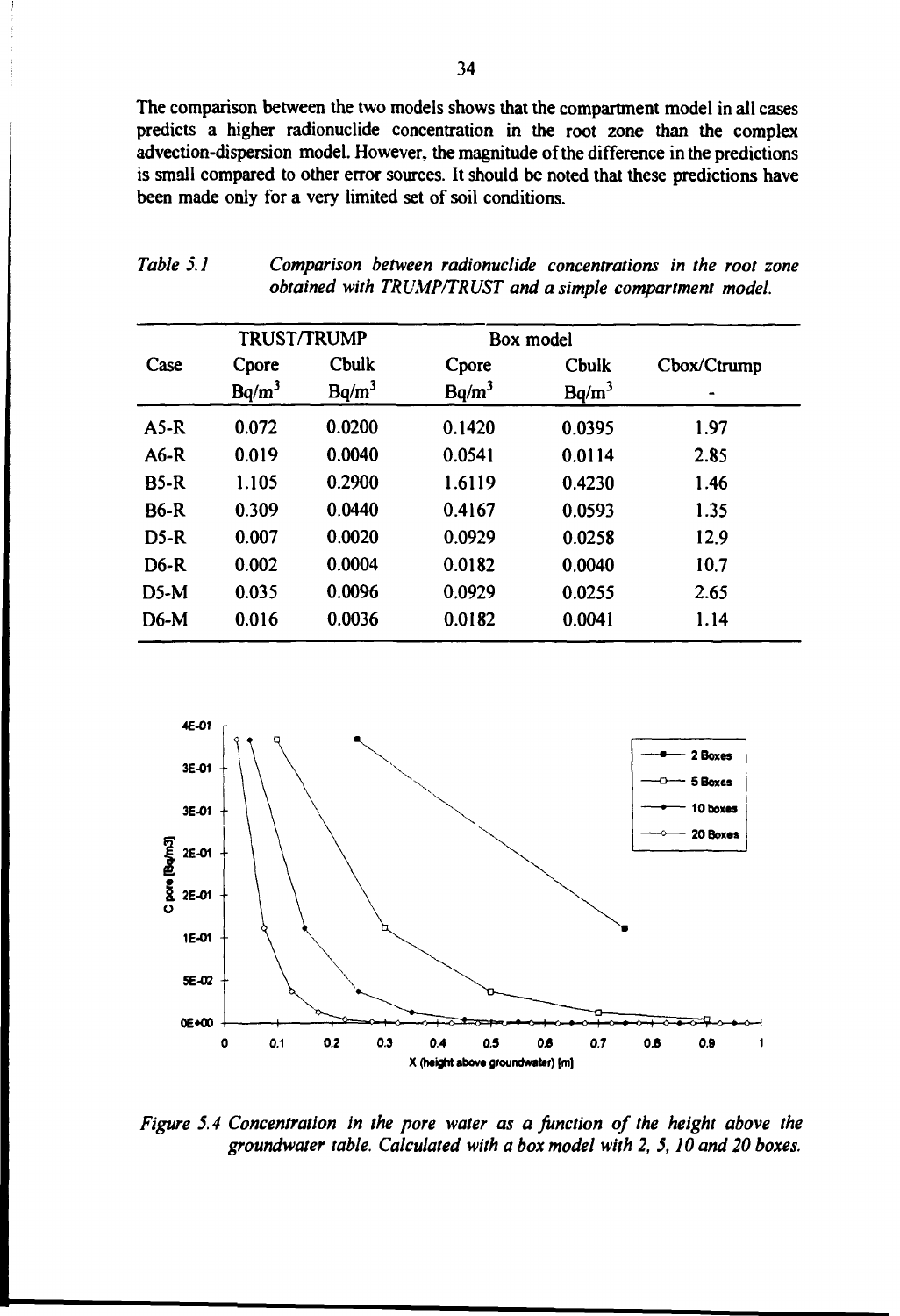

*Figure 5.5 Concentration profile in pore water calculated with compartment model and advection-dispersion model with equivalent dispersivity.*



*Figure 5.6 Dispersivity coefficients giving equivalent results with advection dispersion model and compartment model.*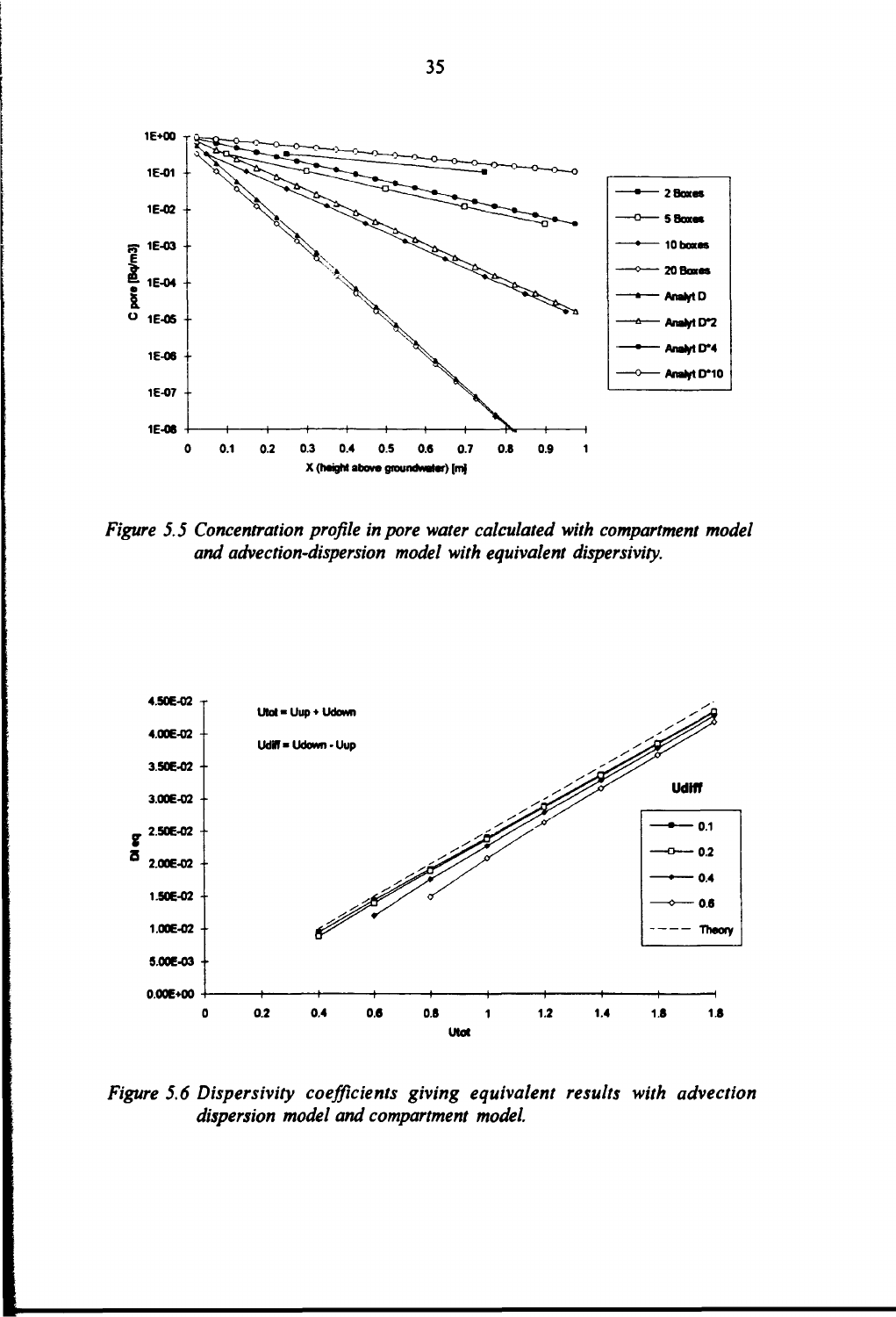# **6 Discussion and conclusions**

#### *Processes for radionuclide transport in soils*

**This study has focused on the transport of dissolved radionuclides in the soil water by advection and dispersion. However, also other processes such as soil erosion, bioturbation and transport with colloids may be of importance.**

**The soil water movement is largely determined by the climatic conditions. Two main cases of climatic conditions can be identified. The first case corresponds to a wet climate case with an excess in precipitation as compared to evapotranspiration, giving annual net downward flow of soil water. The second case corresponds to a dry climate with an excess of evapotranspiration as compared to precipitation, with a net upward flow of soil water as a result.**

**For the wet climate case the main process for transporting radionuclides from the groundwater level to the upper parts of the soil is the upward transport that will prevail over parts of the year. Additionally, radionuclides can be transported by molecular diffusion. In the modelling it may not be practical to consider very short term fluctuations in precipitation and evapotranspiration, instead the water movement is averaged over days, weeks, months or even annually. Thus, the transport of radionuclides caused by short term fluctuations must be considered in a different way. In this study we have chosen to consider the transport due to short term fluctuations as a dispersive process. Dispersion is a composite process that is caused by large and small scale variations in the water flow velocity. These velocity variations may in turn be caused by heterogeneities in the soil. For climates with large surplus precipitation, the upward transport will not be very efficient. Thus, the radionuclide concentration in pore water in the root zone will be considerably lower than in the groundwater.**

**For the dry climate there will be a net upward flow of soil water. This leads to an efficient upward transport of radionuclides in the soil. Since water evaporates in the upper parts of the soil column there may be a further increase in the radionuclide concentration in the pore water. In the case of a large evapotranspiration, the concentration in the pore water of the root zone may even exceed the concentration in the groundwater. Dispersion and diffusion may then give rise to a downward transport of radionuclides, since dispersion and diffusion will give a radionuclide transport in opposite direction of the concentration gradient.**

**This study has mainly been concerned with the wet climate conditions, since these are most frequent in Sweden. A variation of the climate conditions has been performed, see below.**

#### *Modelling of dispersion*

**The dispersion parameter is important when modelling the upward radionuclide transport in a wet climate. The method to include dispersion in the model depends on the type of model used, as well as on the scale and the type of soil system modelled.**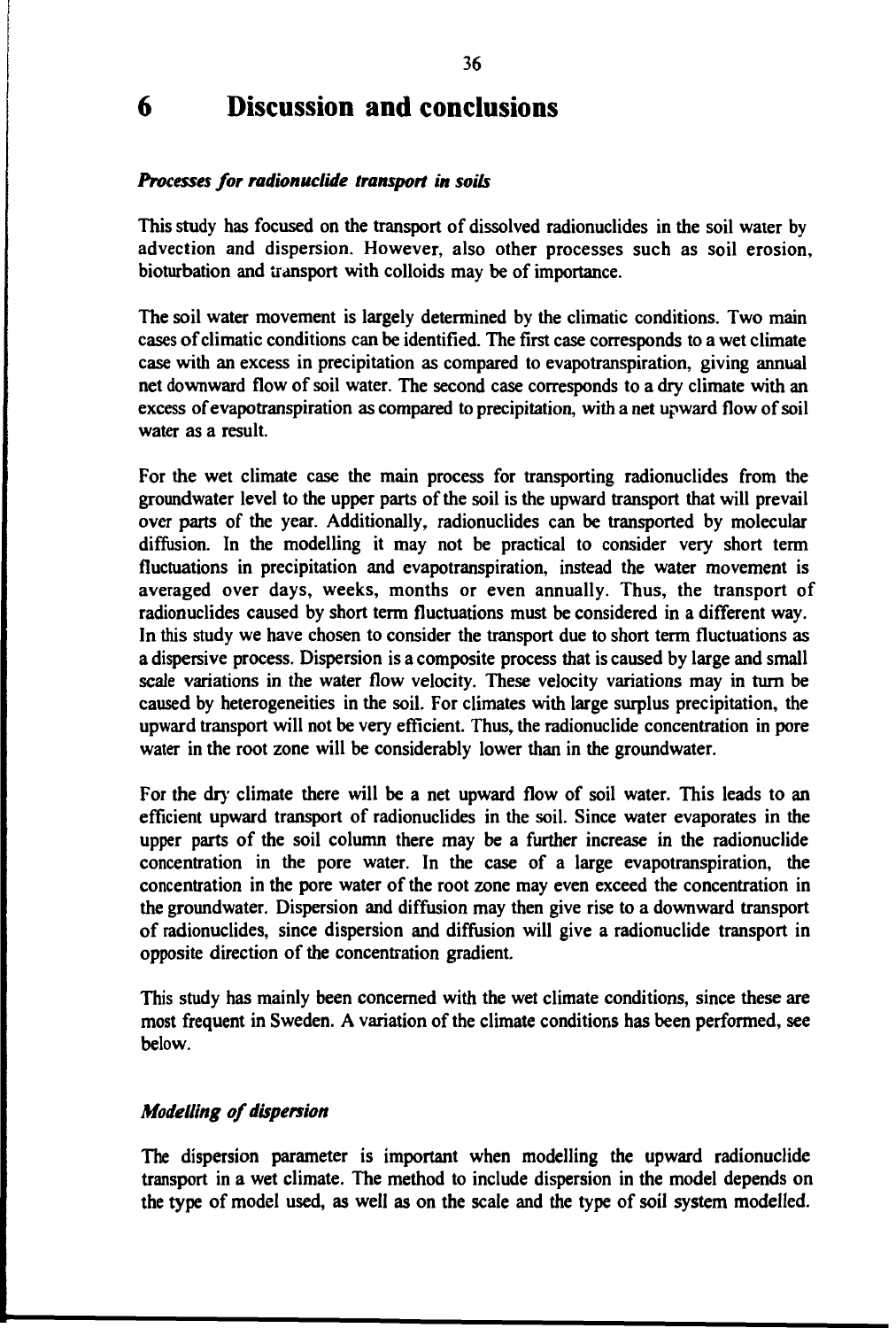Furthermore, the dependencies of the dispersion parameter on saturation and water velocity in an unsaturated system can be defined in several ways. In this study two alternative methodologies were used: one with dispersion mainly dependent on saturation and one with dispersion mainly dependent on water velocity. The results of the calculations show that the velocity dependent dispersion leads to a more effective upward transport of radionuclides to the root zone. The velocity dependent dispersion was used for the rest of the calculations since it is in accordance with the generally used theories concerning the nature of dispersion.

#### *Variations of hydraulic conductivity*

Variations of the hydraulic conductivity of the soil showed that an increase in soil conductivity leads to an increase in the radionuclide concentration in the root zone. The main reason is that the varying boundary condition at the surface (i.e. the effect of precipitation and evapotranspiration) will have an effect on the soil water movement deeper in the soil column if the hydraulic conductivity is higher. Thus the exchange of water between the soil and the groundwater will increase giving a higher inflow of radionuclides during periods of large evapotranspiration. However, the results of the hydrological calculations with the higher hydraulic conductivity ( $K = 10^{-5}$  m/s) suggest that an averaging of precipitation and evapotranspiration over monthly periods is too long. A shorter integration interval would increase the exchange of water between the soil and the groundwater, and may thus predict a larger upward radionuclide transport.

#### *Variation of climatic conditions*

The climatic conditions (i.e. the precipitation and evapotranspiration) will have a large influence on the rate of upward transport of radionuclides as described above. In the present study only two climatic conditions have been studied a "wet" and a "dry" climate. The annual average root zone bulk concentration was more than 10 times higher with the dry climate than with the wet climate. The two climates studied were of the same principle type, with excess precipitation during spring and autumn, and with a dry summer period. The difference between the two climate types was mainly the amount of precipitation and evapotranspiration. Other climate types of interest may be where part of the winter precipitation comes as snow on a frozen soil. The soil water movement will then be restricted during the winter and a large part of the precipitation may be removed as surface run-off during the snow-melt. Consequently the downward soil water movement will be reduced, which in turn can lead to increased radionuclide concentrations in the top soil.

#### *Variations of groundwater level*

Calculations have also been performed where a seasonal variation in the groundwater level has been simulated. In a real situation there will be a connection between the precipitation and evapotranspiration and the groundwater movement. However, in order to simulate this, a much larger area needs to be considered. Thus, the movement of the groundwater level was given as an external condition, but it was adapted to fit the meteorological data used.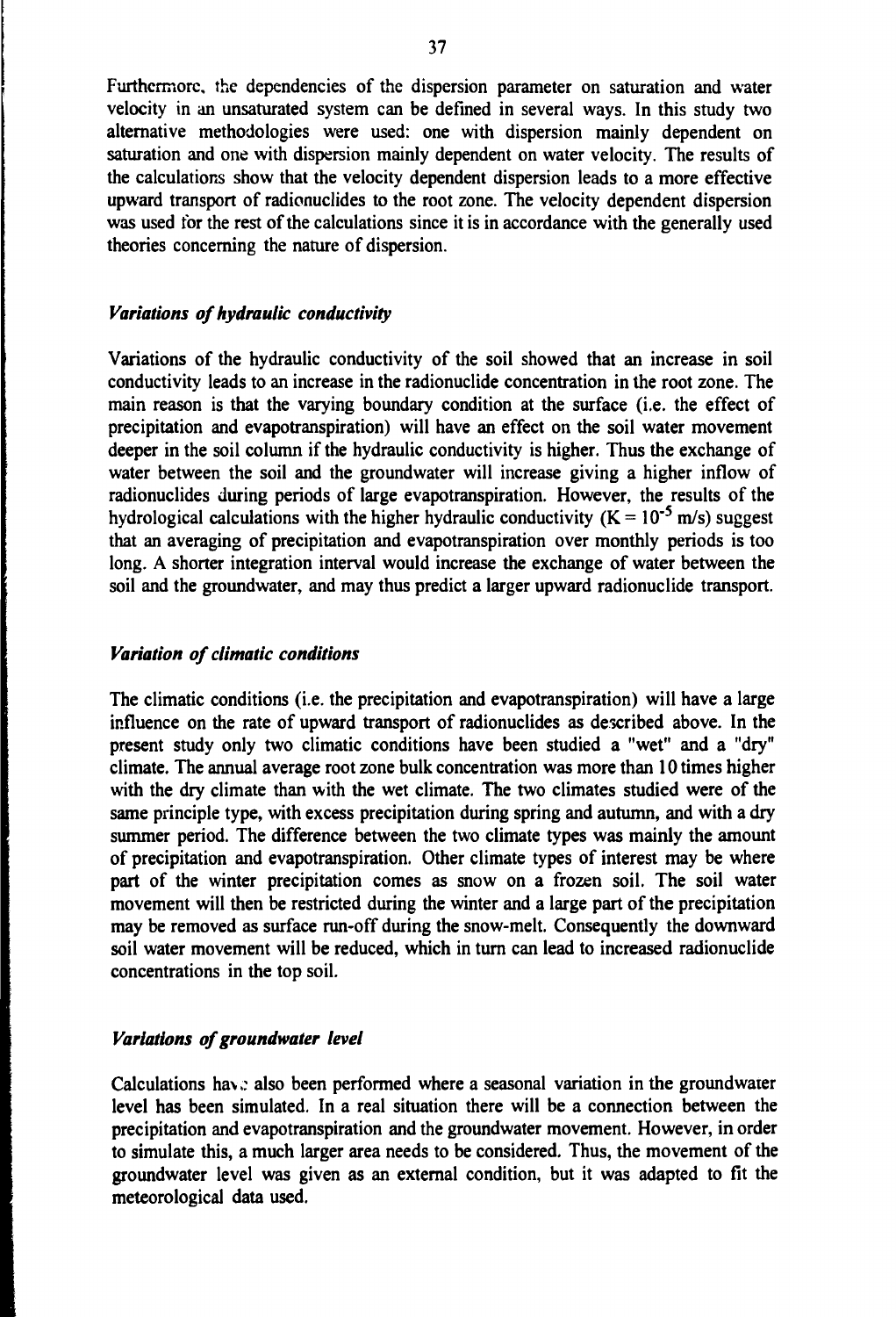The first results of the calculations with a varying groundwater level gave a radionuclide concentration in the root zone one tenth of that obtained in the calculations performed with a stationary groundwater level. There may be several reasons for this difference. For the case with a varying groundwater level, the distance between the groundwater and the root zone is greater during the summer when there is an upward soil water flow. This decreases the exchange of water between the soil and the groundwater and increases the length of the transport path for the radionuclides. Secondly, the boundary condition at the bottom is set as a constant concentration in the pore water at the bottom of the soil column. Thus, the concentration in the pore water at the groundwater level may be lower than for the case with a constant groundwater level.

The boundary condition used in the case with a varying groundwater level may be more realistic than the boundary condition applied for the case with a constant groundwater level. For radionuclides coming from an underground repository the source term will not be a constant concentration in the pore water at the groundwater level, but rather a more or less constant rate of inflow of contaminated deep groundwater. Thus can a decrease in concentration at the upper surface of the groundwater be expected during periods with large infiltration and rising groundwater levels because of the higher degree of dilution. More complex calculations in two dimensions could consider also such effects, but would unnecessarily complicate the description of the flow in the unsaturated part of the soil. In this part of the soil the transport can be assumed to be mainly vertical. Thus, we choose to use a simplified description of the flow in the saturated part of the soil and only consider the vertical transport.

The horizontal component of the groundwater flow will give rise to a dispersion perpendicular to the flow direction. This dispersion would give a less sharp concentration profile in the saturated part of the soil column and thereby contribute to the upward transport of radionuclides. The results of the calculations considering this transversal dispersion gave a concentration of radionuclides in the root zone of the same order as those obtained in the calculations with a constant groundwater level

#### *Variation of sorption*

The main effect of a varying groundwater level was expected to occur when combined with a variation of sorption. Sorption of many radionuclides is redox sensitive and the redox potential in the soil will be affected by the degree of water saturation. Thus, the degree of sorption can be expected to be affected by the degree of water saturation. This can increase the upward transport of radionuclides if the periods with an upward flow occur when the radionuclide sorption is low and the periods with a downward flow occur when the sorption is high. If the situation is the opposite, a decrease of the upward radionuclide flow may occur. Calculations were performed with a radionuclide sorption given as a function of saturatior These functions were not based on realistic data, since the purpose was only to detect the possible effect of the coupling between saturation and sorption.

The performed calculations did not result in any significant change in the bulk radionuclide concentration in the root zone due to the variation in sorption. As a maximum a 60% higher bulk concentration was obtained compared to the case with a constant sorption. The reason may be that the expected effect does not occur. However,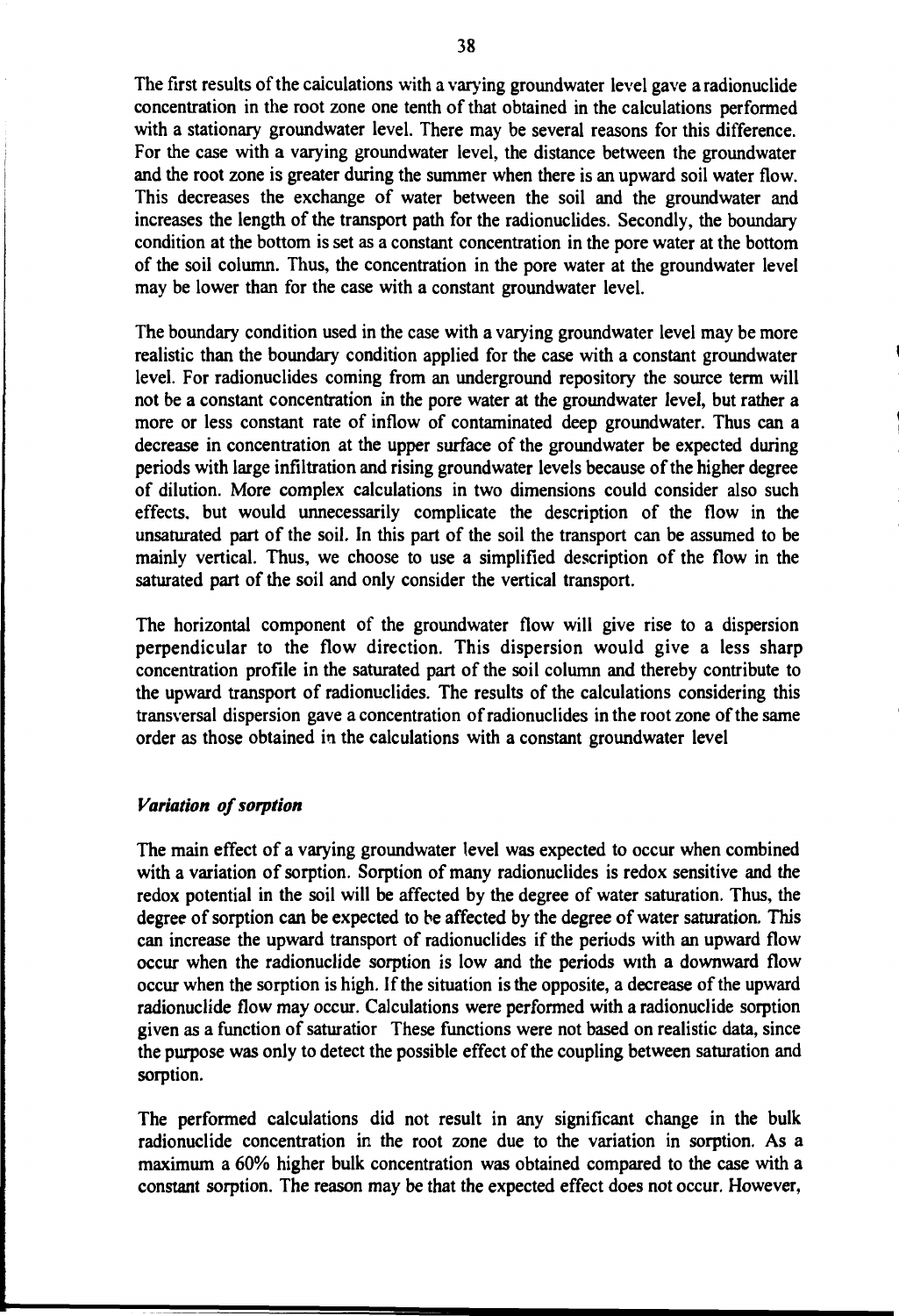additional explanations may also be possible. For example, the distribution coefficients (Kd-values) were restricted to low values  $(< 0.01 \text{ m}^3/\text{kg})$  in order to keep the computation times reasonable. This may make it difficult to detect any effects of the variation in sorption. Secondly, the functions for how the sorption varies with saturation may have been chosen in such a way that the effect of saturation variations not was apparent.

#### *Further parameters that may be important*

There are additional parameters of potential importance apart from those that have been analyzed in this study. One such parameter is the depth of the groundwater table. An increased depth will decrease the exchange of water between the soil and the groundwater as well as increase the migration distance for the radionuclides. Both changes will decrease the radionuclide concentration in the root zone.

#### *Comparison with compartment model*

The annual average concentrations in the root zone obtained with the numerical calculations were compared with those obtained with a simple steady-state compartment model. The transfer factors in the compartment model were derived from the results of the hydrological calculations. The comparison shows that the compartment model in all cases gives a higher prediction of the annual average radionuclide concentration in the root zone than the numerical model. The magnitude of the difference varies between a factor of 2 and 10. However, the numerical calculations with a varying hydrology results in large variations in the concentration over the year. During the summer the concentration in the root zone may be several times higher than the annual average. This may be important for plant uptake, since this increased concentration coincides with the plant growing season.

The calculations made with the simple compartment model also show that these types of models have an inherent dispersion that depends on the size of the compartments. This inherent dispersion must be considered when assigning suitable parameters for compartment models. This inherent dispersion may lead to high estimates of the concentration in the root zone if long soil columns are modelled with only a few compartments. On the other hand a large number of compartments may lead to very low estimates of the root zone concentration. Various methods to compensate for this inherent dispersion have been investigated, but additional work remains before any generally applicable method could be derived.

#### *Concluding remarks*

As a conclusion it can be stated that the variations in soil hydrology will be of importance for the upward transport of radionuclides. The various cases studied show that the climatic conditions and the hydraulic conductivity of the soil is of importance. In this study, as well as in most other studies, the soil water movement is treated separately from the large scale hydrology of the discharge area. Since in reality they are connected systems, this leads to problems when defining suitable boundary conditions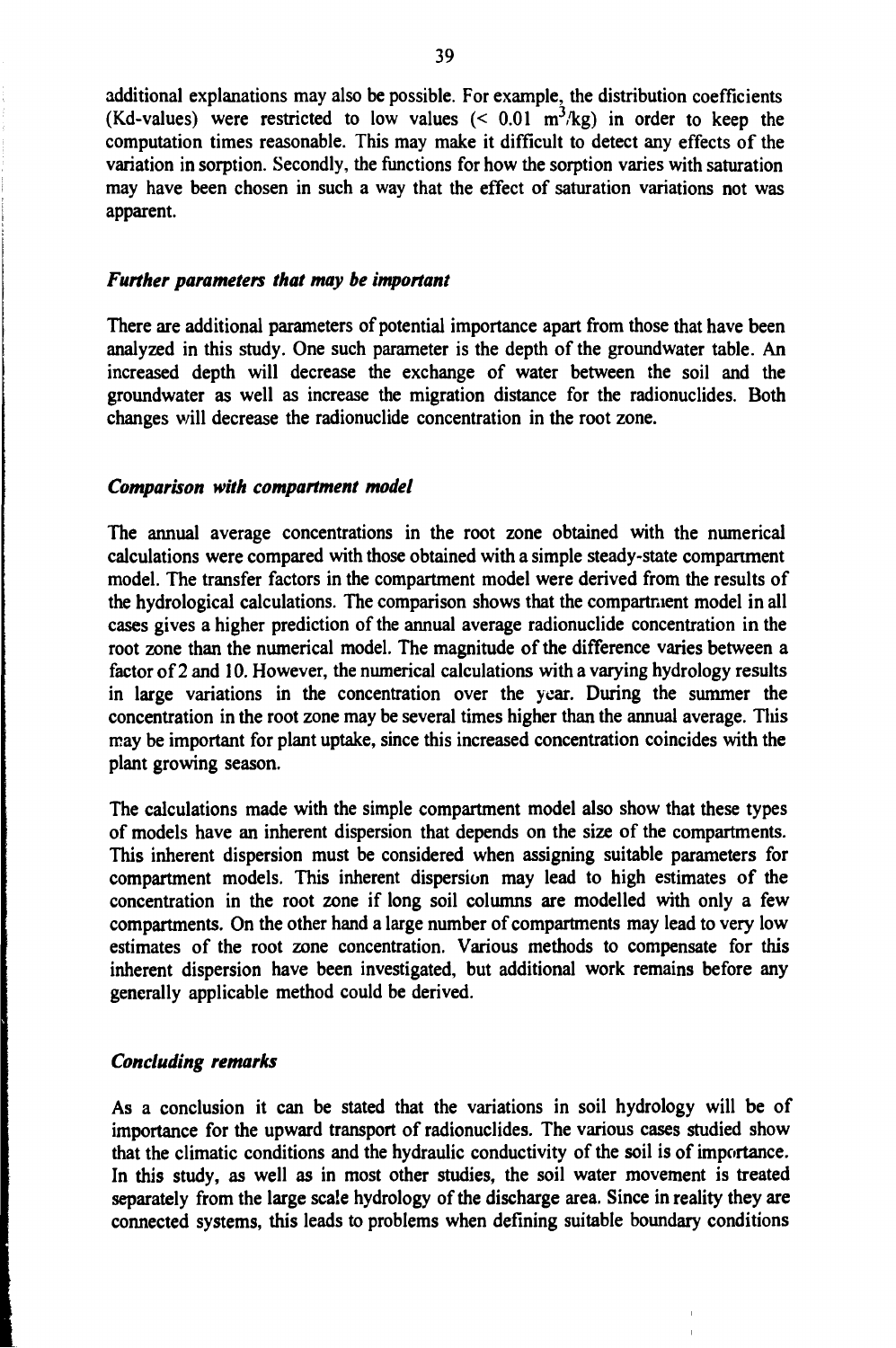for the radionuclide input. This problem was especially apparent when studying the effect of varying the groundwater level.

The complex models needed to consider a varying soil hydrology are often impractical to use in safety assessments. Instead more simple compartment models are usually preferred. However, the comparisons made between the two types of models show that the set up of the compartment models may have a significant impact on the results obtained. Thus the division into compartments and the choice of input parameters must be made with care. Further comparisons between simple and more complex models may provide valuable insights in how to best perform averaging of time or spatially varying parameters and how to derive effective parameters for use in assessment models.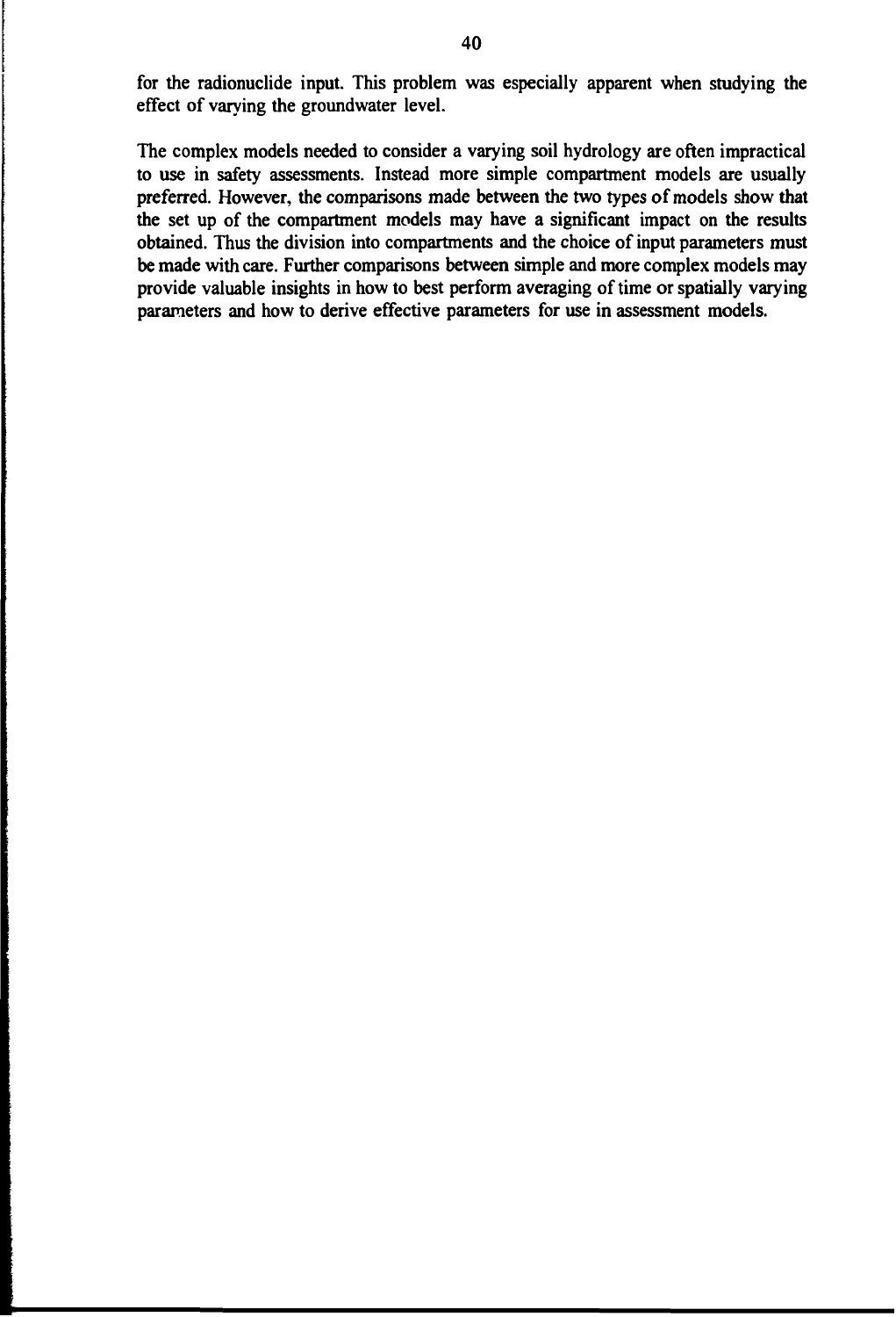# **Notation**

- $A_{ii}$  connection area between compartments *i* and *j* (m<sup>2</sup>)
- *c* solute concentration  $(Bq/m^3)$
- $c_0$  concentration in the groundwater (Bq/m<sup>3</sup>)
- $D_0$  saturated pore diffusivity (m<sup>2</sup>/s)
- $D_L$  dispersion coefficient (m<sup>2</sup>/s)
- $D_{LS}$  dispersion coefficient for saturated conditions (m<sup>2</sup>/s)
- *D\** effective dispersivity coefficient taking considering the dispersion not taken into account by the "inherent" dispersion  $(m^2/s)$
- $K_d$  sorption coefficient (m<sup>3</sup>/kg)
- *Ks* saturated hydraulic conductivity (m/s)
- $k_{ii}$  transfer factor between compartments *i* and *j* (s<sup>-1</sup>)
- $k_{ii}^D$  dispersive transfer factor between compartments *i* and *j* (s<sup>-1</sup>)
- *M{* amount of water in compartment  $i$  (m<sup>3</sup>)
- *N* number of compartments
- $Q_i$ total activity in compartment  $i$  (Bq)
- *S* saturation degree
- $t$  time (yr), (s)
- $\bar{t}$  mean of the residence time distribution (s)
- *u*, *U* water flow rate  $(m^3 m^2 s^1)$
- $U_{diff}$  net downward flow in soil (m<sup>3</sup> m<sup>-2</sup> s<sup>-1</sup>)
- $U_{\text{tot}}$  sum of upward and downward flow in soil (m<sup>3</sup> m<sup>-2</sup> s<sup>-1</sup>)
- $u_{ij}$  water flow rate between compartments *i* and *j* (m<sup>3</sup>/s)
- *x* distance (m)
- *X* length of the column in the flow direction (m)

# *Greek letters*

- $\alpha$  dispersion length (m)
- Ax; width of compartment *i*
- $\epsilon$  porosity (m<sup>3</sup>/m<sup>3</sup>)
- $\rho$  density (kg/m<sup>3</sup>)
- *a 2* variance of the residence time distribution